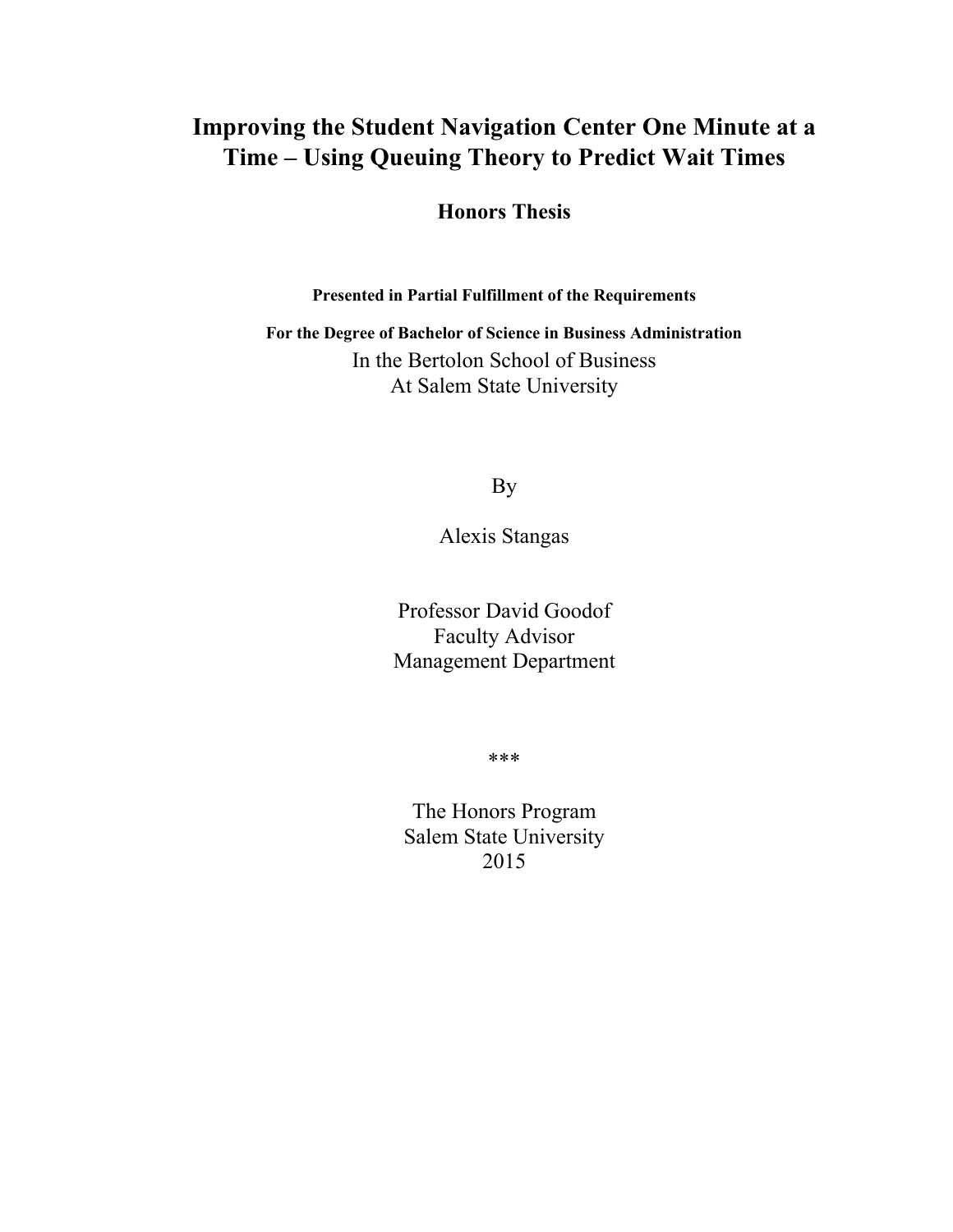## Abstract

The Student Navigation Center at Salem State University is a one stop shop where students can receive help for anything they need. It includes Financial Aid, the Bursar's office, the Registrar and the Clipper Card Office and provides several services to students. A one stop shop is a great way to better services to students, but along with the implementation many problems can arise such as congestion and long wait times. The Student Navigation Center has made several improvements since they first transitioned into a one stop shop in order to better their services to students and make things as easy and quick as possible. However, there have been several complaints in regards to lines being very long and students wanting to know how long they are going to be waiting before they can go inside. Queuing theory is an analysis tool that can predict wait times and improve those times by adjusting the arrival rate, the service rate or the number of servers. This paper analyzes the improvements made along with further improvements that need to be made at the Student Navigation Center and provides a queuing analysis for the Financial Aid and Student Accounts services. These services were chosen due to their high importance to students and the high volume of students that come in for problems or questions relating to them. The paper gives an idea of how the Student Navigation Center functions and what they have done to help their students and the queuing analysis shows what can be done to further serve the needs of students by predicting and improving wait times for Financial Aid and Student Accounts.

ii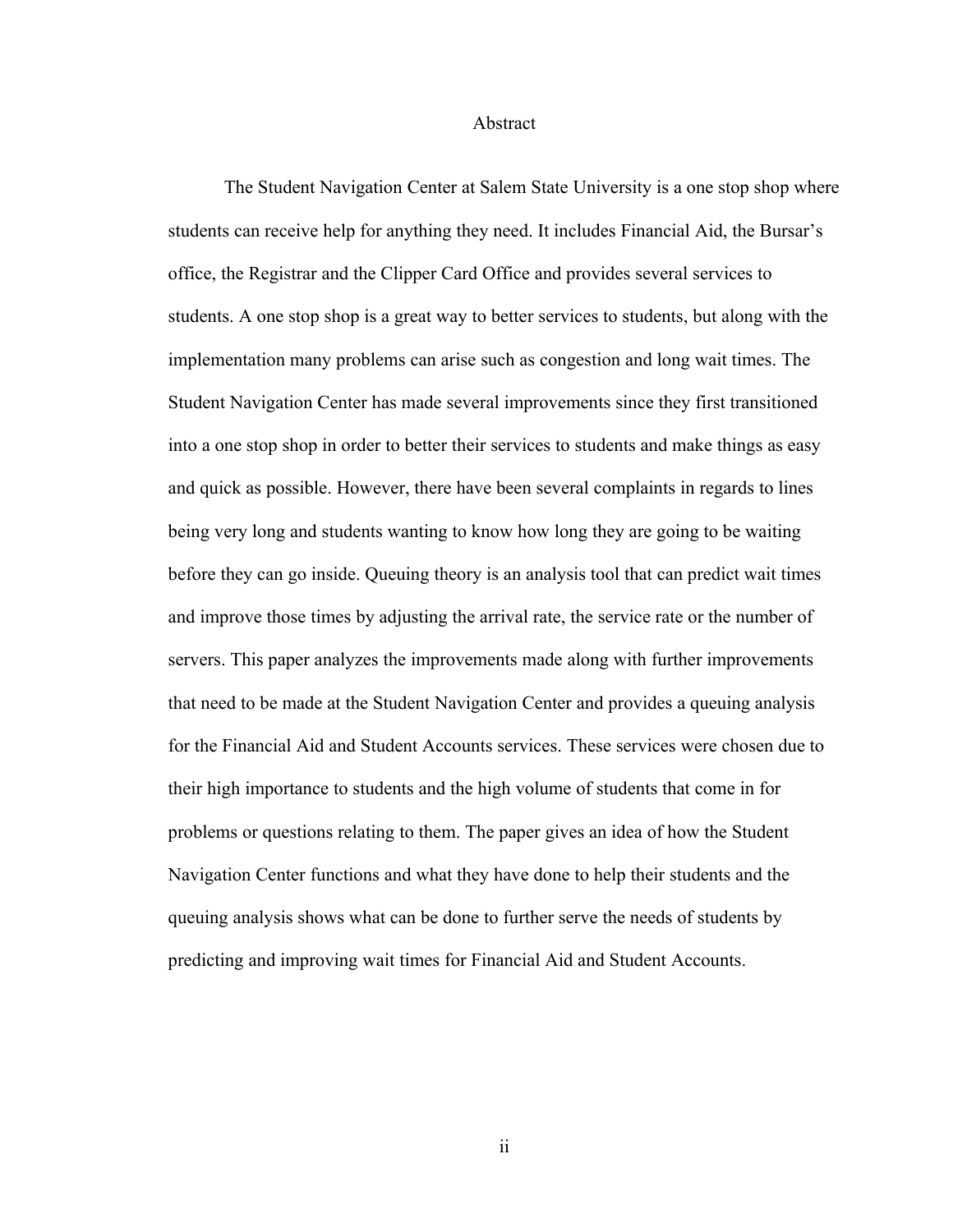## Acknowledgements

I first want to express my gratitude to my advisor, David Goodof. He goes above and beyond for his students and has helped me immensely throughout my time here at Salem State University. I also want to thank Saverio Manago who consistently helped with any question that I had. It was he who gave me the idea to write about the Student Navigation Center. He as well as Elizabeth Haran have been amazing supports in the ODS department and have taught me so much. I am thankful to Laura Dichiara and Bryan Boppert who helped me throughout my internship and allowed me the pleasure of interning at the Student Navigation Center as well as Professor Haran who advised me throughout the internship. Finally, Joanna Gonsalves and Kim Poitevin. They are amazing educators and supporters of mine who have helped me immensely throughout my thesis writing process.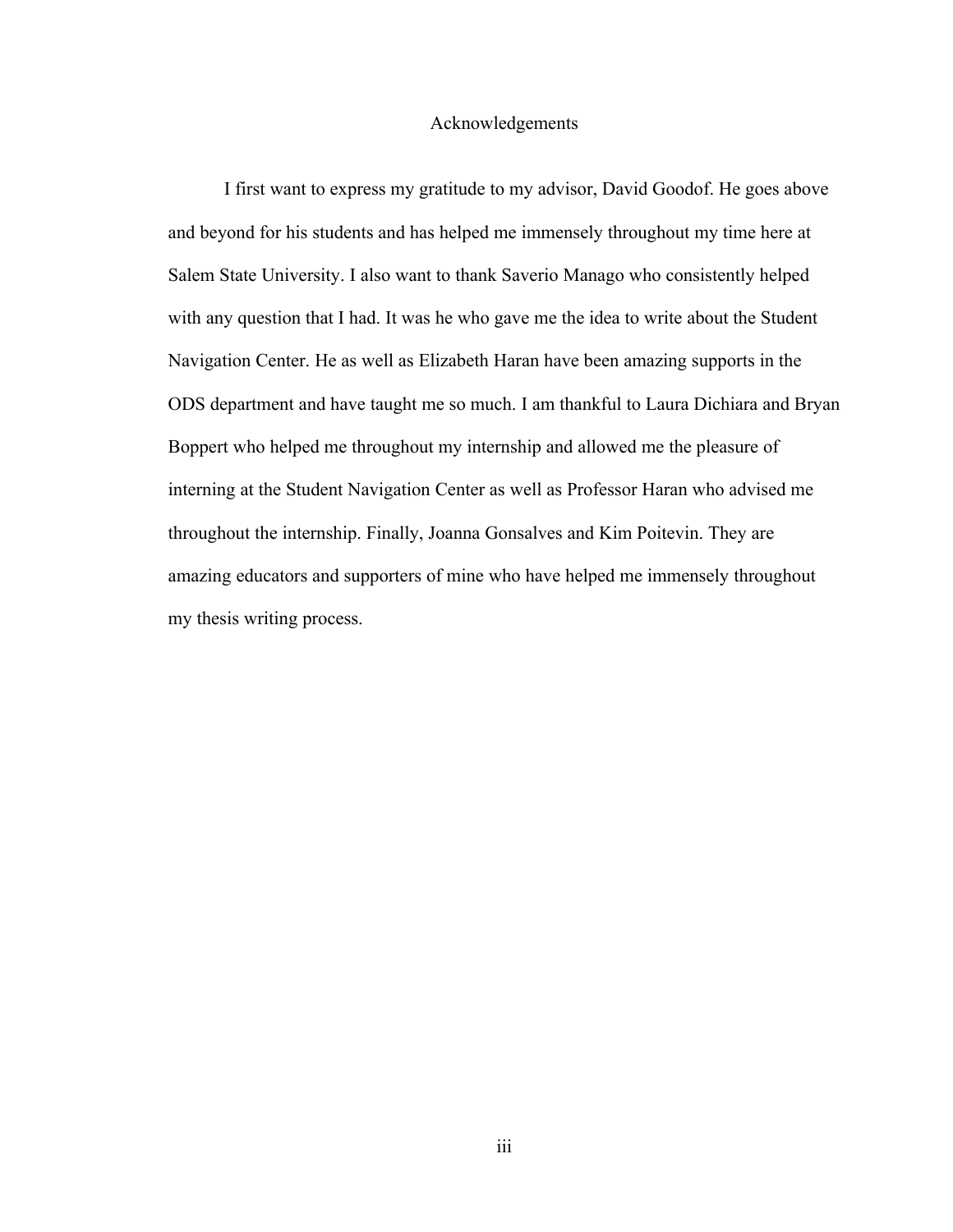| Service Methods Used by the Student Navigation Center10 |  |
|---------------------------------------------------------|--|
|                                                         |  |
|                                                         |  |
|                                                         |  |
|                                                         |  |
| Improvements Made by the Student Navigation Center15    |  |
|                                                         |  |
|                                                         |  |
|                                                         |  |
|                                                         |  |
|                                                         |  |
|                                                         |  |
|                                                         |  |
|                                                         |  |
|                                                         |  |
|                                                         |  |
|                                                         |  |
|                                                         |  |
|                                                         |  |
| Generating the Queuing Model                            |  |
|                                                         |  |
|                                                         |  |
|                                                         |  |
|                                                         |  |
|                                                         |  |
|                                                         |  |
|                                                         |  |
|                                                         |  |
|                                                         |  |
|                                                         |  |
|                                                         |  |
|                                                         |  |

## Table of Contents

Tables and Figures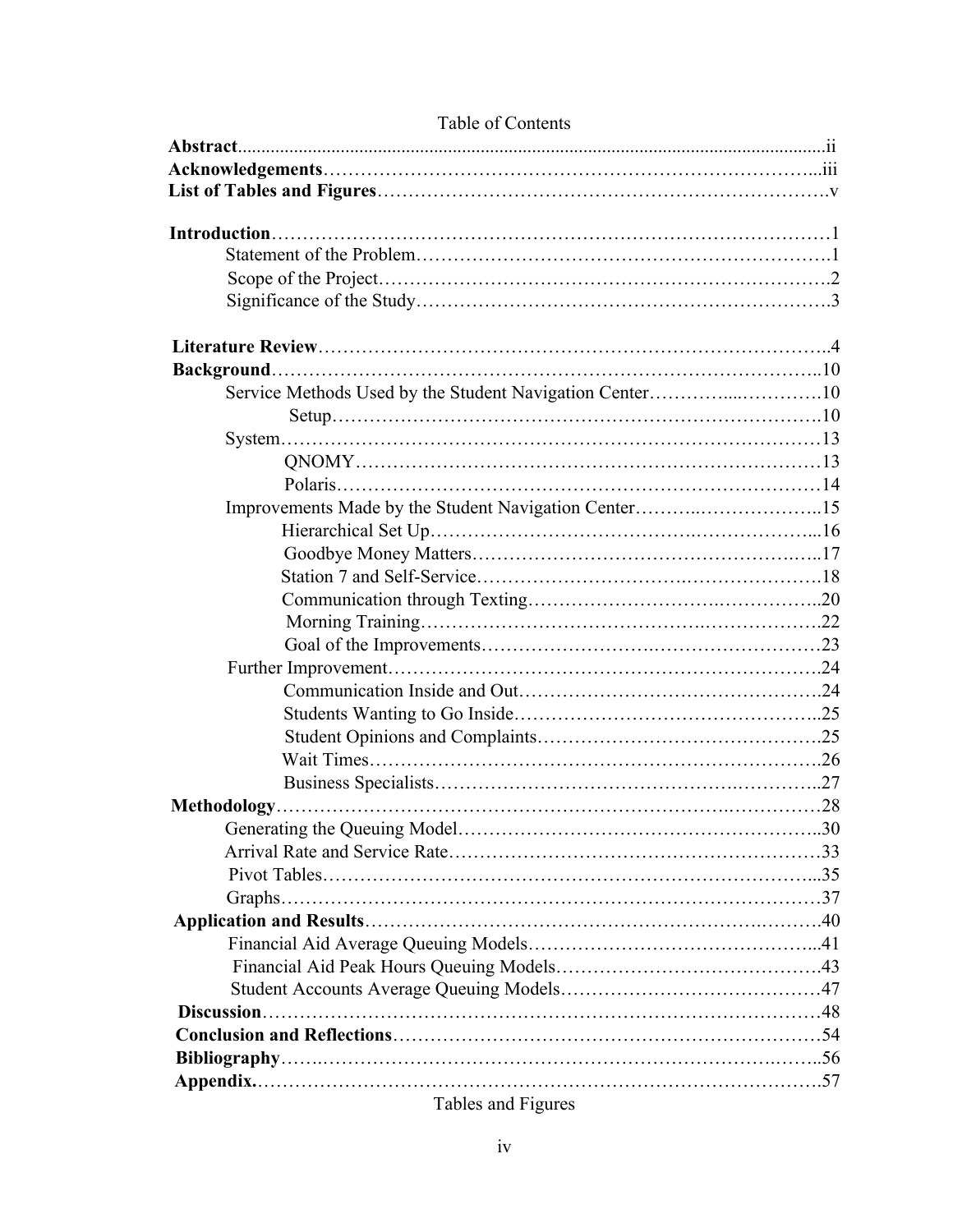| Table 1          | Service Time, Wait Time, Students for Financial Aid30      |  |
|------------------|------------------------------------------------------------|--|
| <b>Table 2</b>   | Service Time, Wait Time, Students for Student Accounts32   |  |
| Table 3          | Arrival Rate and Service Rate for Financial Aid34          |  |
| Table 4          | Arrival Rate and Service Rate for Student Accounts35       |  |
| Table 5          |                                                            |  |
| Table 6          |                                                            |  |
| <b>Figure 1</b>  |                                                            |  |
| <b>Figure 2</b>  |                                                            |  |
| <b>Figure 3</b>  |                                                            |  |
| <b>Figure 4</b>  | Line Graph Total Students and Hours for Financial Aid31    |  |
| Figure 5         | Line Graph Total Students and Hours for Student Accounts32 |  |
| Figure 6         | Line Graph Arrival Rate per Hour for Financial Aid38       |  |
| Figure 7         | Line Graph Service Rate per Hour for Financial Aid38       |  |
| <b>Figure 8</b>  | Line Graph Arrival Rate per Hour for Student Accounts39    |  |
| <b>Figure 9</b>  | Line Graph Service Rate per Hour for Student Accounts39    |  |
| <b>Figure 10</b> |                                                            |  |
| Figure 11        |                                                            |  |
| Figure 12        |                                                            |  |
| Figure 13        | Queuing Model Financial Aid Peak Hour 12:00-1:00 p.m44     |  |
| Figure 14        |                                                            |  |
| Figure 15        | Queuing Model Financial Aid Peak Hour 1:00-2:00 p.m. (1)45 |  |
| Figure 16        | Queuing Model Financial Aid Peak Hour 1:00-2:00 p.m. (2)46 |  |
| Figure 17        | Queuing Model Financial Aid Peak Hour 1:00-2:00 p.m. (3)46 |  |
| Figure 18        |                                                            |  |
| Figure 19        |                                                            |  |
|                  |                                                            |  |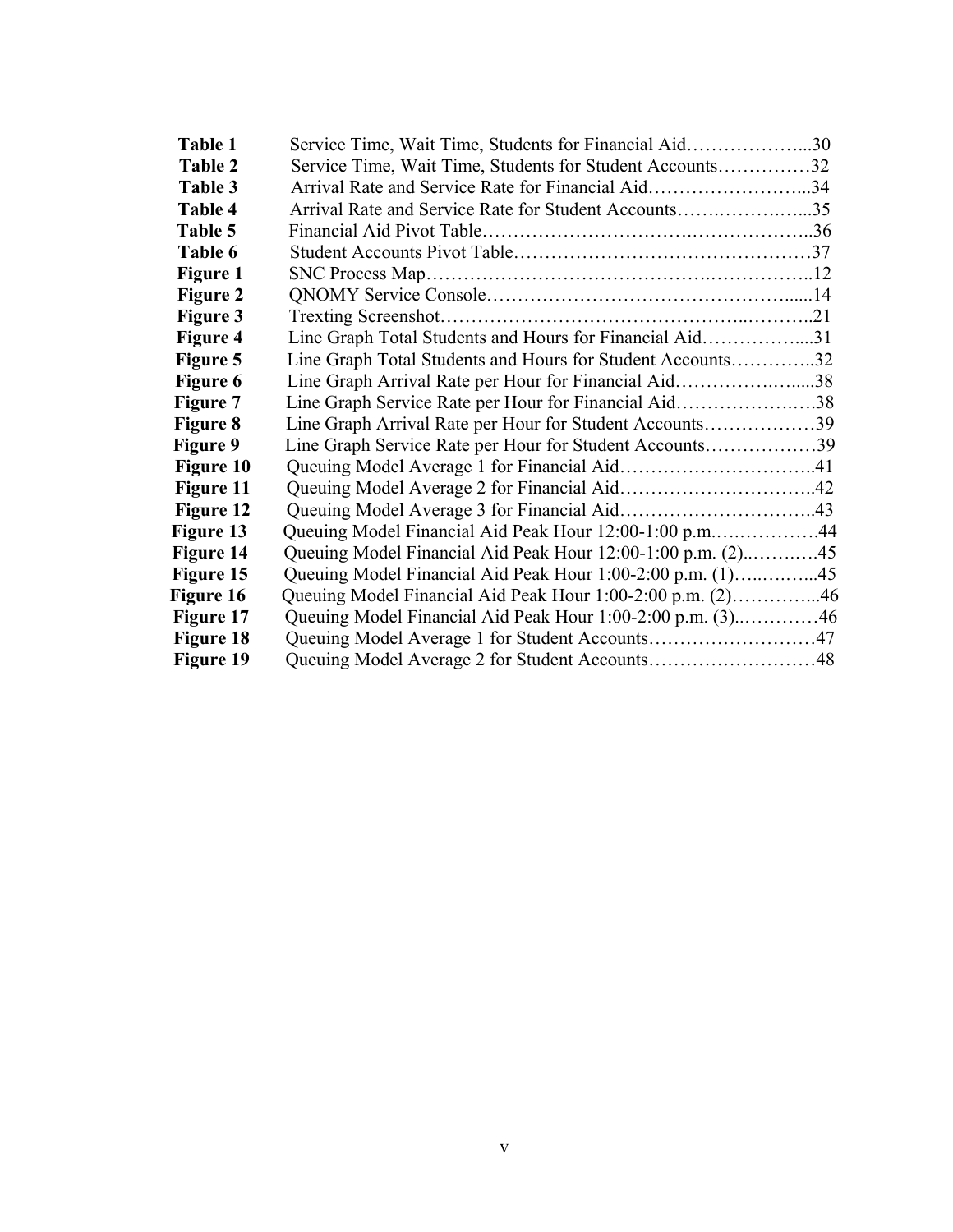## **Introduction**

The Salem State University Student Navigation Center is a student's one stop shop to receive any help they need or any question they have answered. The Student Navigation Center contains four main service areas: the Registrar, Bursar, Clipper Card, and Financial Aid. Within these four areas, any question or need a student has can be serviced. However, the Student Navigation Center is something students often think about with frustration and irritation. Why is that? Often they find that going to the Student Navigation Center is something they dread doing due to its inefficiency in services. At a fully functional University, such as Salem State University, student services have to be optimized to full efficiency for student experiences to run smoothly. I can say that the Student Navigation Center was definitely not something that was optimized to full efficiency when it opened. However, since last year there have been several large improvements that the Student Navigation Center has made that have greatly decreased complaints and overall wait times. Although they have made impressive improvement to the efficiency and effectiveness of the Student Navigation Center, there are still more negative opinions about it than positive ones, and there are improvements still to be made.

#### **Statement of the Problem**

I began an internship at the Student Navigation Center at the beginning of September this semester to gain more understanding of why students had such constant negative opinions. I have been spending a lot of time observing employees and students being served. One main complaint from students I have routinely noticed is when they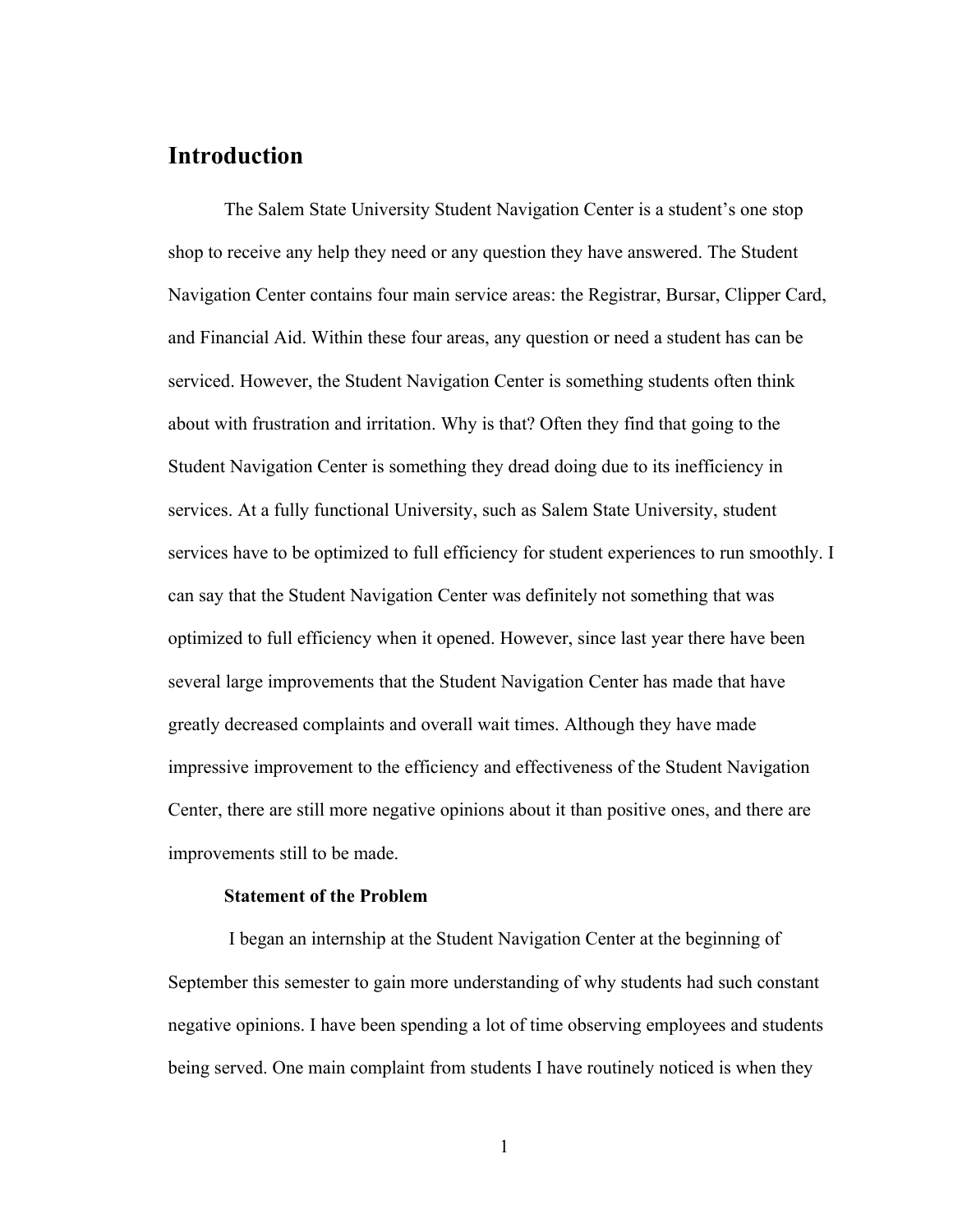take a ticket to be placed into the queue to go inside, they have no way of knowing how long they are going to be waiting. The only thing that the student employees at the front desk can tell them is how many people are in front of them. The problem with this is one student can take five minutes, and other times they can take twenty. This is very frustrating to students who have very busy schedules and want to know how long this is going to take. One method I will use to potentially solve this problem is a quantitative analysis tool known as queuing theory. Queuing theory is the study of lines, or queues. The purpose of using a queuing theory model is to try to pin down the relationship between the number of servers, service rate and arrival rate. These variables are then adjusted to try to improve performance and wait times. By pinning down this relationship I can come up with a model that can predict a rough wait time for how long a student will be in the queue and from there I can find ways to improve those times.

## **Scope of the Project**

I am going to focus on predicting wait times for Financial Aid and Student Accounts which are the two services that receive the most foot traffic and also have the longest wait times. I am using data from August 7, 2015 to October 16, 2015 in the queuing models.

I am going to be researching other schools out of the country that have also created student services centers, catered towards giving students one location to go to for all their needs. This literature review will allow for comparisons between Salem State University and other Universities that implement the same service methods. Out of this literary research the purpose is to see if the other schools are succeeding using this method or not. Also through literature review I will be looking at the beginnings of one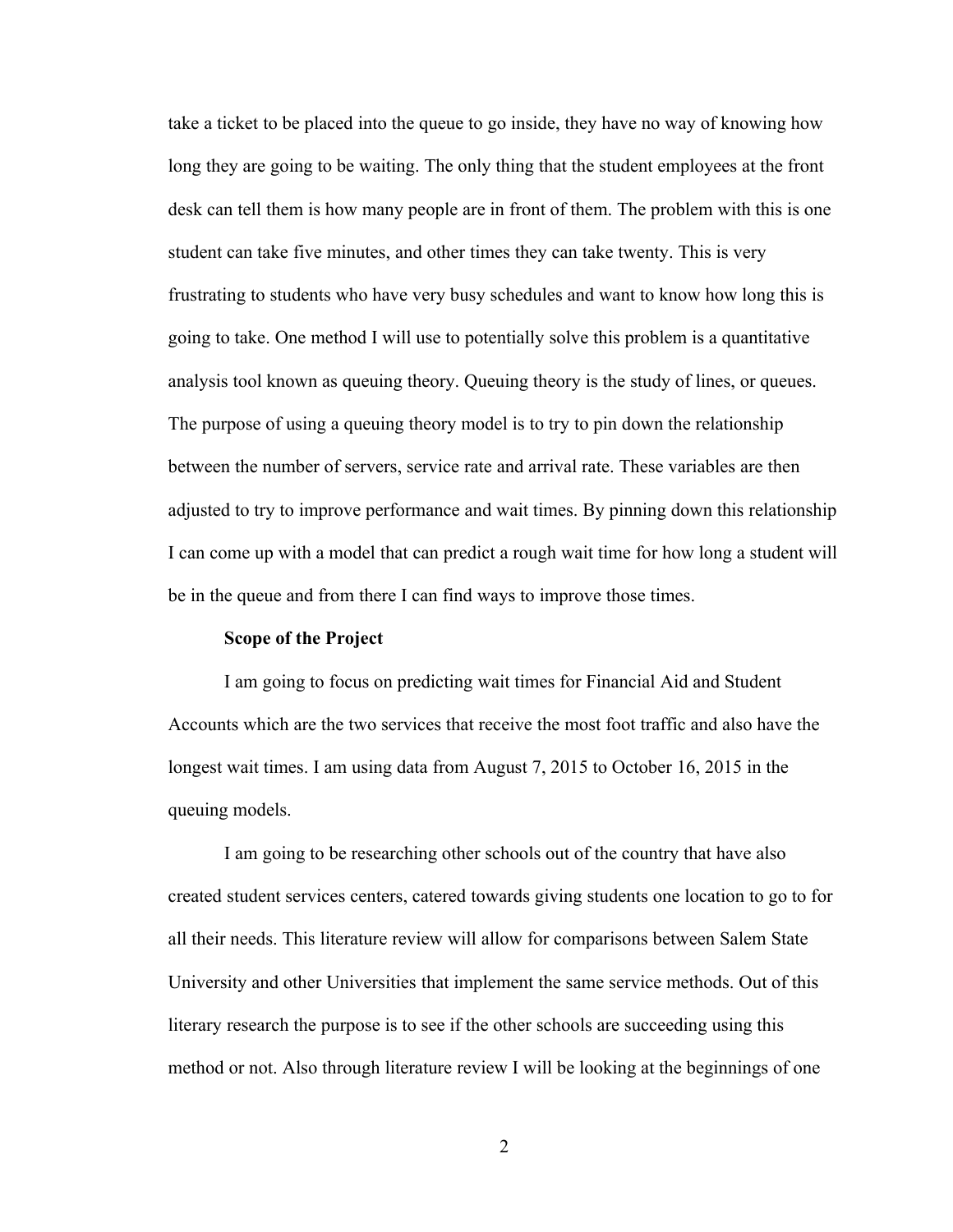stop shops, how they were created in the earlier years, the student-university customer relationship, queuing models used in other places such as airports, and the overall importance of student centered services. Original research through my internship at the Student Navigation Center as well as responses from current students regarding the quality of their service also plays a very large role in this thesis. Original research will also include the set up and processes of the Student Navigation Center, current improvements and future improvements and the queuing analysis that I did on Financial Aid and Student Accounts.

As I mentioned before, the Student Navigation Center has already made many improvements to their services but throughout this paper my goal is to improve efficiency in order to better serve students through literature review, original research and using queuing theory to predict wait times and improve Financial Aid and Student Accounts. The purpose of this project is to solve the major problem at the Student Navigation Center of long wait times and students not knowing how long they will be waiting. The goal of my project is to pin down the relationship between arrival rate, service rate and the number of servers and to adjust them in order to clearly see an improvement in the wait times. These processes will overall inform readers and improve the Salem State University Student Navigation Center.

## **Significance of the Study**

Students nowadays are extremely busy and, in order for them to be best served, it would be helpful for them to have an estimated wait time. If they do not know how long they are waiting, they could end up sitting there for longer than expected. Students often have an expectation of how much time they will have to spend waiting at the Student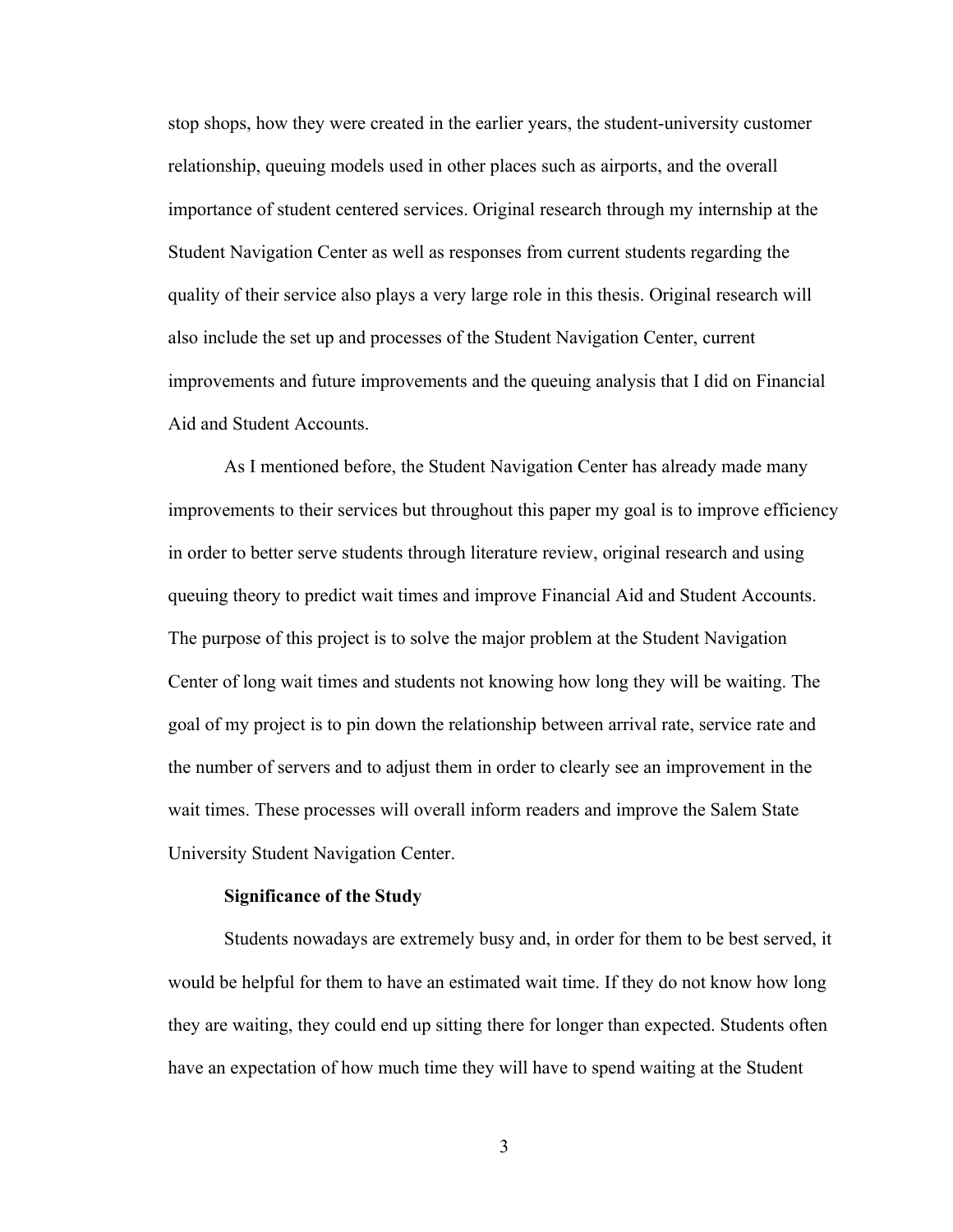Navigation Center, and when the wait time surpasses their expectations it is upsetting and frustrating. Using queuing models to predict wait times can give the student an idea of how long they are going to wait and also it can give the employees and directors at the Student Navigation Center an idea of what they can do to lower the wait times. It allows for satisfaction on the student's end and optimization on the Student Navigation Center's end.

## **Literature Review**

Throughout my research, I have not found one source regarding queuing theory and student services. What I have found is queuing theory being used in airports, in DMVs and transportation services, but not used in higher educative services. In the example of an airport, the queuing model was based on the congestion at an airport and included control of arrival and departure services rates which allowed them to predict the congestion of the airport at certain times and based off of certain flight times (Jacquillat, Odoni, 2015). Adjusting the arrival rates and services rates can be changed or controlled in order to maximize their operating efficiency because they can see what changes in these rates affect the congestion and flight schedules (for example, if a flight is delayed or canceled). The analysis allows for an allocation of resources based on the adjustment of the variables in order to optimize their business. For example, because they can predict the congestion based off of the rates at a certain time of the day during the year, they then can allocate their resources and schedules based on this information which can lower their congestion during that time. This relates to my project in that I am using arrival and service rates in order to predict overall wait times, which then allows me to see what I can do to adjust these variables and improve overall services. From this adjustment, I can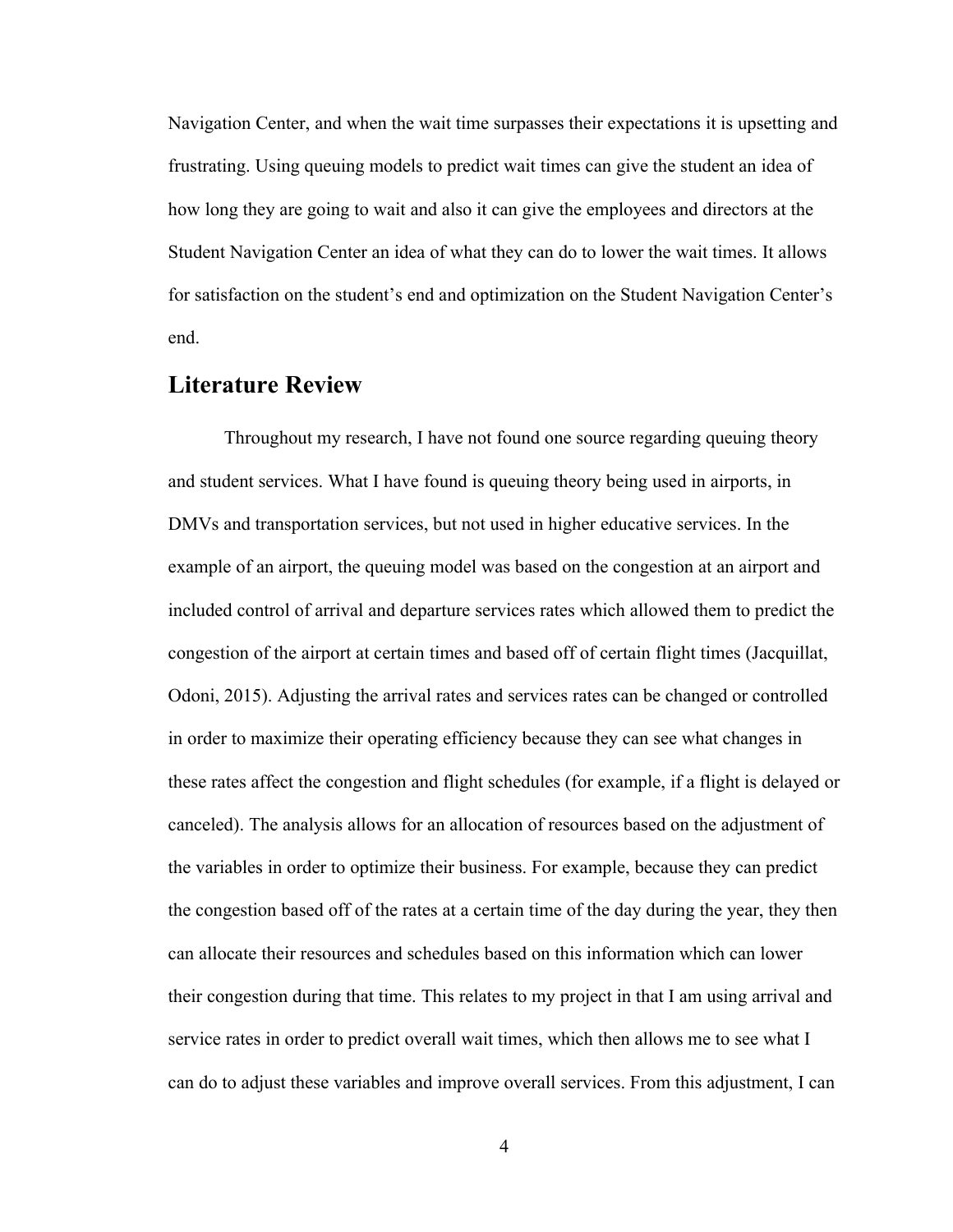see where resources and employees need to be allocated in order to support this improvement.

Queuing theory can be used to improve student services and optimize business processes but the relationship of students to their university as a whole is something that is often overlooked. A dissertation completed at the University of Montana in 2012, notes how student services are delivered is a vitally important issue in a time when students view themselves as customers of colleges and universities (Johannes, 2012). Also during a time when colleges and universities are conscious of being student-centric and providing integrated services (Johannes, 2012). It is clear that students are viewing themselves more and more as customers of business as well as students of schools. An article written in the Educational Research Review states, "it is the students who directly experience education, they are the ones who are in the classroom and also utilize the resources within the educational establishment, the conceptualization of student-ascustomer would fit well with much advocated beliefs that the students are the immediate beneficiaries of the educational process" (Tasie, 2010). In any business, the business to customer relationship is of utmost importance because they are the ones who are making money for the business and are directly receiving their services. Relating this back to education, students are making a lot of money for the university, or the business, that they attend. When considering their overall experience, everything should be at its best, especially the services the school provides for them. At the end of it all, these services were created for students and there should be no question as to if they are the best for the students or not (Schulz, Szekeres, 2008). Most students, including myself when I applied, only think about things like how nice their dorms are, the food, and the amenities they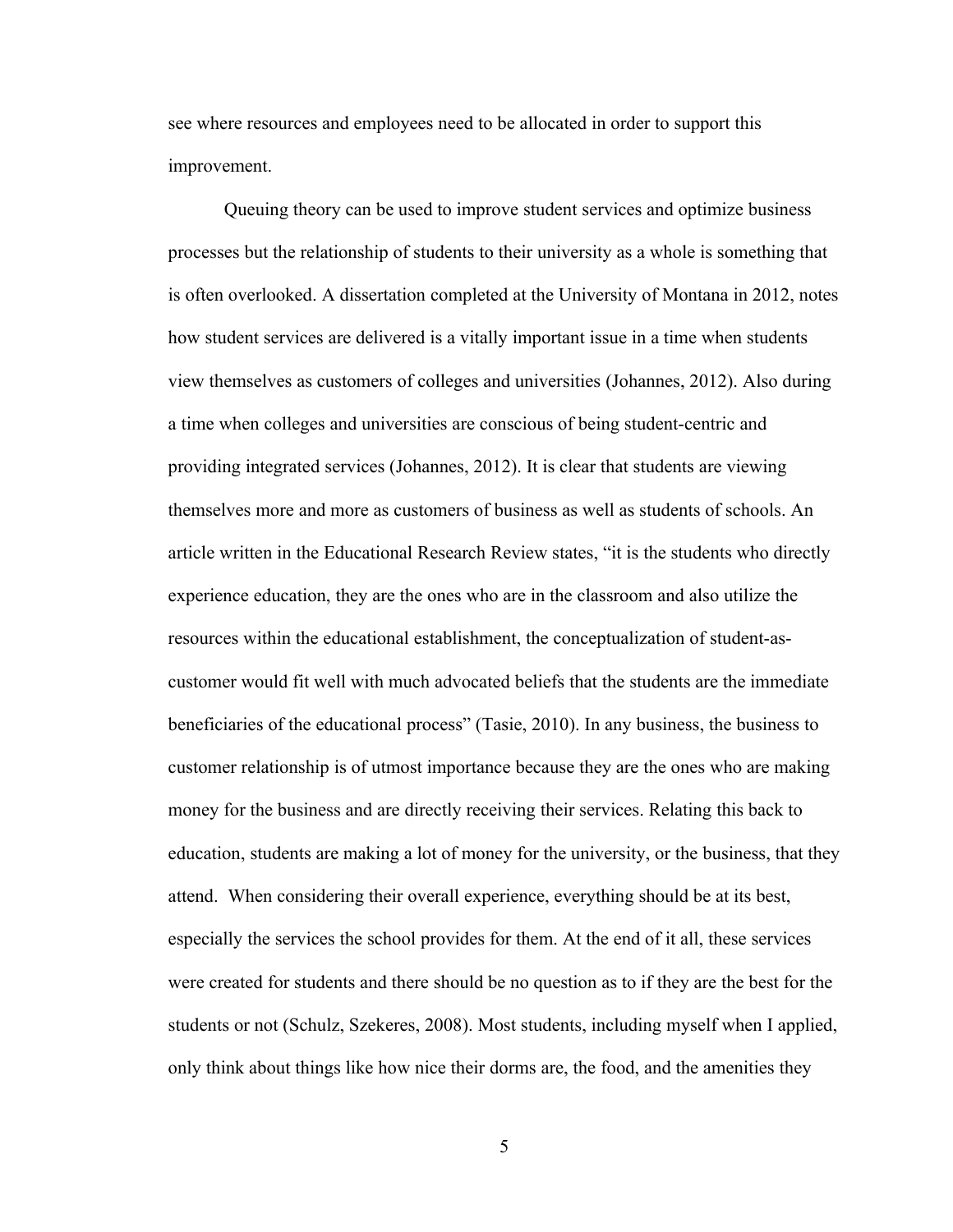can provide because those are the things that are shown to them when they come visit. No one is told when given a tour that the student services may not be at their very best, and when they are choosing a school to go to they do not add that in as a deciding factor. Mary Jo Bitner (2012) notes that there are many benefits that could ensue from a consumer perspective being more widely adopted within higher education and that "viewing higher education through a service lens represents a significant shift" (Bitner, Burkhard, Ostrom, 2012). From the beginning of the application process, if the university focuses on the direct services to their student and the promise that they will be served as best as possible, then eventually this mindset will be permanently embraced by everyone. Embracing the idea of the university-to-student relationship will lead to improved services and increased happiness of the overall university because it shows that they care for the students who are paying to attend their university.

Student services have been a part of universities for as long as anyone can remember, but their level of importance was definitely not at the top. *Innovation in student services: Planning for models blending high touch/high tech* written by Darlene Burnett and Diane Oblinger in 2003 begins to explain this importance and what makes a student service the "best" practice. They reiterate how important it is to "invert the view of service" or put the student at the center of every future interaction. This ensures the quality, accuracy and responsiveness of the services that are expected by students (Burnett, Oblinger, 2003). Several main factors they present show what should be used in the best practice model of student-centered services. Some of these include customer/student satisfaction, a skilled staff, self-service specialists, and a shift from transactions to relationships with the students (Burnett, Oblinger, 2003). From this list,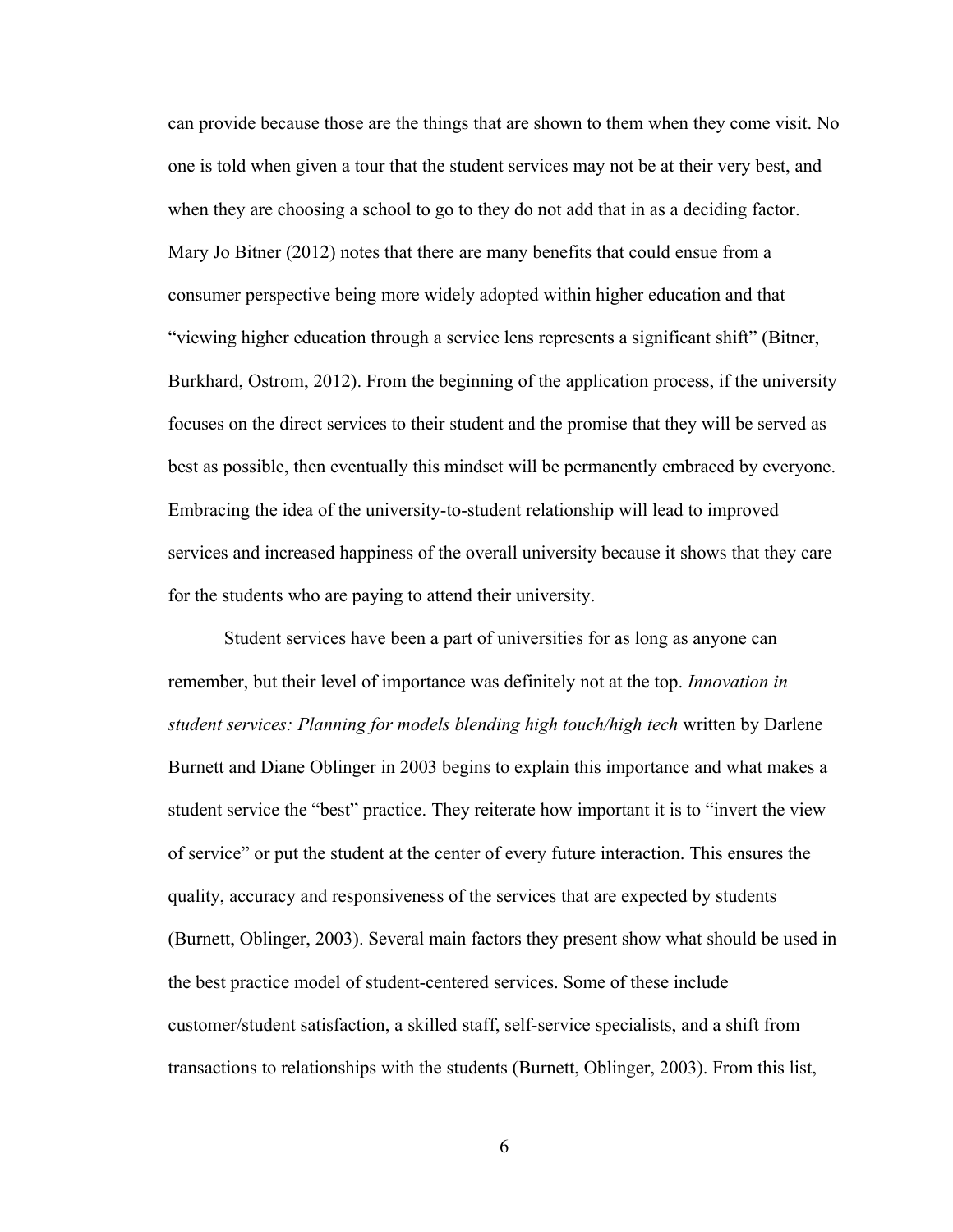shifting transactions to relationships is one that should be noted because when a student comes into the service area, they should feel as though they are warmly welcomed and helped. More often than not students do not feel welcomed because the employees want to make sure they can serve every student as quick as possible, and students can feel like they are brushed to the side. Even if their problem was solved, they still do not leave feeling satisfied. Students usually expect a positive experience and they expect the employee to be knowledgeable and caring and to have their problem completely solved by the time they leave (Burnett, Oblinger, 2003). When this does not happen, students become angry and frustrated, often forming an opinion that is negative about the service they were provided. This is something that I have noticed at the Student Navigation Center; students expect certain things when they walk in there, and when they find out that they may not be able to solve their problem right away then they immediately leave having negative feelings about the Student Navigation Center. This leads to improving communication with students and doing whatever it takes to show them that the employees are doing whatever they can to fix the problem. So by the end, if the problem still is not solved the student will still leave feeling as though they were helped as much as possible.

One stop shops are a growing trend in many universities today due to the improved experiences they provide, but "it is not enough to re-arrange student services into one building, what is important is that the re-organization of services actually helps students" (Draeger, 2008). One stop shops should focus on resolving student's issues no matter what they may be and providing the best service possible while aiding the student. The one stop shop student services model is something that was created in order to better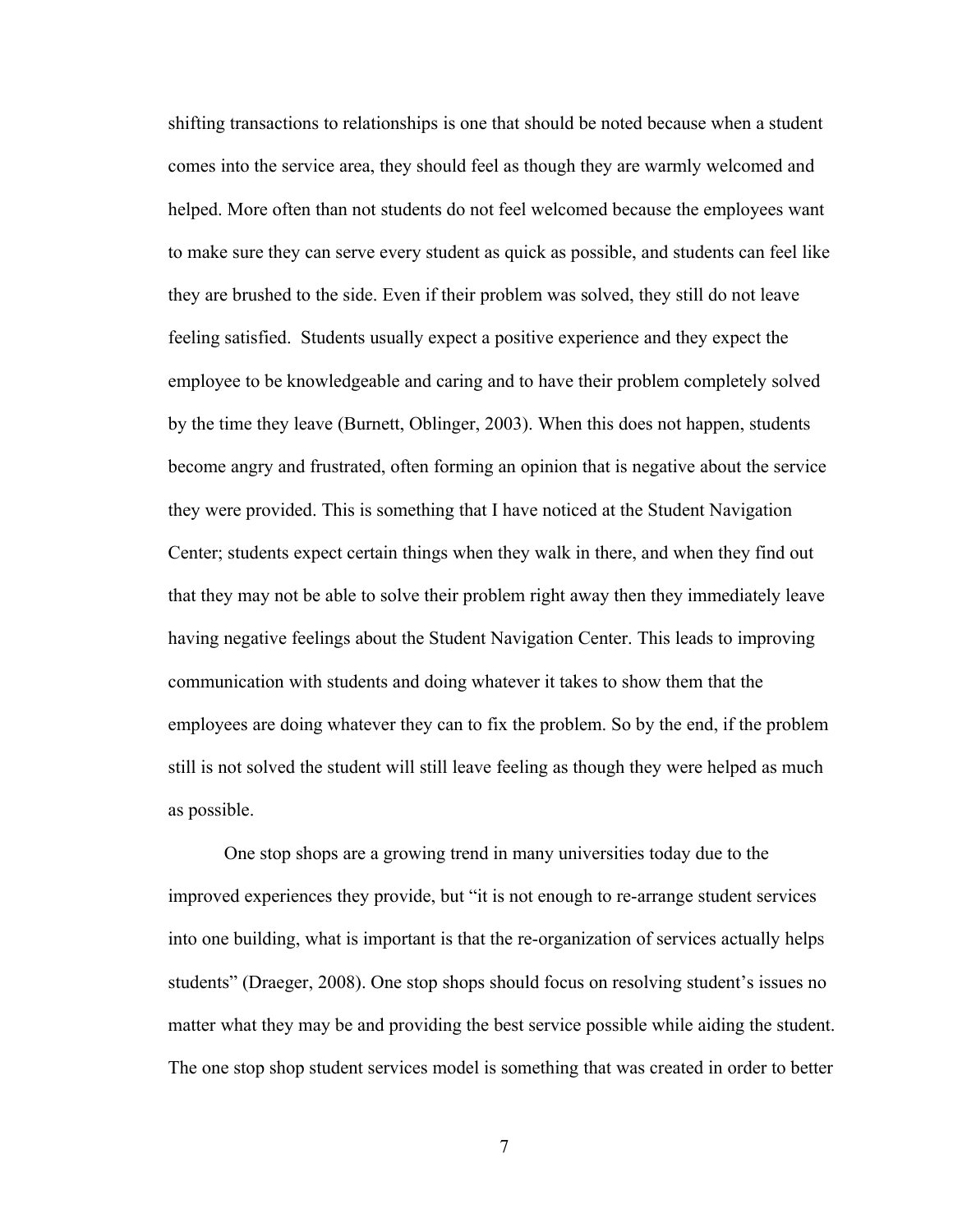the experience for students when trying to receive help for something at their university. Oftentimes, students arrive for services with several questions and tasks that need to be taken care of. Beckie Supiano explains in her interview with Christopher Redd, who worked at a student service center at Virginia Commonwealth University, that Christopher saw a lot of frustrated students who had to go to several places all over campus in order to get one thing done. After seeing the annoyances and frustrations from students, VCU created a one stop shop containing registration, student accounts and financial aid so students could receive assistance in one place (Supiano, 2011). Similar to Salem State University, VCU students would have to go to several different places to complete one task, and most college students today just do not have that time to run all over the place and they most likely have more than one thing that they need to do. What is so great about one stop shops is that students can get all they need figured out in one place and not have to go anywhere else. However, when everything is in one place that leads to a lot of students and a long line. The congestion that can build up at a one stop shop can lead to the same frustrations that the one stop shop was created to prevent. The larger the university and the more departments it contains leads to more of this congestion. More work needs to be done on one stop shop system and optimizing it to its full potential. Once a one stop shop is running at full efficiency, then it can greatly impact the university in a very positive way.

Universities in Australia have been focusing on what the students have to say about student services and what they think about creating a one stop shop. Involving students in this process can help increase their satisfaction and understanding of why it is being implemented and how it can help them. Melissa Buultjens and Priscilla Robinson at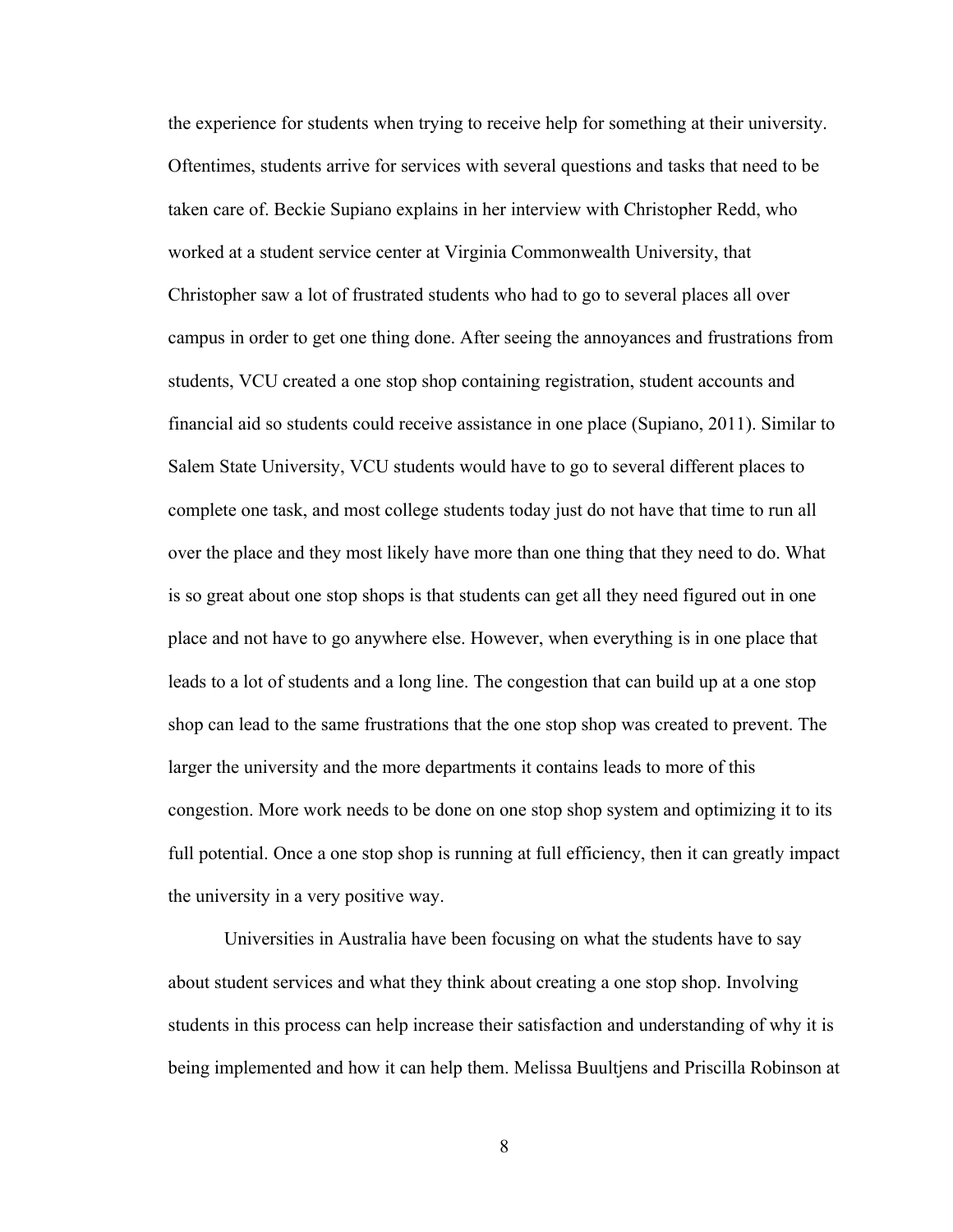La Trobe University in Melbourne, Australia constructed a study to examine responses from some of the 30,000 students that attend the university. The questions and responses concern their opinions about the student services they currently use and ways in which their services could be centralized into a one stop shop (Buultjens, Robinson, 2011). They received an overwhelming amount of responses from students saying that if there was a one stop shop then they would like it better than having to search for services all over their large campus. They explain the importance of a university's expectations to response when a student faces challenges (Buultjens, Robinson, 2011), and that is exactly what this university did. The university did not know that these students were struggling with navigating the huge university so much until this study was conducted. They were thinking of this idea and decided to involve the students to gain more insight, and once they did they immediately knew that it had to be done (Buultjens, Robinson, 2011). Students are the primary importance of a university and once La Trobe University realized this, it made their decision a lot more clear that implementing a one stop shop would be best for the students.

Similar to La Trobe University, the University of Western Sydney in Sydney, Australia found an effective and systematic way to analyze data using a qualitative software tool. This software tool allowed the university to look at actual feedback all of the students were giving them and analyze it in a way that can effectively improve the student experience based on what the students were saying (Grebennikov, Shah, 2013). Although I mainly am going to use quantitative data in my research, the use of qualitative research reiterates the important fact that efficient use of student feedback helps increase student satisfaction. More often than not when students are involved in something and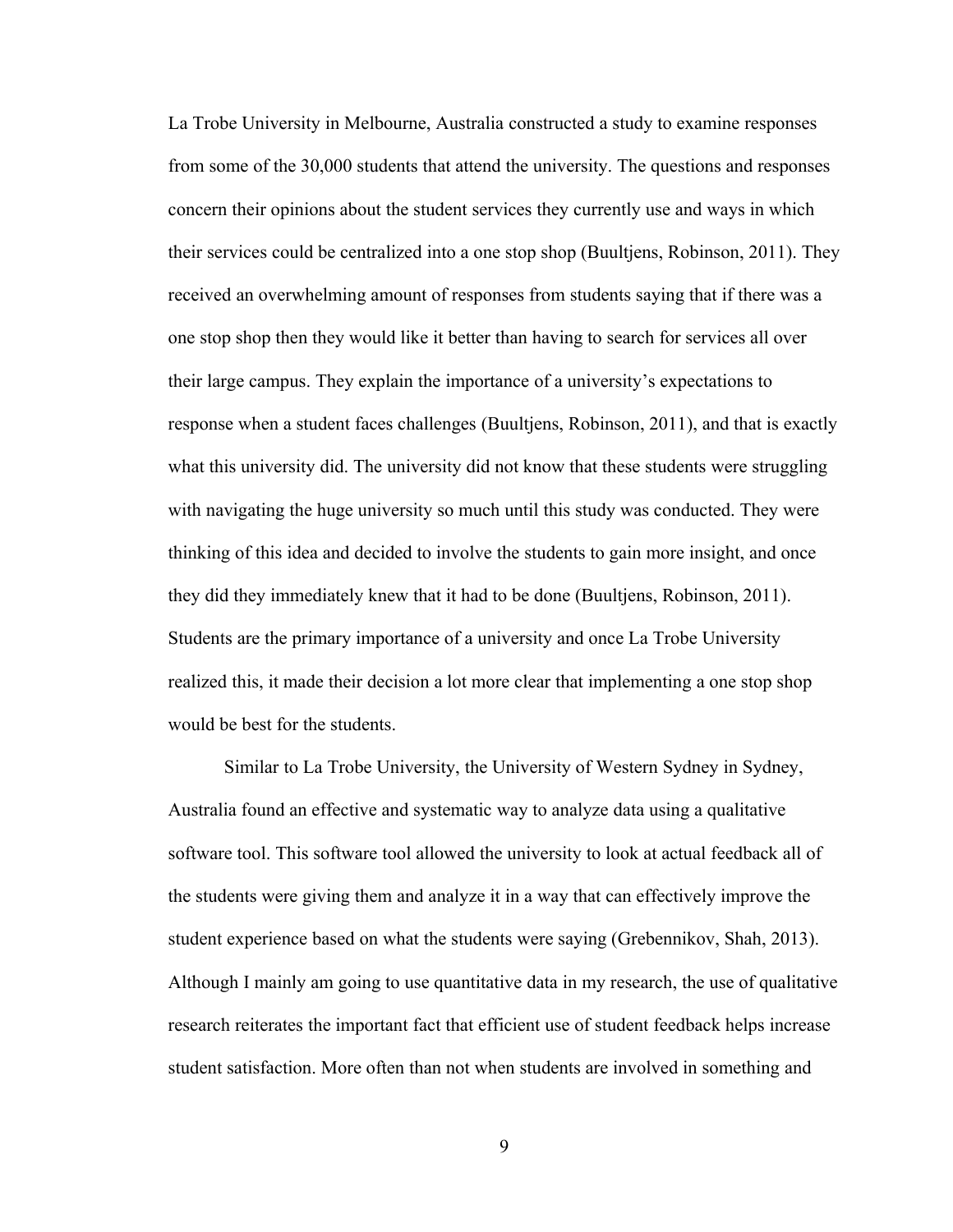understand the process of something happening, there will be a much more positive response when it begins to happen or opens. In the case of one stop shops, a lot of students are weary due to the possibility of congestion and long wait times, but if it is explained beforehand and students have the chance to understand the processes, they will be a lot more understanding if these problems occur.

## **Background**

## **Service Methods Used by the Student Navigation Center**

## **Setup**

The way a one stop shop is set up is extremely important to maintaining its efficiency. Before explaining exactly how everything is set up, I want to explain the main flow of the Student Navigation Center. First students come to the desk and check in, if the problem is simple enough they can be answered by the student employees, if the problem is a little more complicated they are brought to the self-service station with a student helper. If the problem is more complex they are put in the queue, given a ticket and directed to Station 7 (which is also run by student employees). Station 7 is able to answer more complex questions and is also the document drop off station. Above this, they are given a ticket to be put in the queue for a higher service based on the subject of their question. Sometimes students need to make an appointment with the specialists if the problem cannot be solved immediately. An appointment must be made to see a specialist and this can take days.

The ticket placed in the queue is a number and it is brought up on a TV screen outside when they are ready inside, the number is then called along with what station the student is being sent to. This hierarchy of service allows for minor problems to get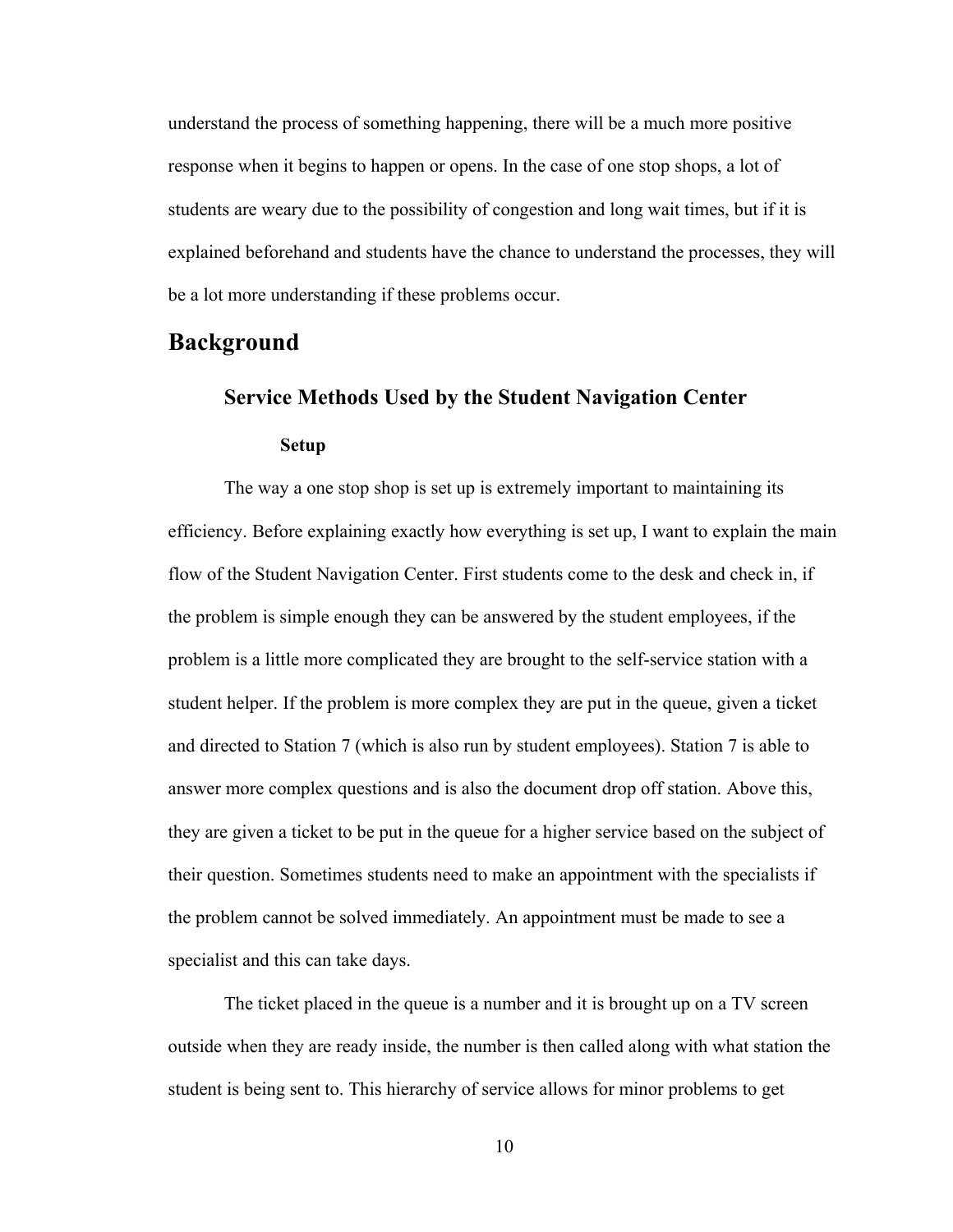filtered out of the queue instead of sending everyone inside. If a student has a simple question about their bill, then one of the student employees can help them right away. This is better than having to take a ticket and be put in the queue to wait for someone from Financial Aid to talk to them. This filtering allows for fewer wait times, less traffic and happier customers. At first I did not have a clue how it all worked but having an internship there has helped with understanding why they implemented the things they did and how they have had an impact on their services. Before the reception desk there was a kiosk that students would slide their clipper card into and go inside based on their question. Before the one stop shop even existed they just had several different offices for all of the services all over campus. Moving them all into one space is much more convenient for students and the way they have set things up helps keep the flow constant.

Below is a process map of the desired flow of the Student Navigation Center that was created and given to me by the Student Navigation Center. This represents the ideal hierarchical flow that they would like to achieve for every student that comes in. It visualizes the set up described earlier which focuses on filtering students with less complex questions out of the queue to make enough time for those with questions that could take more time to figure out.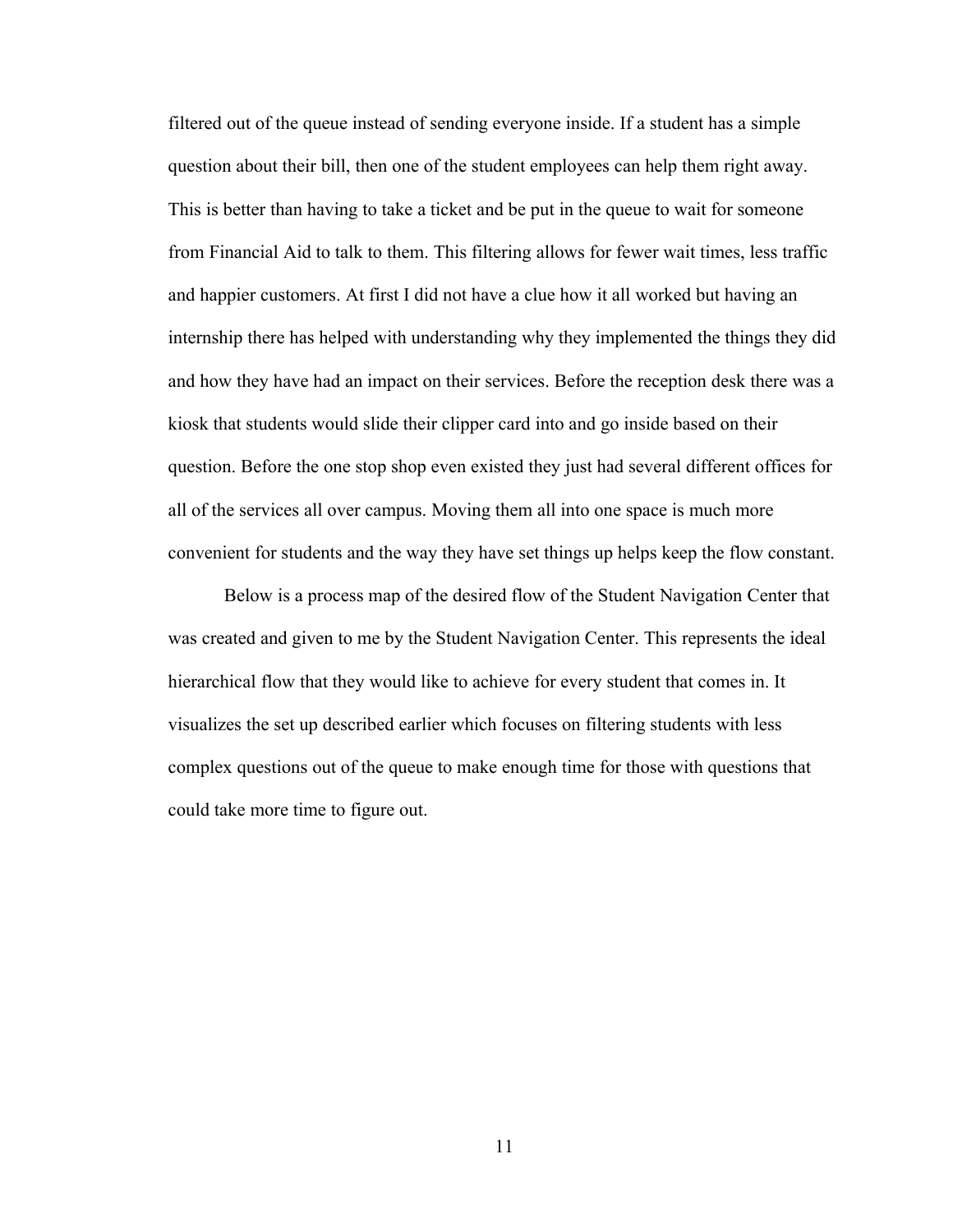

## Source: Student Navigation Center

The process map regarding the hierarchy is a great way to show the flow of the Student Navigation Center. The stations are inside are numbered from one to seven and a student will be called to one of those stations based on the nature of their question. The setup is very clear and easy to understand for a student who has never been there before.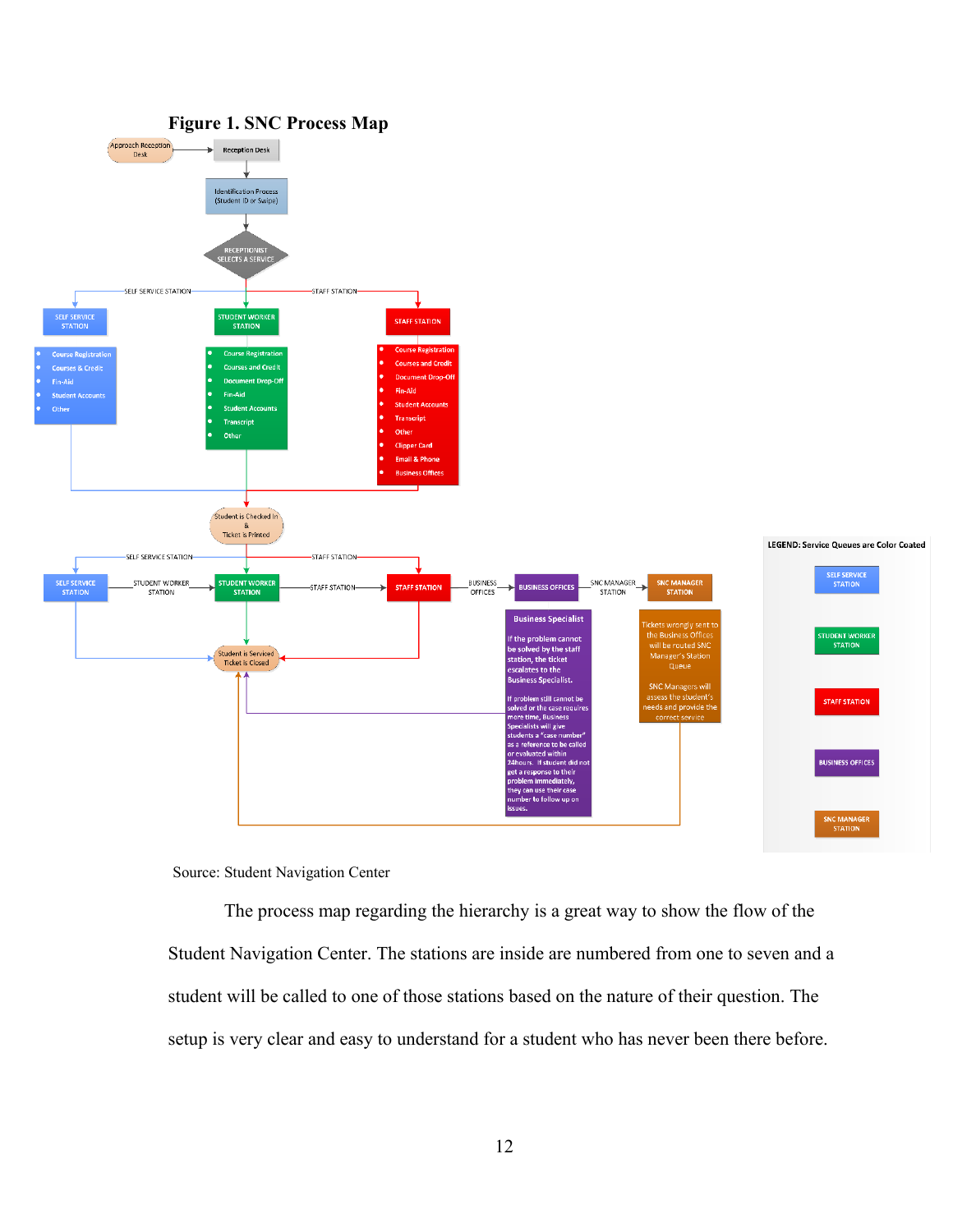## **System**

## **QNOMY**

QNOMY is the queuing system that the Student Navigation Center uses in order to create tickets as well as keep track of all of the data and cases they have. When the student approaches the reception desk, they are first asked for their student ID number or their clipper card. The student ID number is the universal key for the employee to access any information they could possibly need about the student. They input the student's ID number into QNOMY and then ask them what they are there for/what they need help with. Based on the question/problem, the student employee then determines how to serve them. If they need a service inside, they select the service in QNOMY and write a brief description of the problem at hand so the station that they are going to knows what the student is coming in for. All of the stations can see the person in the queue along with the problem described and the station that can best help them will click on the ticket and call them in. This screen pasted below is the service console that everyone can see which allow them to see what tickets are in the queue and what they are for. The ticket numbers start with a specific letter and are followed by a random three digit number. The student's names and ID numbers are crossed out, but note that that is where they would be when looking at the service screen: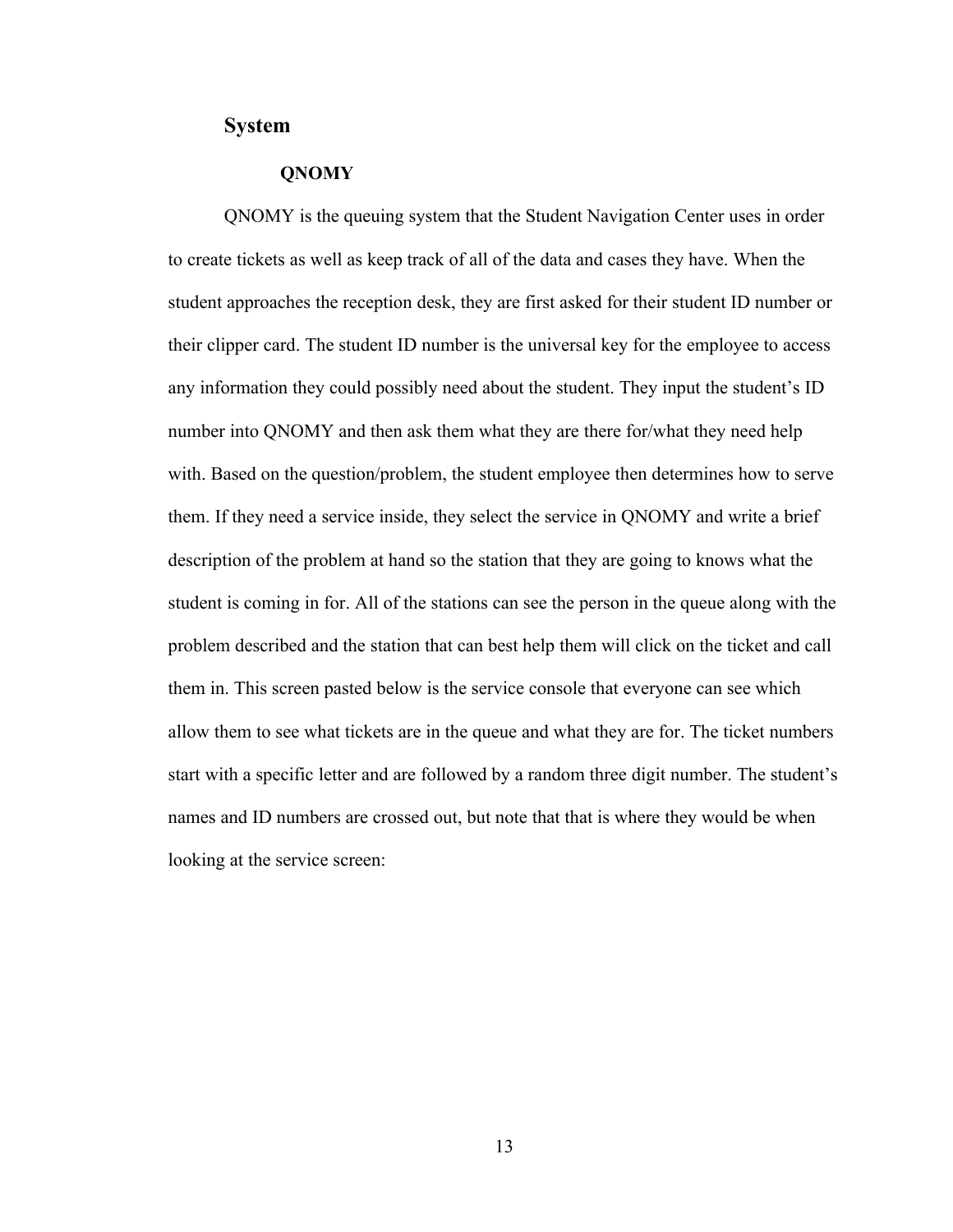## **Figure 2. QNOMY Service Console**

The letters represent the station that they are going to. They are chosen as follows:

| $F$ – Financial Aid      | $R$ – Course Registration    | $U - \text{Staff Follow Up}$ |
|--------------------------|------------------------------|------------------------------|
| M – Student self-service | $T - Transcripts$            | D-Document DropOff           |
| $X -$ Other              | $C$ – Courses and Credits    |                              |
| S – Student Accounts     | $I$ – Clipper Card (ID card) |                              |

QNOMY allows all employees to see what tickets are being created and what they are being created for. If an employee takes a ticket and later needs help answering the question or solving the problem, most people will already know the problem because they were able to see the tickets that were being created.

## **Polaris**

Polaris is the way that employees can look up a student's information regarding things like their bill, their Financial Aid, forms they have filed, etc. by signing into the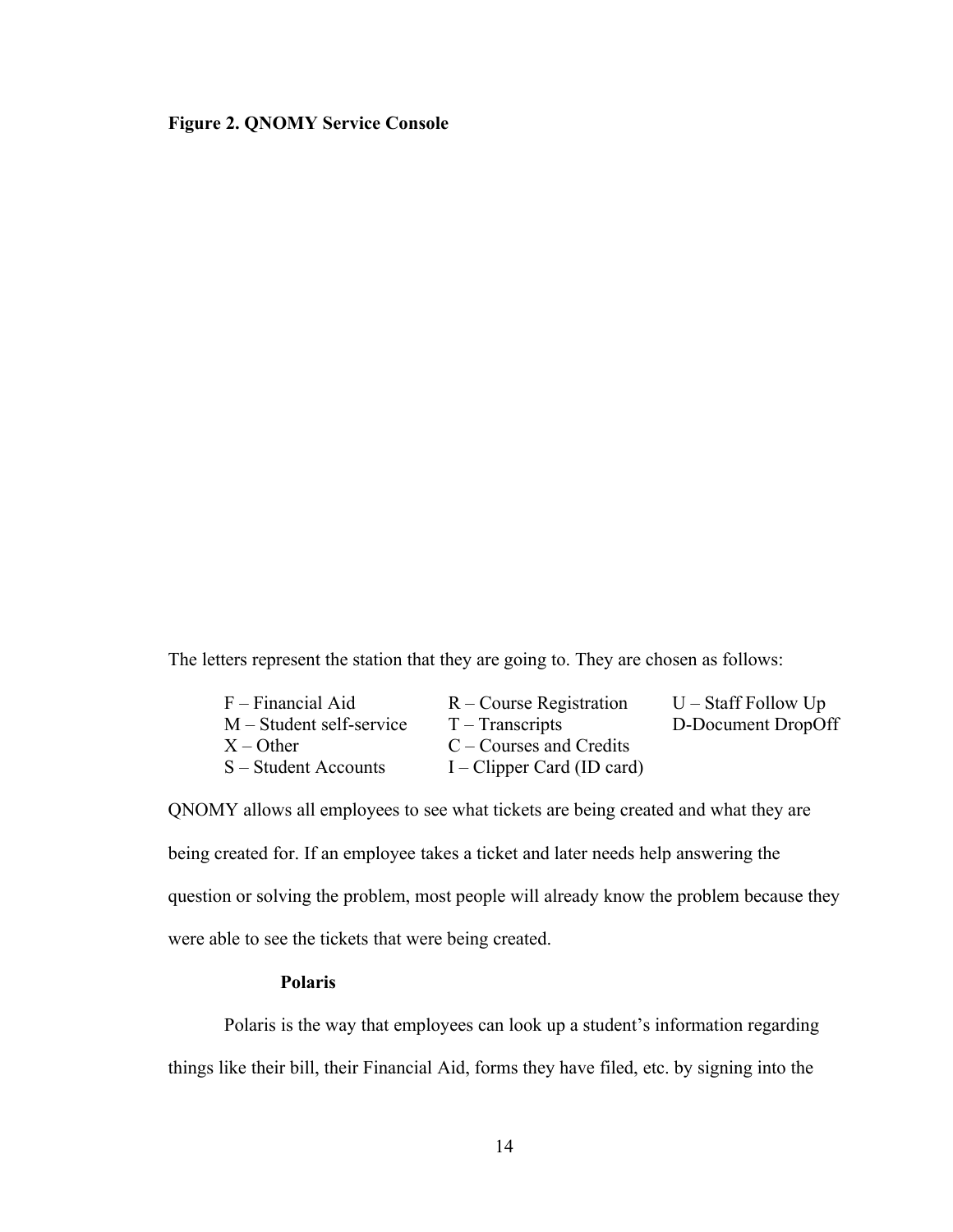student's navigator account. Polaris is extremely helpful in servicing students because it allows employees to see everything they need to know about a student and they can easily answer their questions with this information present.

## **Improvements Made by the Student Navigation Center**

Although the system they were using and the set up they had implemented was set, when the Student Navigation Center first opened there was still a lot of room for improvement. The wait times were very long they and were unable to give each student the best service they could due to so many students trying to get things ready for the fall semester. The new setup was not only new to the employees, but also new to the students. Most were not sure why they were moving all of the offices up into one room (where the library used to be) and a lot of them were skeptical. While observing in the Student Navigation Center for my internship, something I have particularly noticed is a lot of students saying "where is the old kiosk?" or "why is everything in one room all of a sudden?" I think they were a little taken aback by having to explain themselves to someone first instead of just creating their own ticket. They definitely did not understand the premise of being a one stop shop and how it can be a lot more convenient for student services. That being said, the Student Navigation Center began with a lot of complaints and frustrations coming from students, and although many things have changed since then a lot of students do not know that these changes have been made. It is very possible that some have avoided the Student Navigation Center all together since they came when it first opened.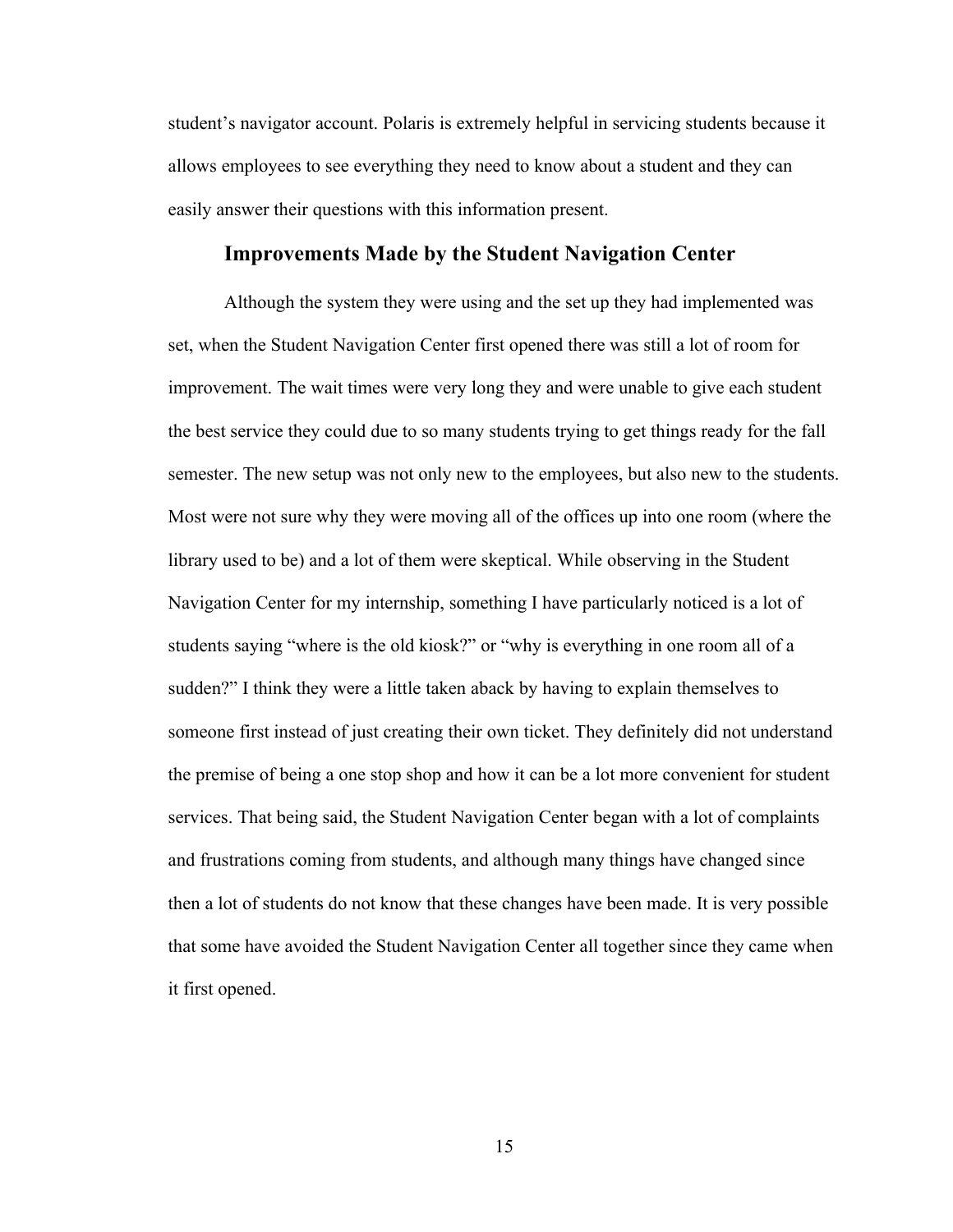### **Hierarchal Setup**

The biggest, most noticeable improvement that they have made was right from the start, and that is their hierarchical set up. Just to reiterate this setup briefly, students come to the reception desk and based on the nature of their problem, they are either helped by the front desk, helped by self-service, or helped by Station 7. If the problem is more complex than what these three services can handle, the student is placed in the queue and given a ticket number to go inside and talk to an employee at the desk based on the service that they need. The hierarchal setup is the basis of all other improvements that have been made and that are going to be made in the future. When they first opened they had a kiosk that students would choose what they were there for from a list of services on the screen, swipe their clipper card and the machine would print them a ticket. The problem with this was that the employees inside would only see the service they were going to, not what they were actually there for, and often students just chose other so it was very difficult for them to keep track of everything. They quickly got rid of this kiosk and only had the employees at the reception desk copy down the student's ID number into QNOMY instead to get their ticket. As you saw in the photo posted above, QNOMY allows the Student Navigation Center employees to efficiently see what students are actually here for and keep track of each student on a case by case basis. It also allows them to also keep track of wait times, service times, the number of students they are serving and more. They can later go back into QNOMY and compare each month or even day to the numbers that they had last year to see if they are truly improving.

Because the Student Navigation Center is a one stop shop, things need to be organized a certain way in order for it to be efficient. In this case, it is often difficult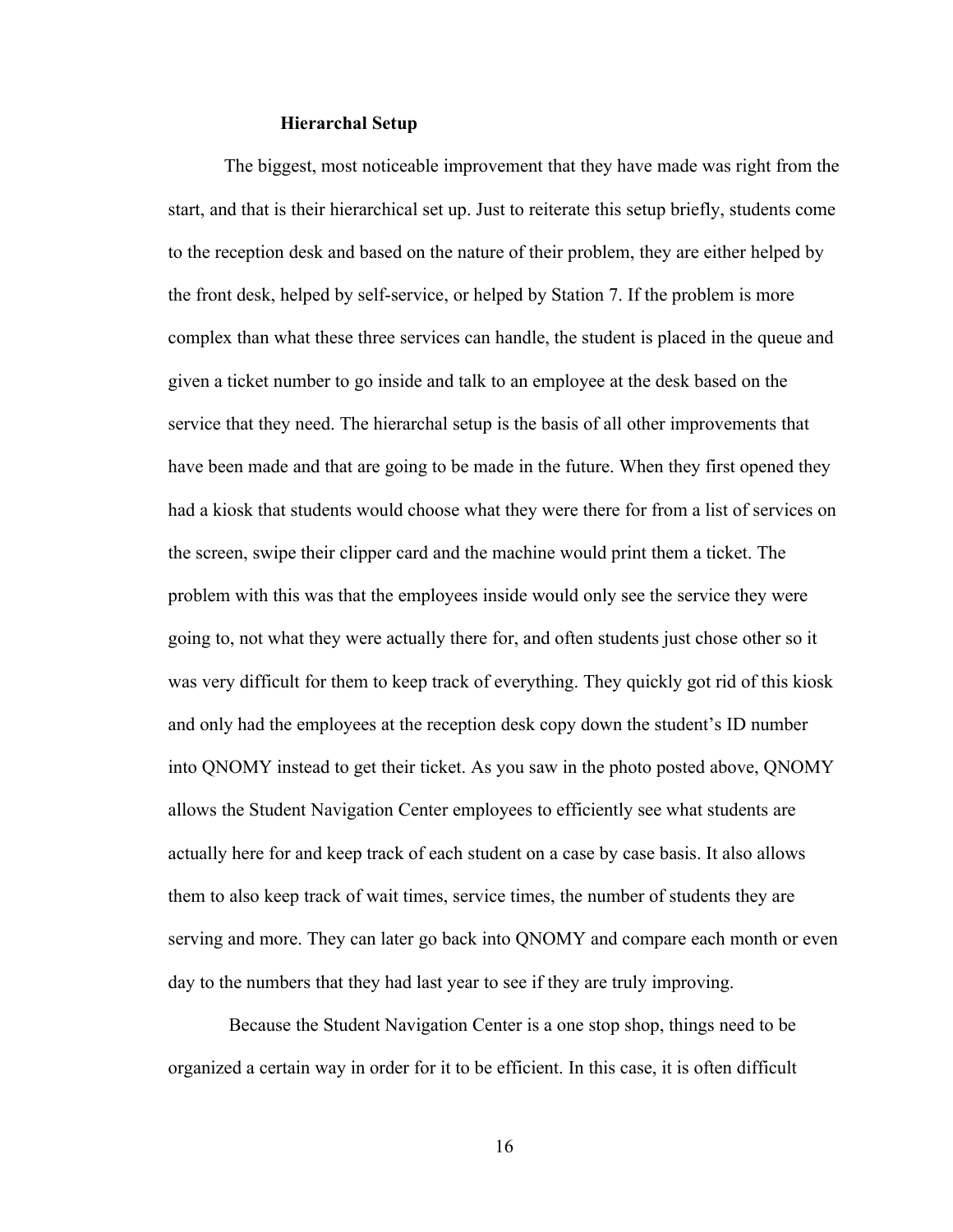because one stop shops can easily get clogged due to the fact that everything is in one room rather than having separate offices. The hierarchal setup that they implemented starts taking this clogging factor out. Instead it brings in the filtering factor I mentioned before. Because so many questions can be answered before the students even have to take a ticket and be put into QNOMY, it allows for less students to be put into the queue, which leads to shorter wait times for students that have complex questions. Also if these students with complex questions are in there for a longer amount of time due to the nature of their problem, the longevity of service time becomes less of an issue due to the fact that there are less people in the queue. When I am in the Student Navigation Center there are some hours that are quiet. There are not a lot of students coming to the reception desk and oftentimes their wait times are very short. Compared to last year, the wait times and line lengths have definitely progressed due to their new setup.

### **Goodbye Money Matters**

The kiosk in the old set up mentioned above caused a large problem for the "Money Matters" service at the Student Navigation Center. When students would go to the kiosk and choose a service, often they did not know what Money Matters entailed, so they would just choose "Other". Because of this employees inside had no idea what the student was coming in for or what question they had and it caused a lot of confusion. After they transitioned into having a reception desk Money Matters stayed for a little while but it was still causing a problem. Money is such a key problem that students most often come to the Student Navigation Center for and there was still a lack of communication from the outside to the inside. They solved this problem by splitting the Money Matters services into both Financial Aid and Student Accounts. There are now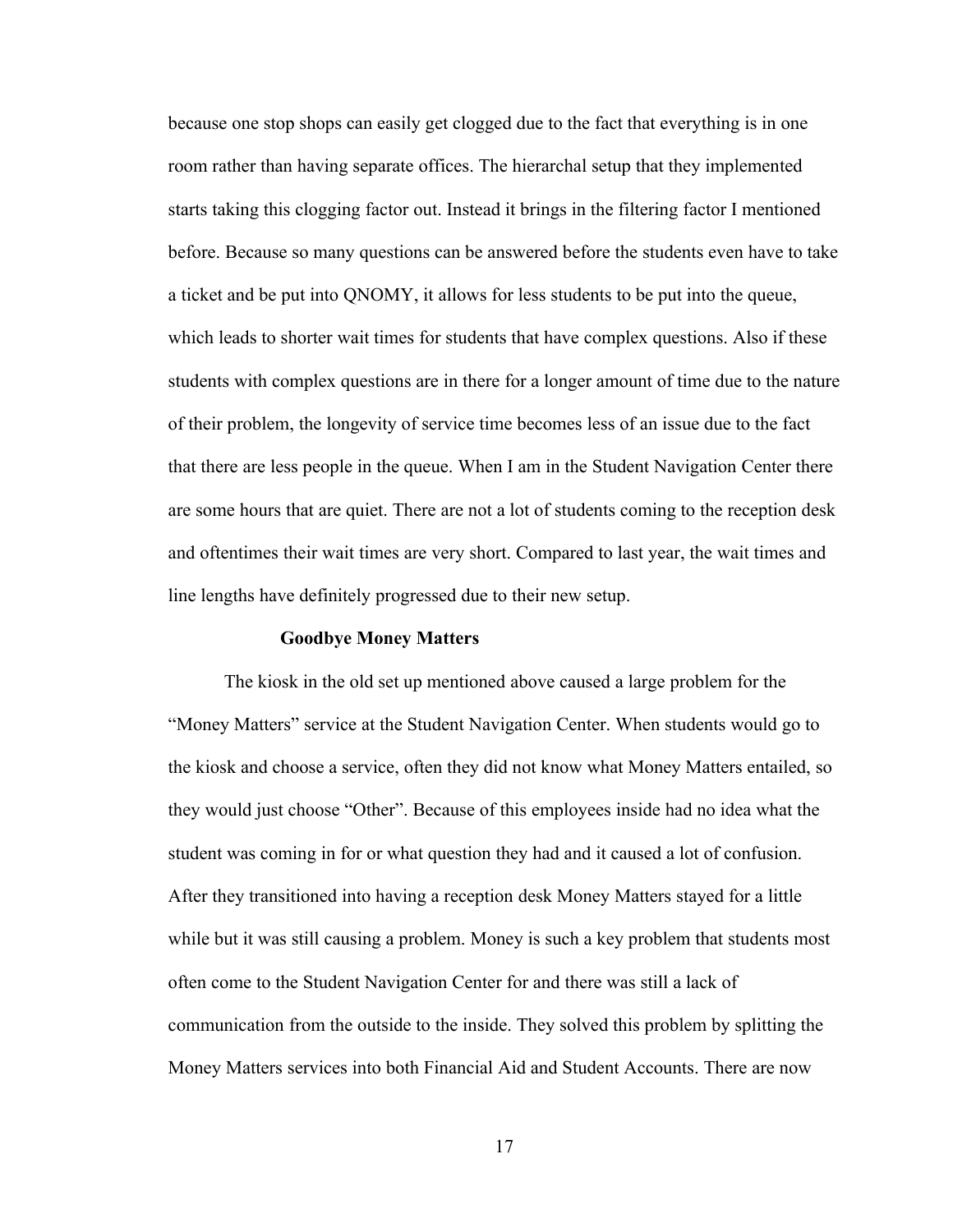two services for finance related questions and this allows for more specific questions and more specific services. This specificity clears up a lot of the confusion when the employee creates a ticket at the reception desk because the employee inside can see which service the student is specifically there for and they also know the premise of their problem. In QNOMY, it is clear where students are going when they want to look at the data. Splitting Money Matters into two separate services led to less confusion and more overall efficiency, and it clearly shows today.

## **Station 7 and Self-Service**

Mentioned several times in the hierarchal setup is Station 7 and Self-Service. Both of these services are always run by a student employee and they are key components in the flow of the hierarchical set up. Station 7 is imperative because it is the middleman between the inside desk and the reception desk outside. Many questions can be answered by the student employee working at Station 7 to keep the flow out of the main offices. Students often do not realize how many questions can actually be answered by the Station 7 employee, they are highly trained and can not only help the students, but also inform them and teach them how to do things on their own. A student employee at the Student Navigation Center that works at Station 7 stated that "Station 7 is wonderful in that it is a student to student connection, and it can create a more personal experience. Not only that, but it is a representation of the student worker and how much they can teach other students." They can teach students how to solve problems on their own at the self-service desk so they do not need to keep coming back and waiting. He also notes that "it is the 'middle ground' of the Student Navigation Center, and it is imperative to the flow of things."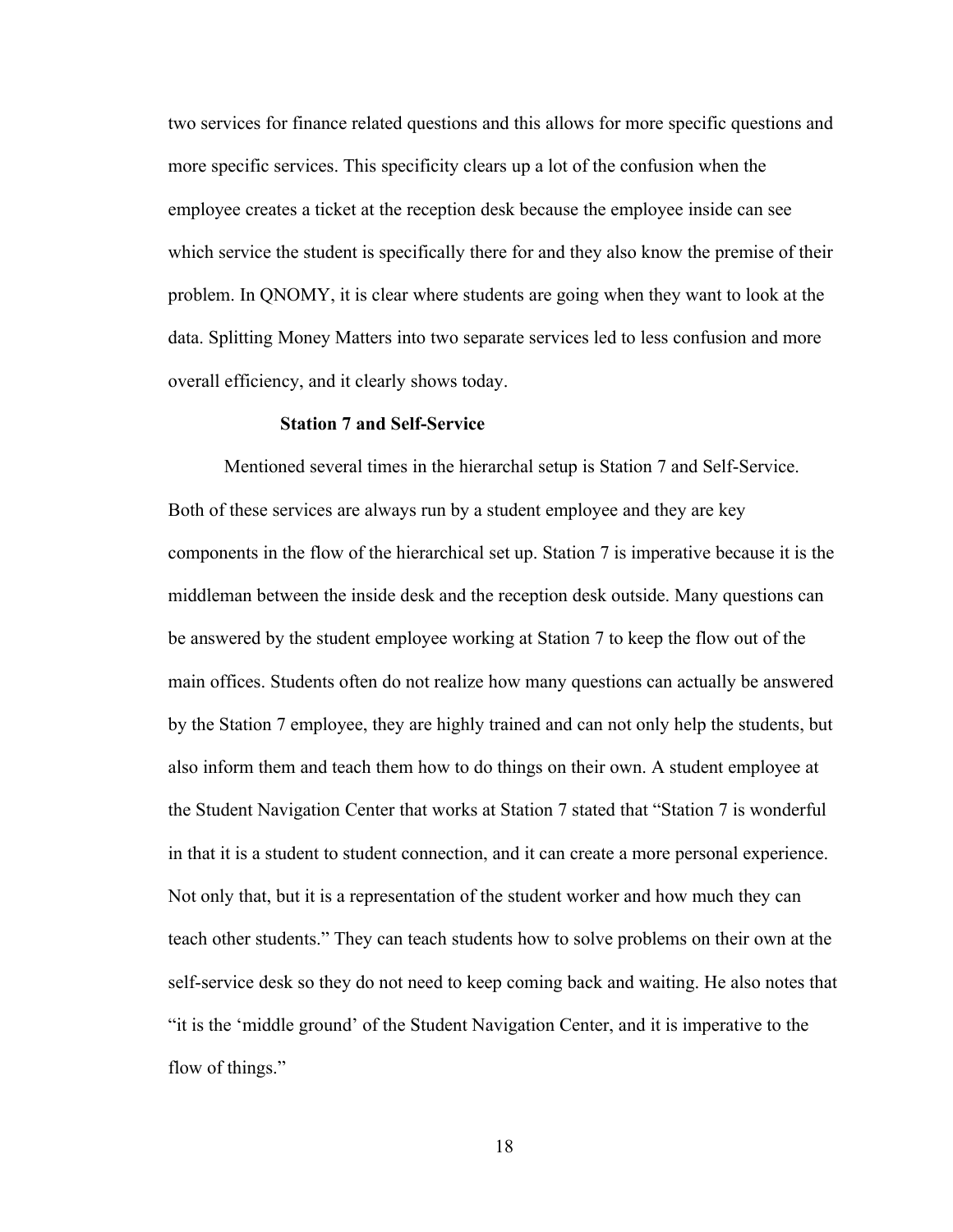Station 7 is also known as the Document Drop-Off station, this is another key improvement because before students would have to take a ticket in the queue and wait a very long time just to drop off a form. Now they are still placed in the queue but it is more for purposes of data collection. Often a student will either give it to the front desk, who can pass it on to Station 7, or they will wait a very short time to bring it directly to Station 7 themselves and have it processed right away.

The documents dropped off are placed in color coded folders labeled by service, (red for Registration, green for Financial Aid, blue for Bursar, and orange for Clipper Card) and from here they are processed at the appropriate location several times a day. This was an essential part of improvements because all forms that students fill out are important in some way. They have to physically come to the Student Navigation Center for and cannot send them via email. It was a very large headache for a lot of students who did not have the time to sit and wait twenty minutes just to hand them a piece of paper. Speaking from personal experience, last semester I came up to the Navigation Center to drop off a Financial Aid form thinking that I was just going to be able to go in and out. I ended up having to leave because I had to go class and it was very frustrating. The Student Navigation Center took the necessary steps to improve this problem and make things a lot easier for students in a very short amount of time. Another great thing about Station 7 is that in between taking tickets, they take the time to answer emails. They answer them in a timely and also detailed manner so that you will not have to make another trip for your question unless it is something you need to talk to an employee in person about. Another major improvement made is the implementation of the student self-service.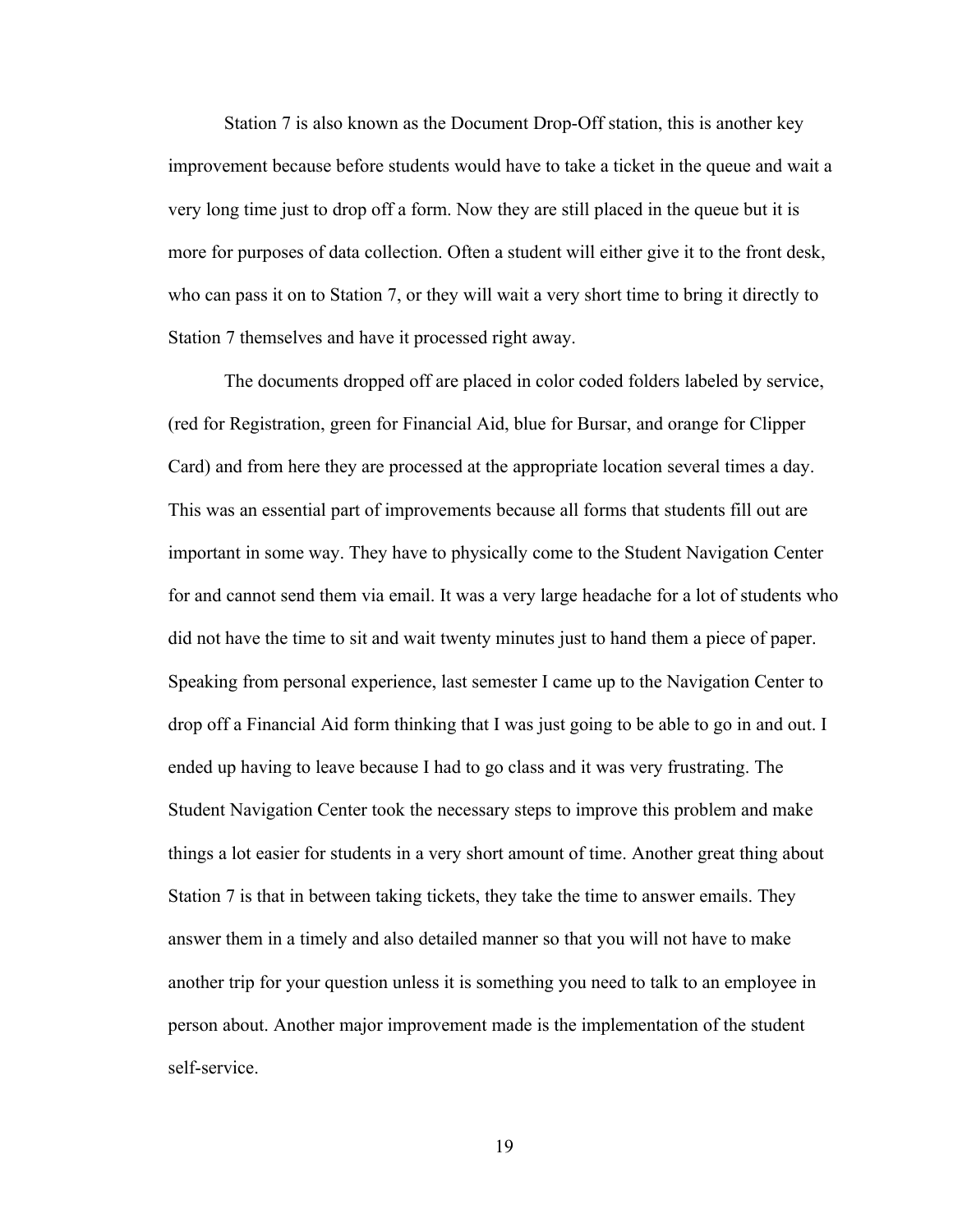When a student walks up to the reception desk often they will see two people sitting down and one person standing up and walking around. The person standing up and walking around is the student employee assigned to work in self-service. If a student comes to the desk with a certain problem, more often than not the student can take them inside to the self-service station and show them how to find the answer to their question or fix the problem on their own. This shows the student coming in that student employees are really here to help them and they are doing what they can so students do not have to wait long to be helped. A few things that self-service can help with are register for add/drop period, view e-bill and account activity, view Financial Aid, set up a TMS payment plan and much more. Self-service also just began going mobile. Instead of having to take them inside to the computers, the student employees began using iPads outside in the waiting area. They can sit with the student right away and show them what they need to do if it is something they can solve. Also they can help several students in the waiting area with the iPad and filter people out of the queue if it is getting congested by helping them right outside instead of the person waiting to go in. Although there is a button now in QNOMY for self-service, it is recorded more so to represent this flow within QNOMY when they look back at the data. This transitional element from computer to mobile is a great way to make the flow even stronger.

#### **Communication through Texting**

Not only do the employees at the Student Navigation Center communicate with each other in a mobile way, but they also communicate with students. The Student Navigation Center recently began using Trext which is a texting app used to mass text students different questions. They can formulate the answers based on the student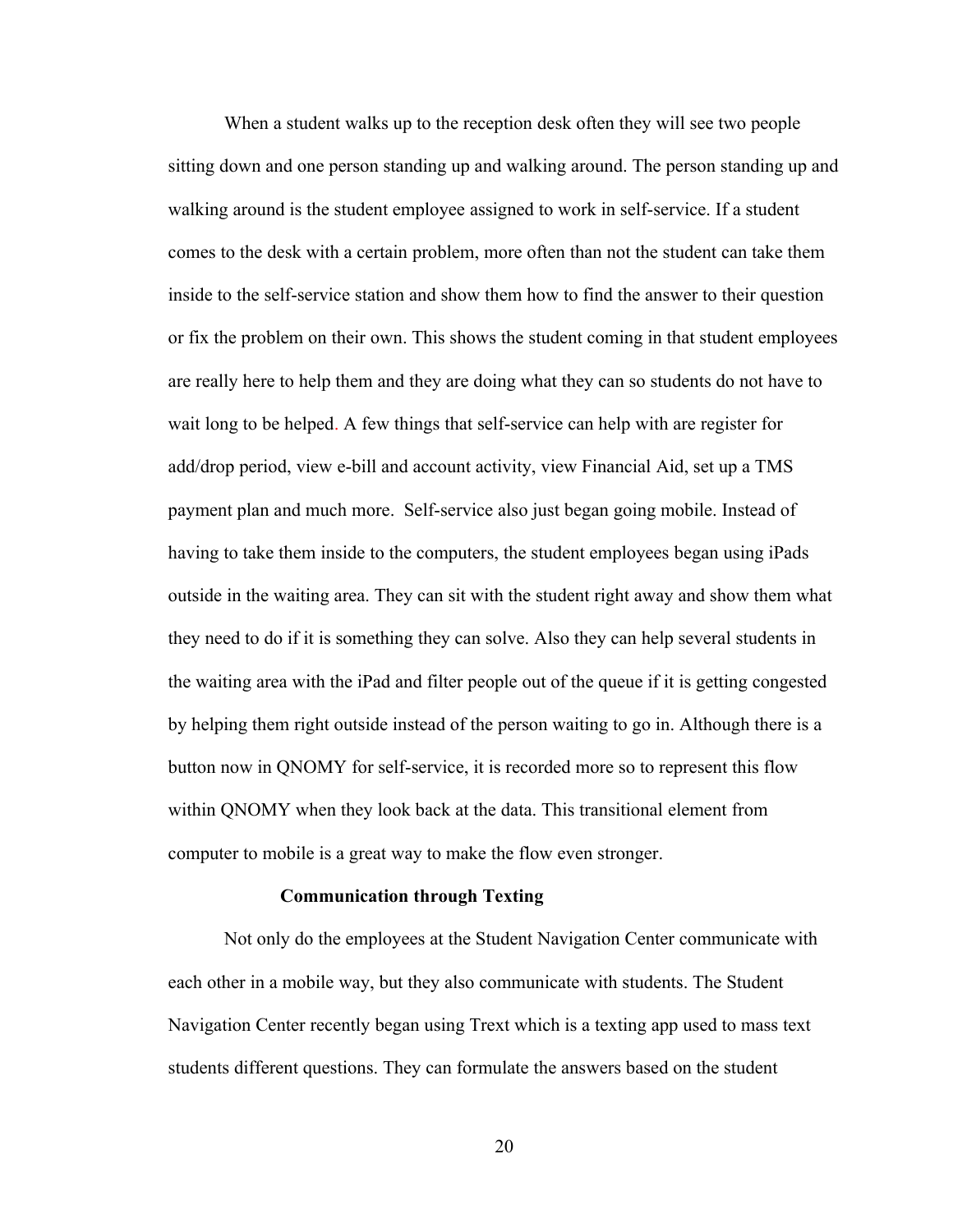answering "yes", "no" or "I don't know". Based on these responses they can see which students have yet to do something and they can process this answer or they can remind them again. The goal is for that student to complete whatever they have not done yet so they do not come to the Student Navigation Center past the deadline or at all. Below is an example of a question they sent to my phone via Trext:



They had already contacted via email asking whether or not I was going to waive out of the meal plan on Navigator, but I completely forgot to. Now they easily know that I still want my meal plan. It allows them to keep track of the students that still have to do something important before a specific deadline and it also helps the student because they can answer the question and sometimes not even have to do anything else. They send out several texts every month or so that pertain to important bills, graduation, withdrawal dates, etc. Obviously, some students do not respond or do not look at their Salem State email in which case they will end up coming to the Student Navigation Center in person.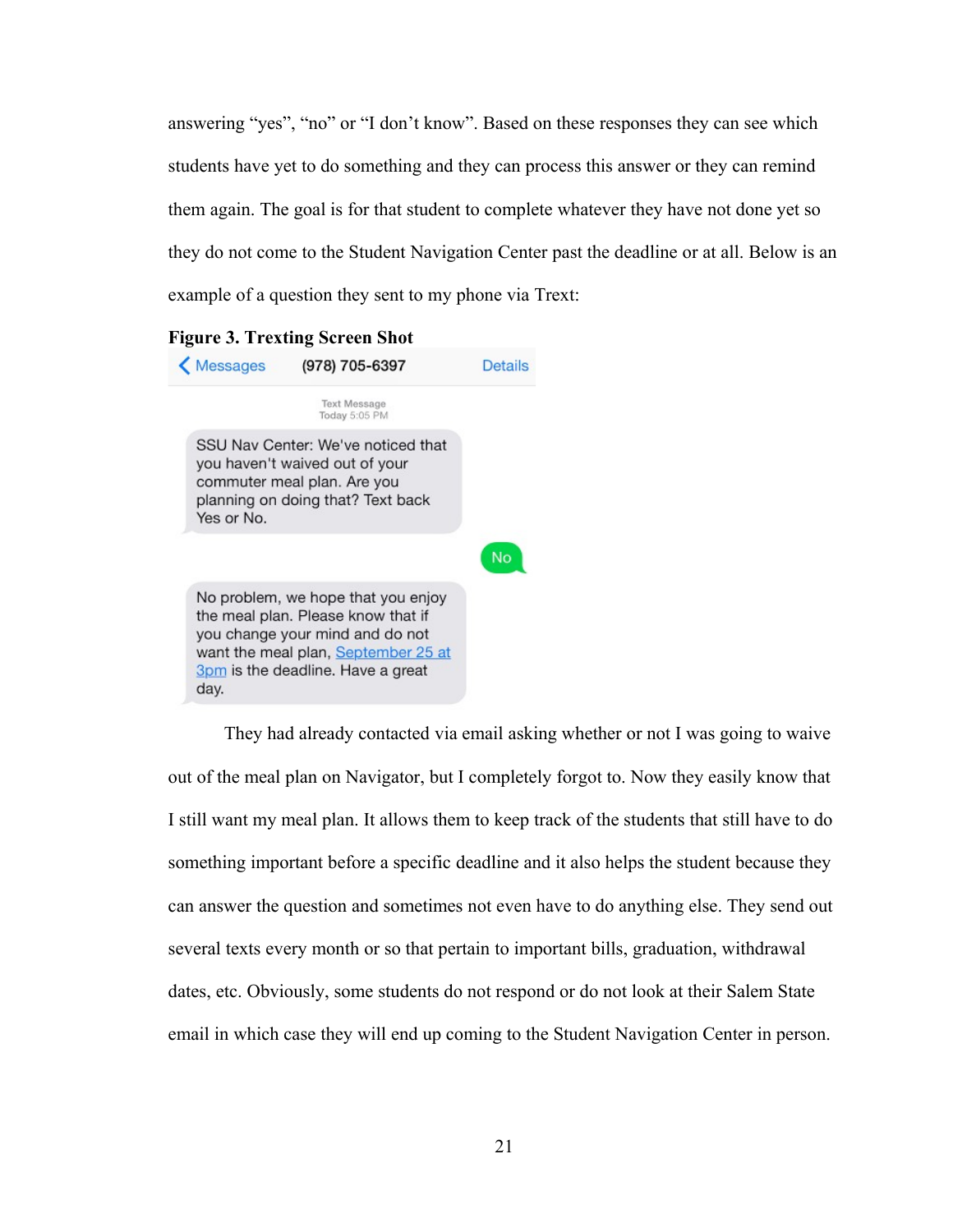But while there they can learn about trexting and how it works so they know that they just need to answer a simple text next time instead of spending time coming in person.

The Student Navigation Center also has feedback texting in which students can rate their experiences after leaving. The number shown in the picture above can be used by students to provide feedback. They need only to text that number the world "Feedback" and then they can rate their experience from one (poor) to ten (great). If the experience is rated low, they will text back asking how they can improve. If the experience is rated high, they will still ask the student for any other things they think they should be doing. This is a great tool that students can use voice their concerns about what they want to see change at the Student Navigation Center. The only problem is that they rarely receive responses from students. They have informed students of this feature in several different ways but it is either ignored or students just forget. If actually utilized by the students this would be an incredible help for the Student Navigation Center to see the problems students have firsthand and use these responses to improve even further.

#### **Morning Training**

In order to improve even further improve communication, the employees recently started having training meetings Monday-Thursday from 8:30-9:30 a.m. to discuss things that they need to learn more about, or problems employees may be having. These help grow their skills even further by learning from one another as well. While they are in training, there is one employee at the desk and one on phones, but the rest of the employees working are all student employees. If a question arises that a student employee cannot answer at the reception desk, self-service or Station 7, the student is placed in a staff follow up queue. In the follow up queue their name, ID number, the question or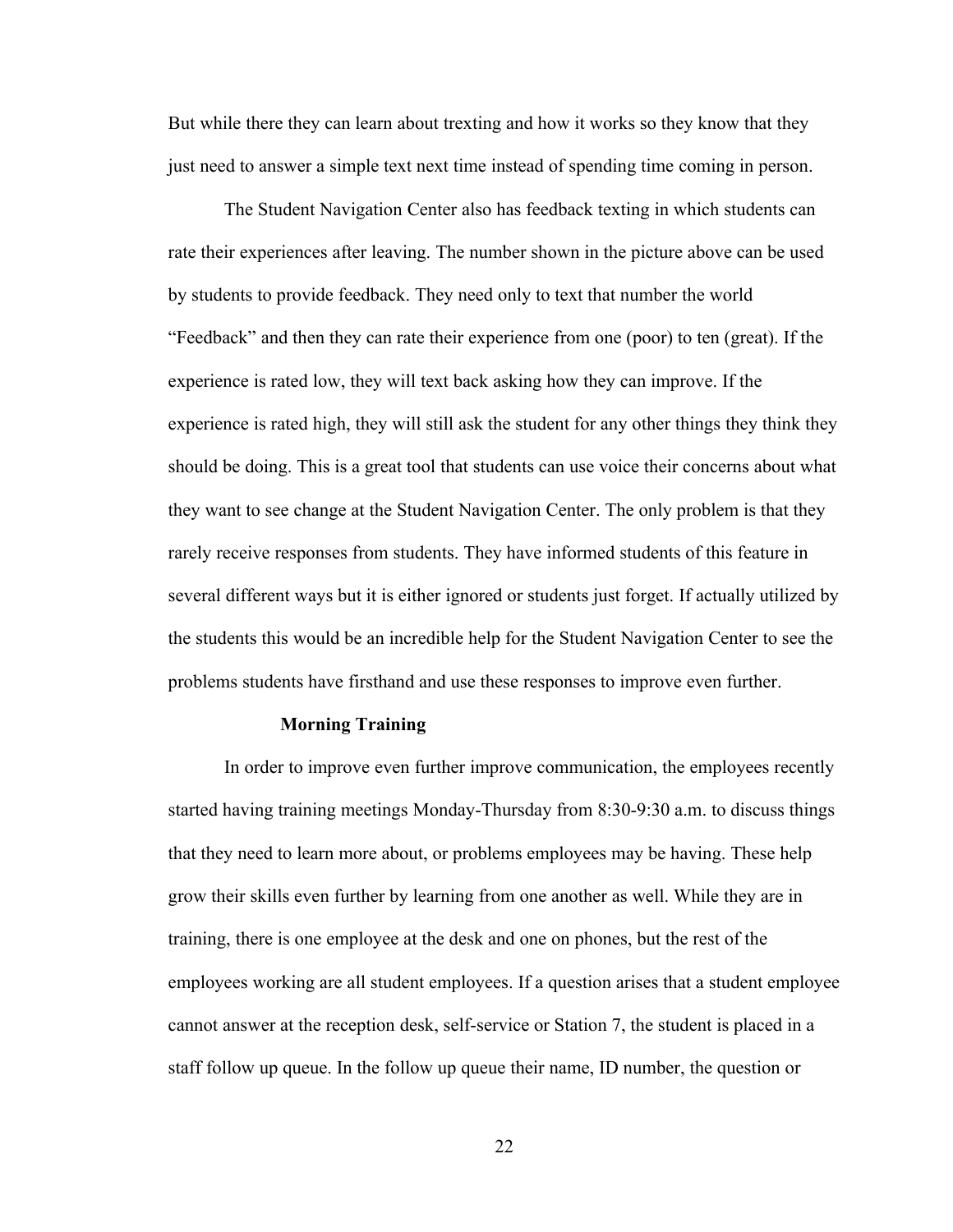problem and best way to contact them is written down and when the employees are done with training they will contact them to help them with their problem as soon as possible. Although that can seem inconveniencing to some students, the Student Navigation Center is growing their skill set by not only further training their already knowledgeable staff, but the student employees are also growing and learning because their goal is to keep students out of the follow up if possible at all. By keeping students out of the follow up, they are working together and learning to solve more complex problems in order to better service their student body.

Of course there are going to be times where it is actually impossible for the student employees to answer a student's question in which case they have to be put in the follow up queue, but they have been doing a great job of filtering out the queue as much as possible.

### **Goal of the Improvements**

The goal of all of these improvements that the Student Navigation Center has made and continue to make are ultimately to better serve Salem State University students. What most of these improvements do is prevent students from coming in in person by teaching them or reminding them that they can do these things on their own without even coming to the Student Navigation Center. Every interaction with a student is a learning experience, not only for the employee but the student as well. These improvements also filter the students out that have questions that can easily be answered by student employees before even going inside or by showing them how to do it online. All of this lowers the congestion that can occur for the students that have problems that need extensive assistance and also just lower the congestion in general.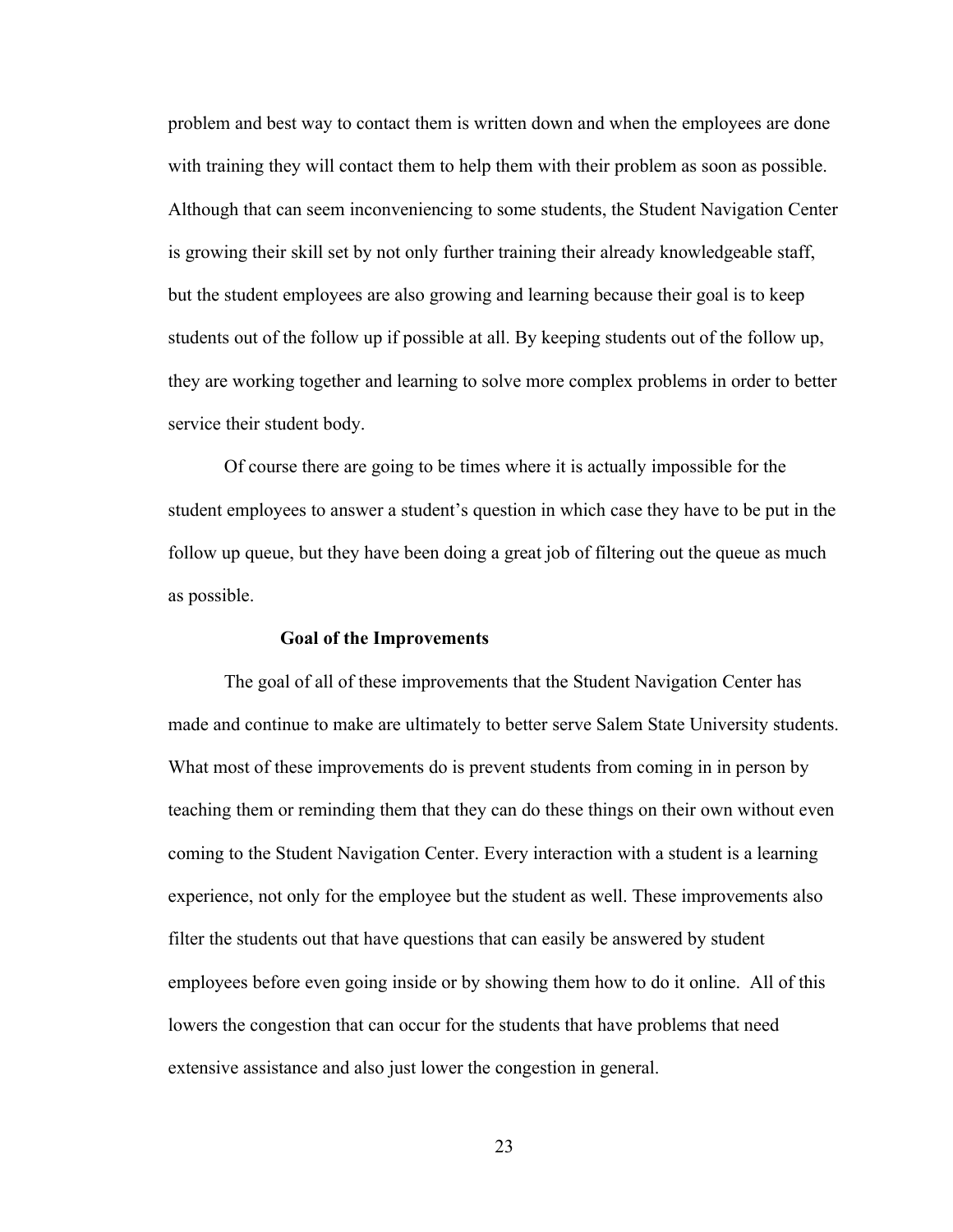The improvements at the Student Navigation Center have undoubtedly enhanced their services to students, but there is always room for more. As time goes on they are only going to continue improving successfully.

## **Future Improvement**

As explained above, the Student Navigation Center has made several changes in order to improve their services to students, however, there are still a few minor problems that they have to figure out in order to further that improvement.

## **Communication Inside and Out**

There have been a lot of improvements when it comes to communication in the Student Navigation Center. Employees inside communicate using Microsoft Lync, and they text and email students to communicate with them about things they have to get done and feedback regarding their experiences. There is a problem with communication between the employees at the desk inside and the student employees at the reception desk outside. When a student walks up to the reception desk and explains their question, the student employee writes a ticket if needed and will write the main subject of the problem for those inside to see. Sometimes the reception desk employee writes a ticket that is unclear to those inside which makes it difficult to know what the student is coming in for. Sometimes the student just does not want to be specific when telling the desk employee what they are there for, in which case the employee has to try and ask several open response questions in order to get more detail. It is their job to get at least a little detail out of the student and they cannot write a vague ticket. It causes a lack of communication between the outside and the inside and it makes it more difficult for things to run smoothly. Eventually the students outside will have access to Microsoft Lync so if there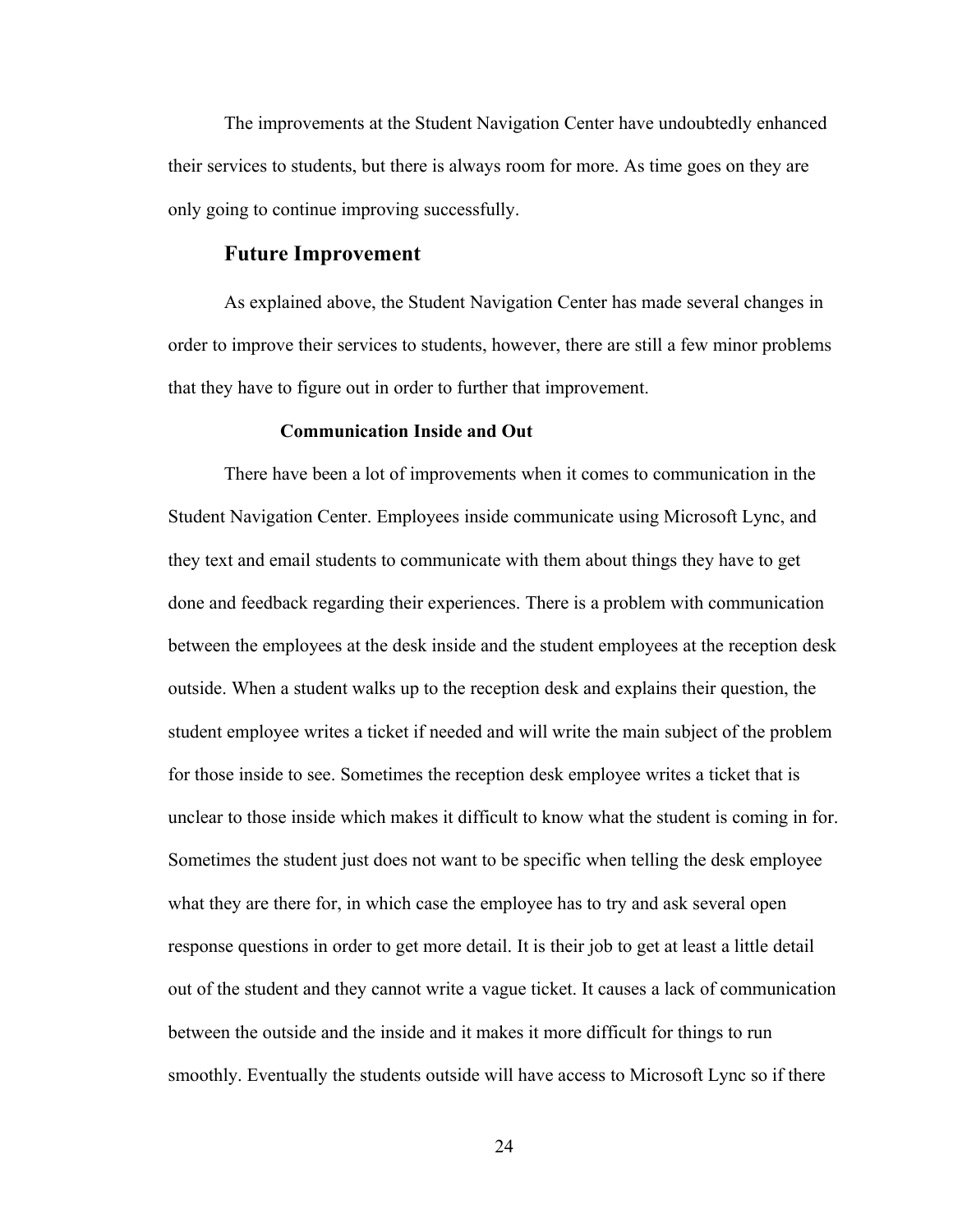is confusion regarding a ticket employees inside can send a quick message asking for more detail. That can also work when the employees outside need help answering a question for a student outside, and it can prevent students from being added into the queue to go inside. The chat between employees can lead to a lot more efficiency and optimized communication.

## **Students Wanting to Go Inside**

The student employees that sit outside at the reception desk are highly trained and students that come for help sometimes do not realize that they are not just there to give them a ticket. When a student goes to the Student Navigation Center for help they have to the question will usually be simple but the student still feels the need to go inside and talk to an employee in there even though their question can be answered. The student employees cannot tell them that they are not allowed to go inside to talk to someone else, and that can be very frustrating for the reception desk employees. They have gone through a lot of training for a reason, and when a student does not take their advice and still feels the need to go inside it defeats the purpose of the hierarchy. Unfortunately this is something that the employees outside cannot control. All they can do is answer their questions to the best of their knowledge, and if a student still wants a ticket then they give the student a ticket. The expectation from this is that the student will learn from the problem they have and not have to come back for similar problems in the future.

## **Student Opinions and Complaints**

Even though the Student Navigation Center has made an immense amount of improvements in a very short amount of time, students still have their complaints.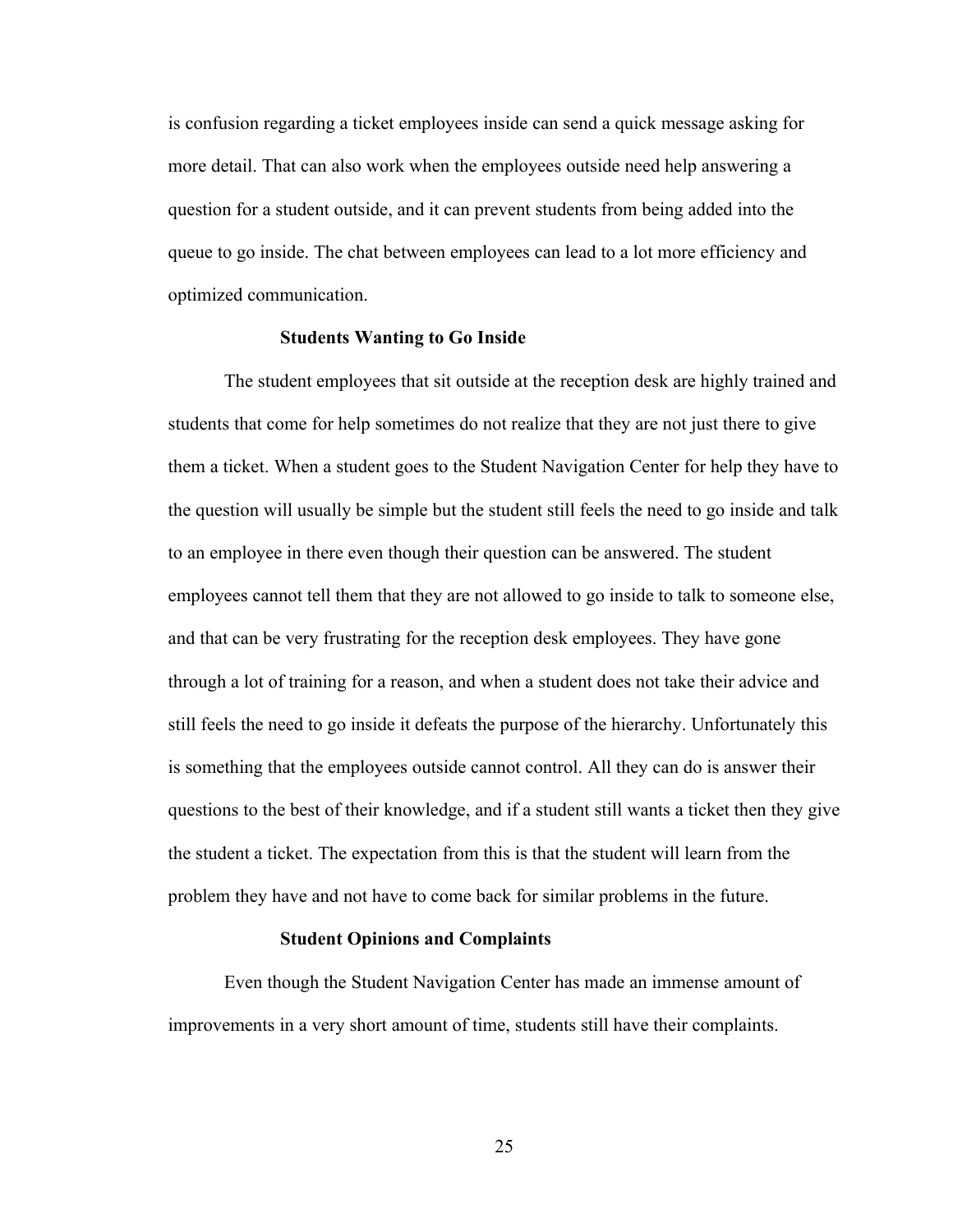It is clear that even when the Student Navigation Center is brought up to a student that their opinions are not always the most positive. While observing at the Student Navigation Center, students sitting outside in the chairs are often noticeably frustrated and some even take it out on the reception desk workers when they do not receive the answers that they want. Often, the biggest problem students will voice is when they have to wait a long time to go inside. The Student Navigation Center wants to ensure to their student's that they will do whatever they can do provide the best service to students that they can.

The overall response that the Student Navigation Center wants to receive is positive and the goal of these improvements is to turn the negative experiences into positive experiences. Eventually students will know that when they go to the Student Navigation Center they are going to be helped with anything they need in a timely manner.

## **Wait Times**

Most of the negative responses that were given in the survey were regarding the long wait times when they are waiting to go inside. When I sat and observed the student employees at the reception desk, a lot of students would ask how long they were going to be waiting, and unfortunately there is no way for the employee to tell them that. All they can tell them is how many students are in front of them in the queue. It seems that waiting is what has students so upset, which makes sense considering how busy students are nowadays. Another question I asked in the survey asked on average how long students had to wait for Financial Aid, Bursar, Clipper Card and Registration. Financial Aid was the biggest complaint, with 29.47% of the students in the survey having to wait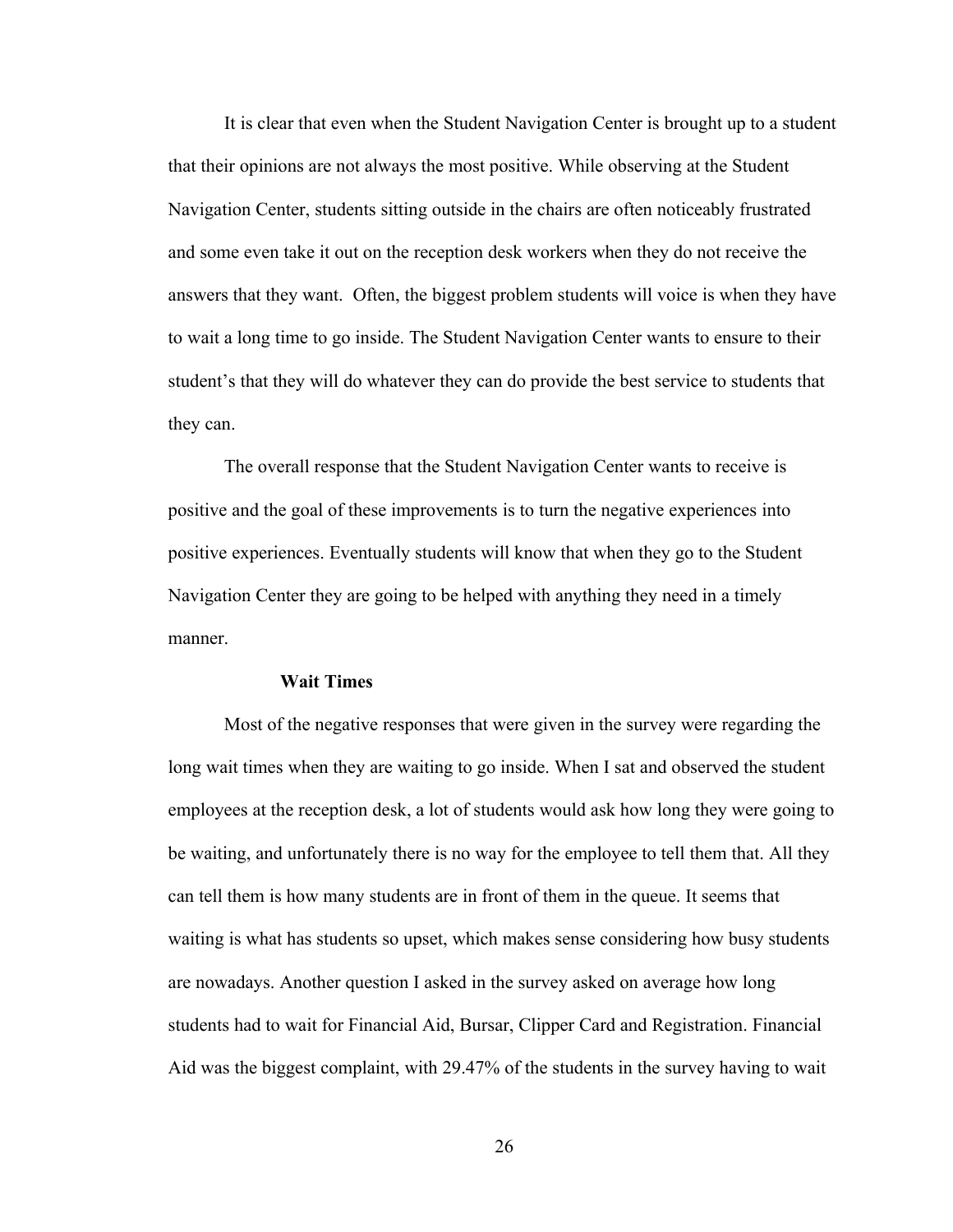over 20 minutes to go inside. This is a real problem considering Financial Aid is one of the more imperative services that the Student Navigation Center provides, yet it takes the longest. This is the reasoning for my project and what I am going to try and improve using queuing theory. Using queuing theory I can create a model using different variables to roughly predict wait times in the queue for students coming to the Student Navigation Center for either Financial Aid or Student Accounts. This queuing model will give an idea to the student of how long they may have to wait before their ticket is called and based on this they will stay and wait or they will come back another time. This can reduce complaints in that a student will know how long they will be waiting instead of expecting to be able to go right in and then having to wait. Also the variables used in queuing theory can be adjusted for improvement, which can further lower the wait times and increase positive opinions from students.

### **Business Specialists**

The business specialists are the hidden faces of the Student Navigation Center. They have offices in the back and receive the problems that cannot be solved by the staff in the front. However, the specialists are a very big problem due to their lack of processes. When a student comes in and has a problem that needs to be brought to the specialists, it can take weeks for them to get a response. The student will then keep coming back and asking about something that should have been resolved weeks before, and they become very frustrated. What students do not understand is that the staff in the front has no control over the specialists because they are a separate office. When evaluating their services and seeing what is wrong, they have done so much at the front end, their processes are efficient and they have made a lot of improvements to make it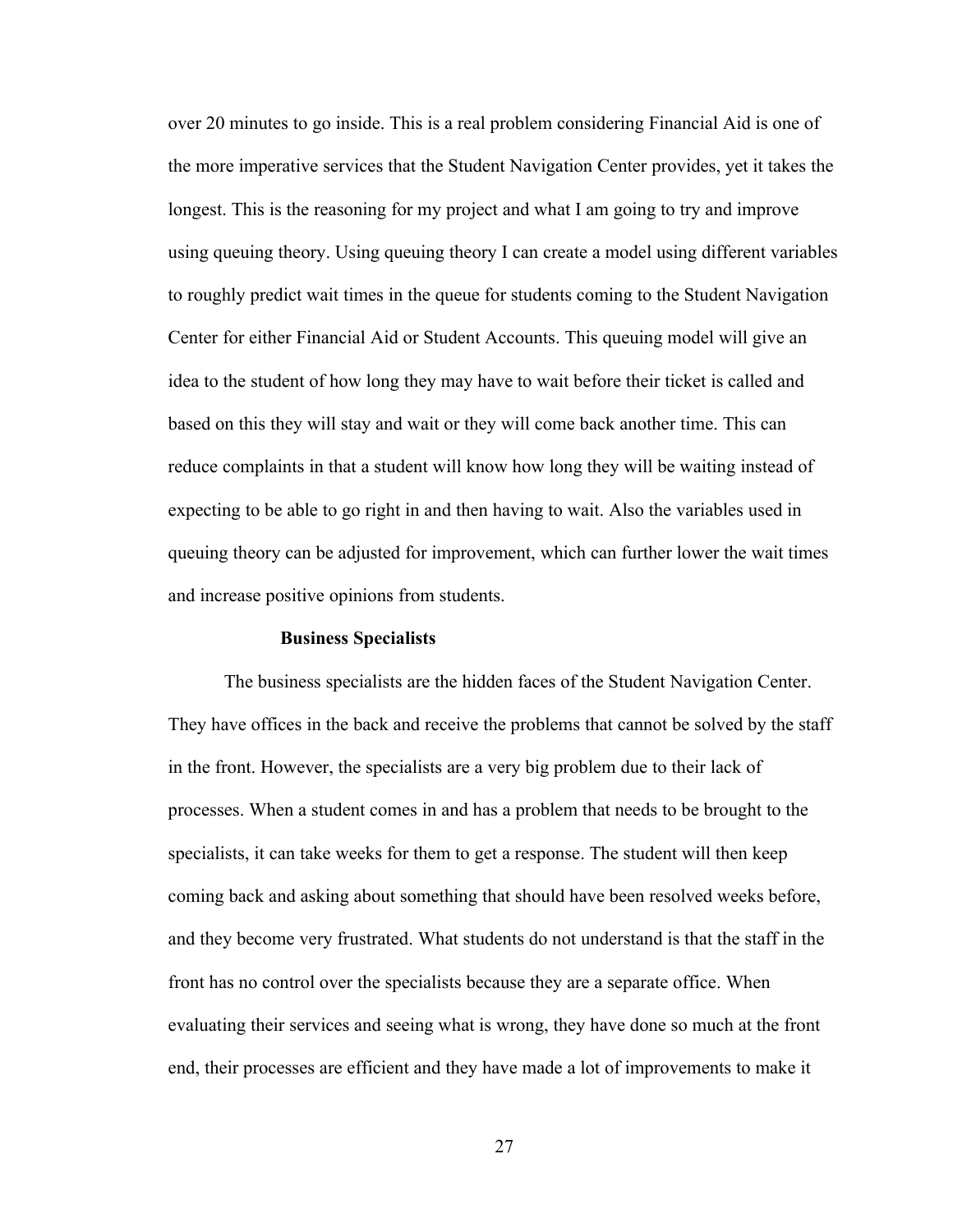that way. When a student goes through the processes, they are basically brought to a complete halt when they reach the specialists and that is where the complaints circulate. It is a problem that needs to be looked at, and it is something new that I have learned while doing this project. It is up to the administrators in the back to figure out their processes, but they haven't. If this is fixed in the future, which I think it will be, then I believe that the Student Navigation Center will be 100% efficient, the processes just need to match up. It has to be efficient on both ends or nothing will ever work. This becomes very frustrating to the front end because they are the ones that work directly with the students and their families and receive all of their complaints. People in the back do not work directly with students so no one ever thinks it's their problem, when they are the problem. In the future this is something that needs to be analyzed and potentially solved, without doing so then processes will continue to be inefficient.

## **Methodology**

The main objective of my project is to potentially find a way to improve the Student Navigation Center by using queuing theory and adjusting the variables to predict and improve wait times for Financial Aid and Student Accounts. In order to achieve my goals for this project I had to collect a lot of data to analyze and create the queuing models as well as create visual tools such as graphs and pivot tables to help understand the problem even further.

At the very beginning of this semester I began this project by looking at the data. The data that I received was in QNOMY, which is the system that the Student Navigation Center uses as their queuing system and data tracker. QNOMY can generate multiple different types of information based on what you want to look at and analyze. I received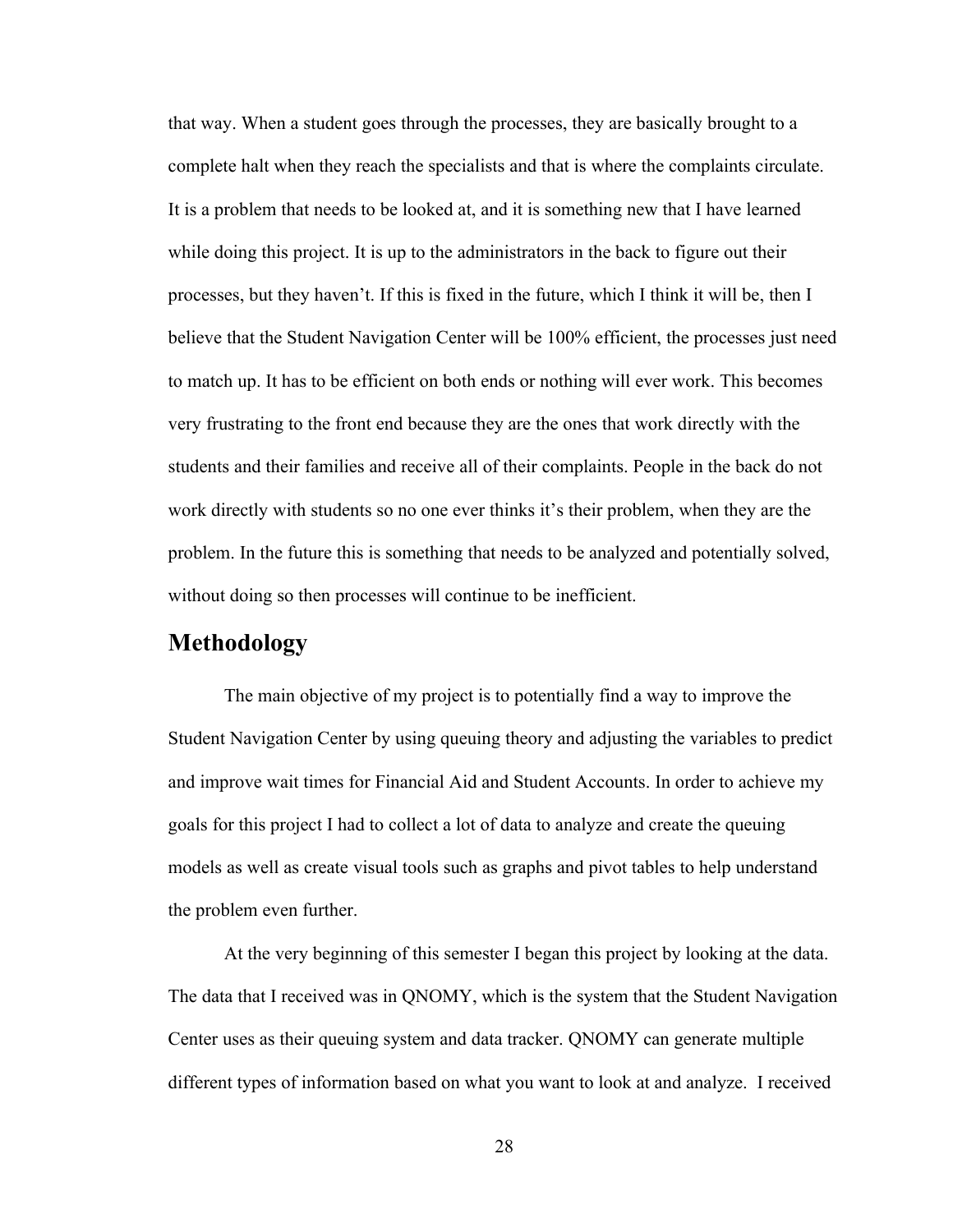a lot data from the Student Navigation Center and had a QNOMY account created for me to gather all of the data that I needed for this project.

I started looking at the Unit Service Level Analysis which can be generated either daily, weekly, monthly or yearly and I looked at daily. It shows every service in the Student Navigation Center and gives the average service time, average waiting time, waiting time distribution and total number of students served. I used this data to look at the overall services because that was my original intention when I began this project. I created a large excel file showing daily data from the day the Student Navigation Center opened up until present day including average service times, wait times and students served for all services. But after I created this file I realized that this was too much data and did not serve my project purpose of using queuing theory because it was too broad. I decided to refine it by looking at the data and seeing what service was having the most problems. From here I saw that the money related services, Financial Aid and Student Accounts, were the services that had the longest wait times and the highest number of students in the queue (aside from the Business Specialists).

After refining what I wanted to look at I also realized I needed to find a sample set of data that was concise yet long enough to analyze the numbers. The Student Navigation Center turned "Money Matters" into Financial Aid and Student Accounts on August 7, 2015, so I started there and looked at the data up until October 16, 2015, which was the day that I began looking at the data. This allowed for enough data to analyze and to perform a queuing analysis. NOTE: The Financial Aid and Student Accounts are separate services in the queue, so when I generated the charts in QNOMY and did analyses it was all separate data. Both services were analyzed but I am only explaining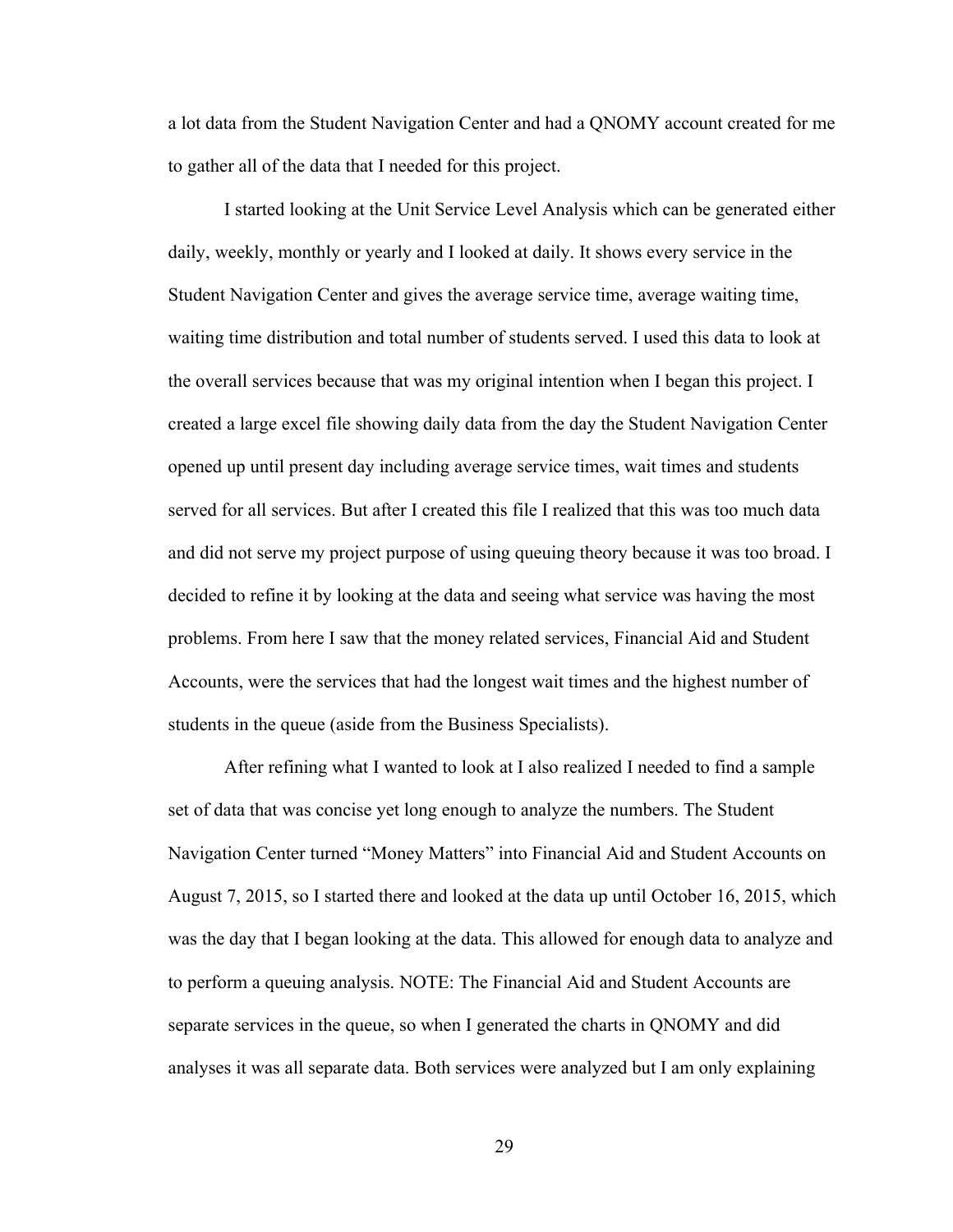data collection for Financial Aid because the collection was the same for both services. I will show the data for both services in order for it to be better understood.

## **Generating the Queuing Model**

To gather data to generate a queuing model, I collected data from QNOMY using the Service Time Interval Service Level Analysis which allows me to look at specific services by one hour intervals during a specific period of time. I generated the chart based on one hour intervals for the Financial Aid service and the Student Accounts service from August 7, 2015 to October 16, 2015. The information that I extracted to excel included the hours they were open along with the average service time, average wait time and the students served/abandoned for each hour. The reason I used the total served and abandoned data is because this includes all arrivals to the Student Navigation Center, whereas the total served column just includes those that were completely served through the queue.

|             | <b>Average Service Time</b> |          | Average Waiting Time   Total Number of Students |
|-------------|-----------------------------|----------|-------------------------------------------------|
| 7:00-8:00   | 00:08:11                    | 00:01:32 | 6                                               |
| 8:00-9:00   | 00:07:24                    | 00:08:49 | 68                                              |
| 9:00-10:00  | 00:08:07                    | 00:08:27 | 149                                             |
| 10:00-11:00 | 00:09:00                    | 00:09:08 | 201                                             |
| 11:00-12:00 | 00:09:27                    | 00:12:08 | 204                                             |
| 12:00-1:00  | 00:09:02                    | 00:15:01 | 226                                             |
| 1:00-2:00   | 00:09:22                    | 00:17:52 | 223                                             |
| 2:00-3:00   | 00:09:05                    | 00:14:48 | 194                                             |
| 3:00-4:00   | 00:08:19                    | 00:14:09 | 223                                             |
| 4:00-5:00   | 00:08:00                    | 00:12:16 | 186                                             |
| 5:00-6:00   | 00:10:54                    | 00:10:42 | 35                                              |
| 6:00-7:00   | 00:02:28                    | 00:00:07 | 2                                               |
| 7:00-8:00   | 00:00:07                    | 00:00:06 | $\overline{1}$                                  |
| Total       |                             |          | 1718                                            |

**Table 1. Service Time, Wait Time, Students for Financial Aid**

Service Time Interval Service Data for Financial Aid.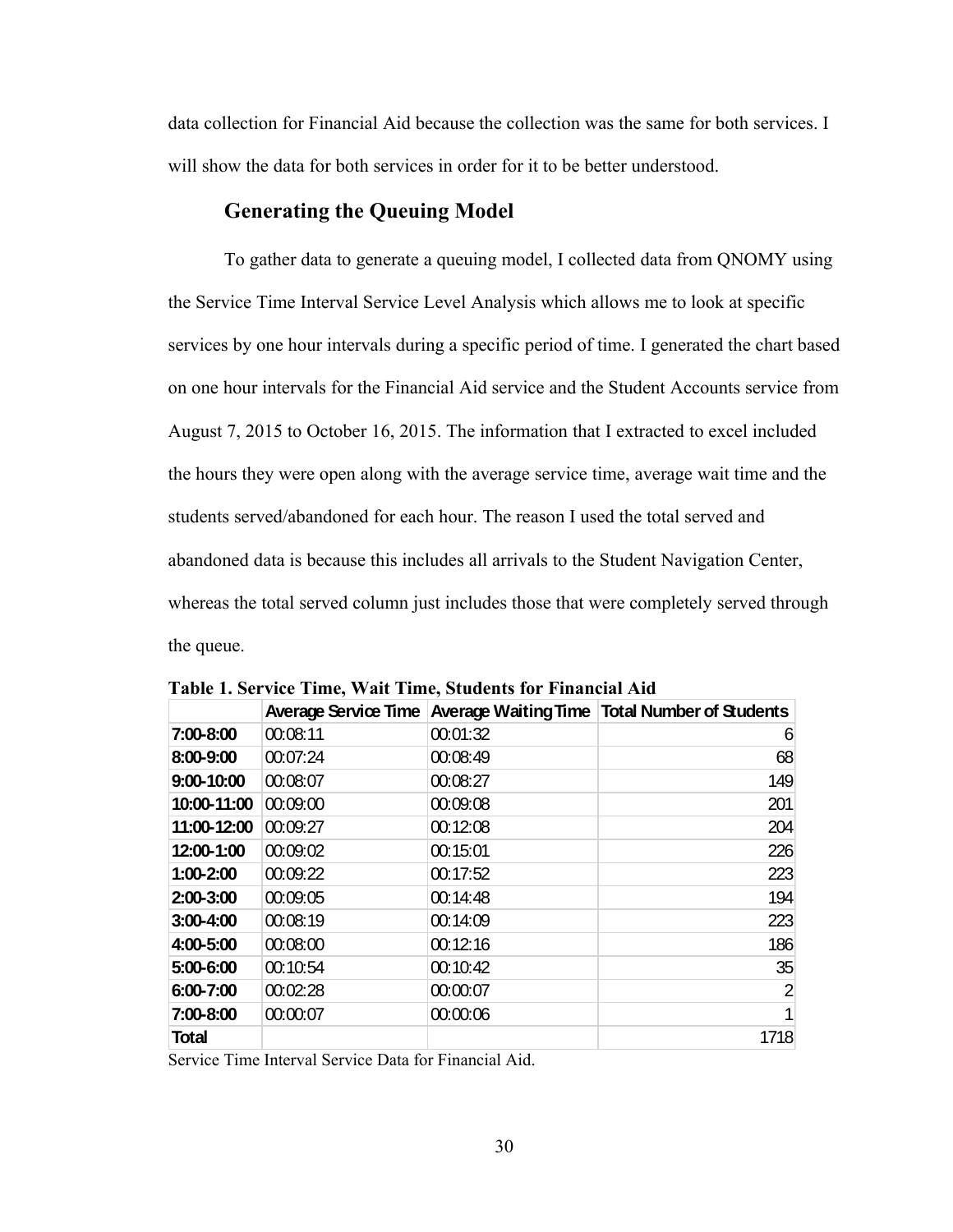This table shows the Service Time Interval Service data for Financial Aid that I extracted into excel to begin the queuing analysis. In order to better visualize this data I created a line graph below that shows the number of students arriving per hour during that time period. This chart allows me to see what hours were the busiest during that time frame and what hours I am going to look at in my queuing models.



**Figure 4. Line Graph Total Students and Hours for Financial Aid** 

Number of students arriving per hour for Financial Aid from August 7, 2015-October 16, 2015.

The data collection for Student Accounts was the exact same as it was for Financial Aid, I used the Service Time Interval Service Level Analysis tool to generate the chart in QNOMY and then extracted that data into excel. The Student Accounts data and line graph are below.

## **Table 2. Service Time, Wait Time, Students for Student Accounts**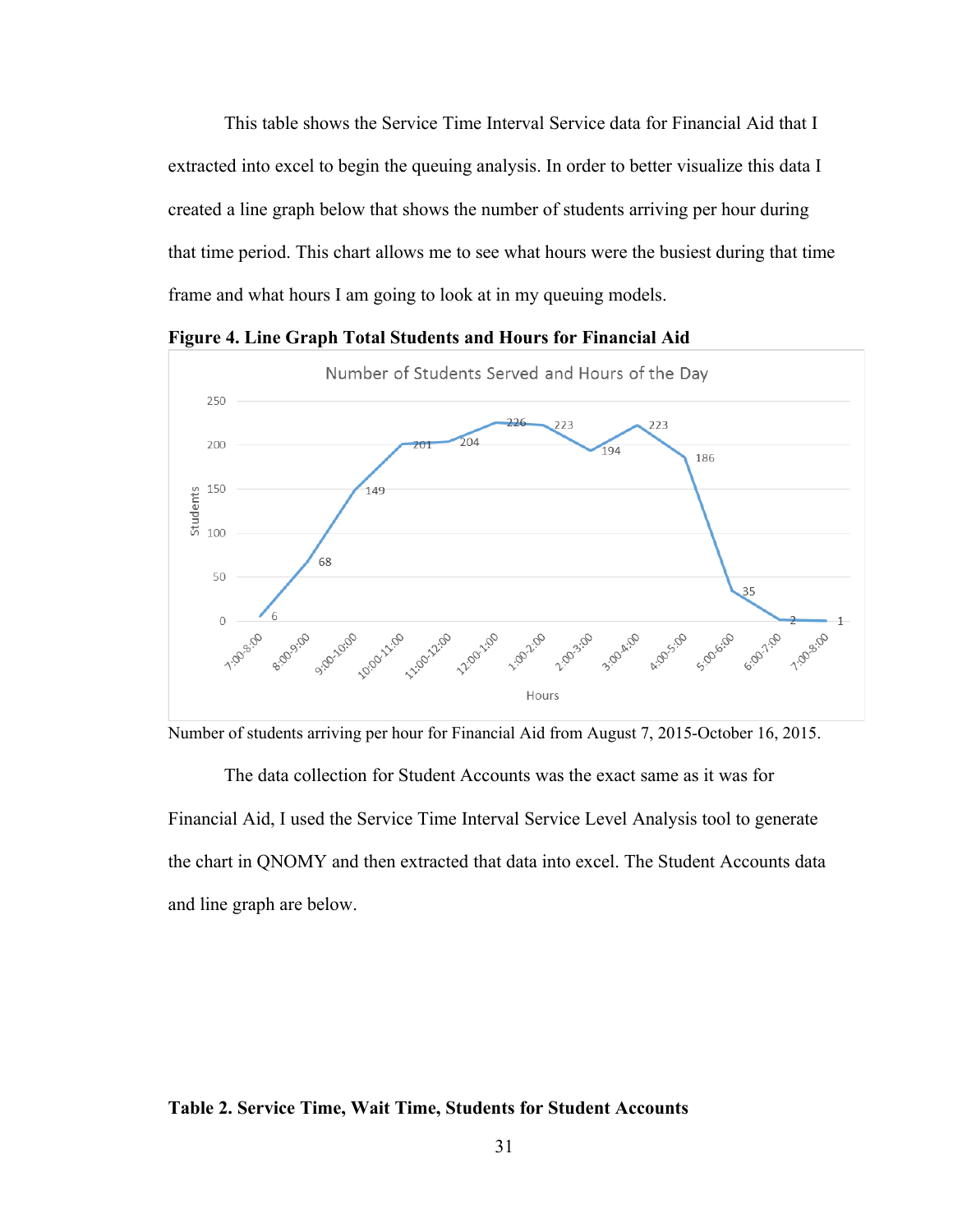|              | <b>Average Service Time</b> |          | <b>Average Waiting Time   Total Number of Students</b> |
|--------------|-----------------------------|----------|--------------------------------------------------------|
| 6:00-7:00    | 00:01:47                    | 00:00:00 | 1                                                      |
| 7:00-8:00    | 00:04:44                    | 00:02:52 | 10                                                     |
| 8:00-9:00    | 00:08:45                    | 00:06:48 | 68                                                     |
| 9:00-10:00   | 00:06:47                    | 00:07:33 | 136                                                    |
| 10:00-11:00  | 00:08:14                    | 00:11:31 | 246                                                    |
| 11:00-12:00  | 00:07:40                    | 00:13:39 | 241                                                    |
| 12:00-1:00   | 00:07:43                    | 00:12:13 | 185                                                    |
| 1:00-2:00    | 00:08:18                    | 00:16:50 | 203                                                    |
| 2:00-3:00    | 00:08:31                    | 00:12:24 | 228                                                    |
| 3:00-4:00    | 00:07:16                    | 00:10:23 | 225                                                    |
| 4:00-5:00    | 00:06:56                    | 00:08:51 | 235                                                    |
| 5:00-6:00    | 00:07:48                    | 01:29:07 | 33                                                     |
| 6:00-7:00    | 00:02:53                    | 00:04:40 | 6                                                      |
| <b>Total</b> |                             |          | 1817                                                   |

Service Time Interval Service Data for Student Accounts.

## **Figure 5. Line Graph Total Students and Hours for Student Accounts**



Number of students arriving per hour for Student Accounts from August 7, 2015-October 16, 2015.

Both line graphs clearly show a spike in the number of students during the peak hours.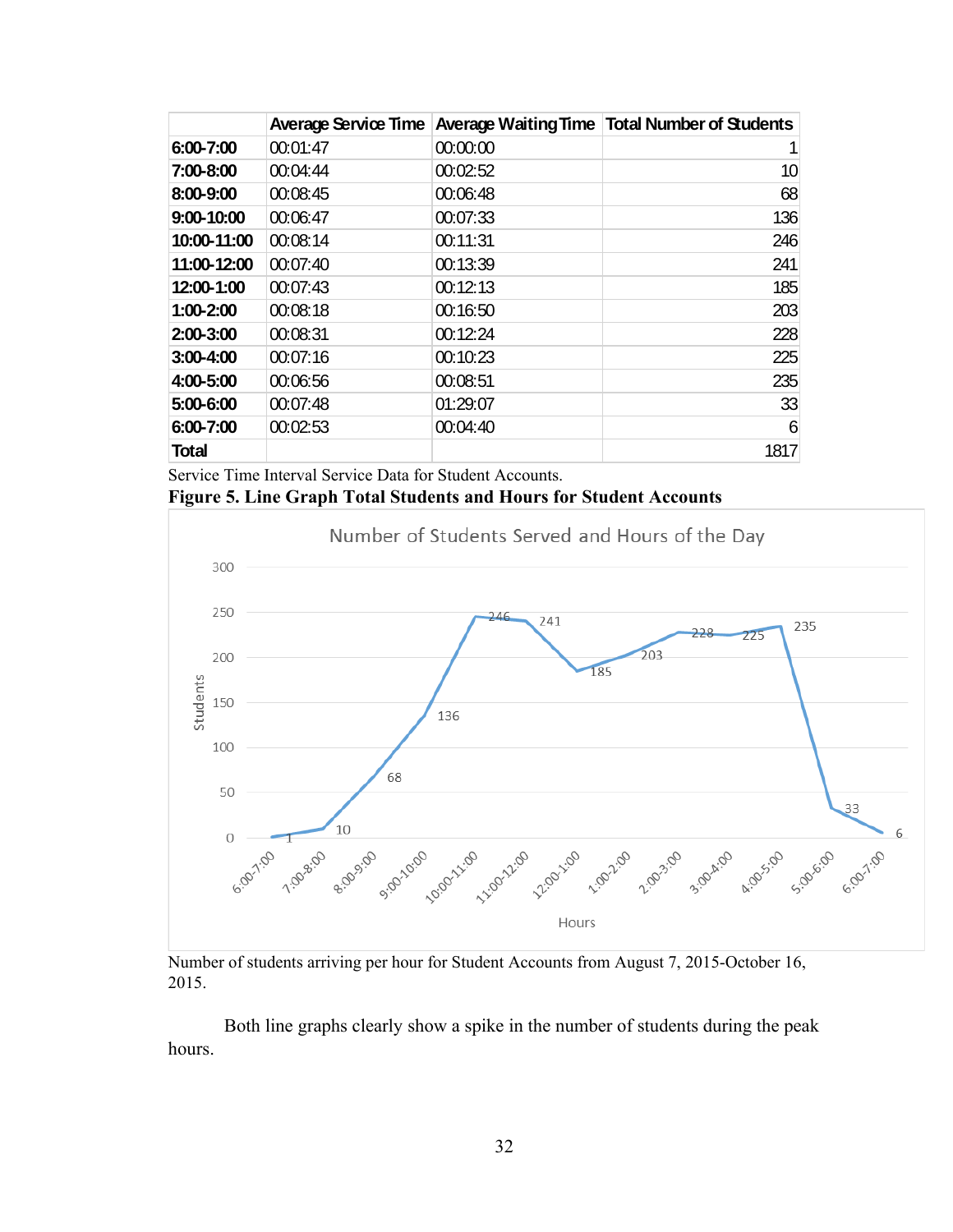## **Arrival Rate and Service Rate**

After I extracted all of the data into excel, I then calculated the arrival rate per hour and the service rate per hour for both Financial Aid and Student Accounts. The arrival rate per hour is the number of students that arrived during open hours during the time period of August  $7<sup>th</sup>$  to October 16<sup>th</sup>. The service rate is the number of students that the employees served per hour during that time period. These are the crucial variables along with the number of servers used in queuing theory to create the model.

In order to calculate the arrival rate per hour I divided the total number of students for that hour by the total amount of days that I used in my sample, which was 45 days. So for example, the total amount of students for hours 8:00-9:00 a.m. was 68 students, I then divided that by 45 in order to get the arrival rate for that hour.

In order to calculate the service rate per hour I took the number of minutes in an hour (60) and divided that by the service time minute and made that into a decimal based on the percentage of seconds within the hour. To further explain this, the service time from hours 7:00-8:00 a.m. was 8:11 (8 minutes and 11 seconds). I divided 11 by 60 in order to get 11% of 60. The percentage is .1833333, so the number that I divided by was 8.18 (60/8.18). The reason that I did this is because if I used 8.11, the calculation would be off due to the fact that .11 is a different percentage of 60. The number needs to be a decimal percentage of 60 because I divided into 60 to get the service rate per hour. Another example is for the hours 11:00-12:00 p.m. the service time was 9:27 (9 minutes and 27 seconds). So I divided 27 by 60 in order to get 27% of 60 which is 0.45, so the number that I divided by for that hour was 9.45 (60/9.45) in order to get the service rate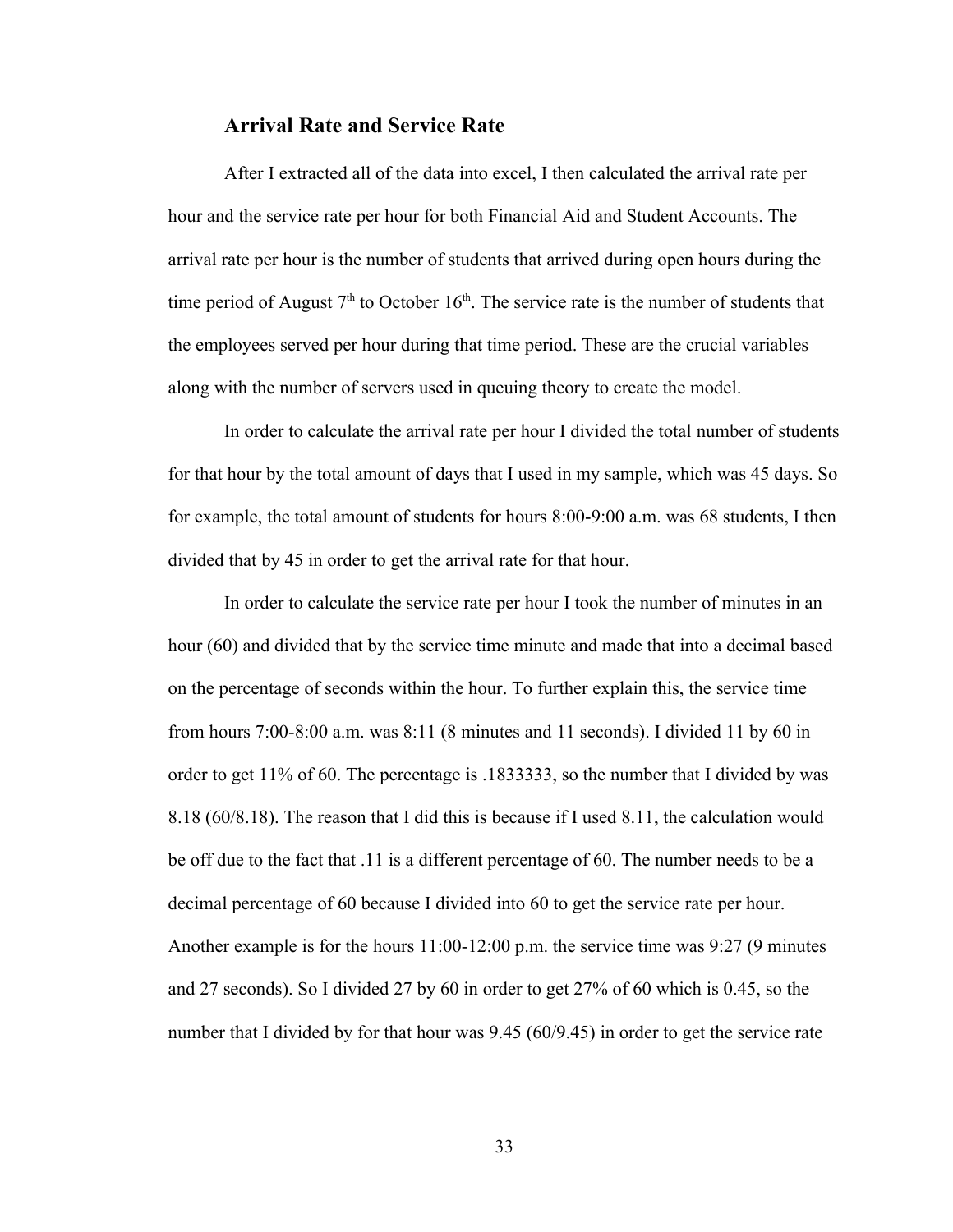for that hour. Below are the arrival rates and service rates per hour for both Financial Aid and Student Accounts that I calculated.

I also calculated the average arrival rate and the average service rate by using the average function in excel which sums up all of the rates and divides them by the number of hours in the day. For Financial Aid, the average arrival rate is 6.659477922 students per hour and the average service rate is 4.625 per hour. For Student Accounts, the average arrival rate is 7.7296166 students per hour and the average service rate is 4.962 students per hour.

| <b>Hour</b>   | <b>Arrival Rate Per Hour</b> | Service Rate Per Hour |
|---------------|------------------------------|-----------------------|
| 7:00-8:00     | 0.133                        | 7.3349633251834       |
| 8:00-9:00     | 1.511                        | 8.1081081081081       |
| 9:00-10:00    | 3.311                        | 7.3982737361282       |
| 10:00-11:00   | 4.467                        | 6.666666666667        |
| 11:00-12:00   | 4.533                        | 6.3492063492064       |
| 12:00-1:00    | 5.022                        | 6.6445182724253       |
| 1:00-2:00     | 4.956                        | 6.4102564102564       |
| 2:00-3:00     | 4.311                        | 6.6079295154185       |
| $3:00 - 4:00$ | 4.956                        | 6.4377682403434       |
| 4:00-5:00     | 4.133                        | 7.500000000000        |
| 5:00-6:00     | 0.778                        | 5.5045871559633       |
| 6:00-7:00     | 0.044                        | 24.3902439024390      |
| 7:00-8:00     | 0.022                        |                       |

**Table 3. Arrival Rate and Service Rate for Financial Aid**

Ex.) 4.311 students arrived at the SNC and 6.607 were served from the hours 2:00-3:00 p.m.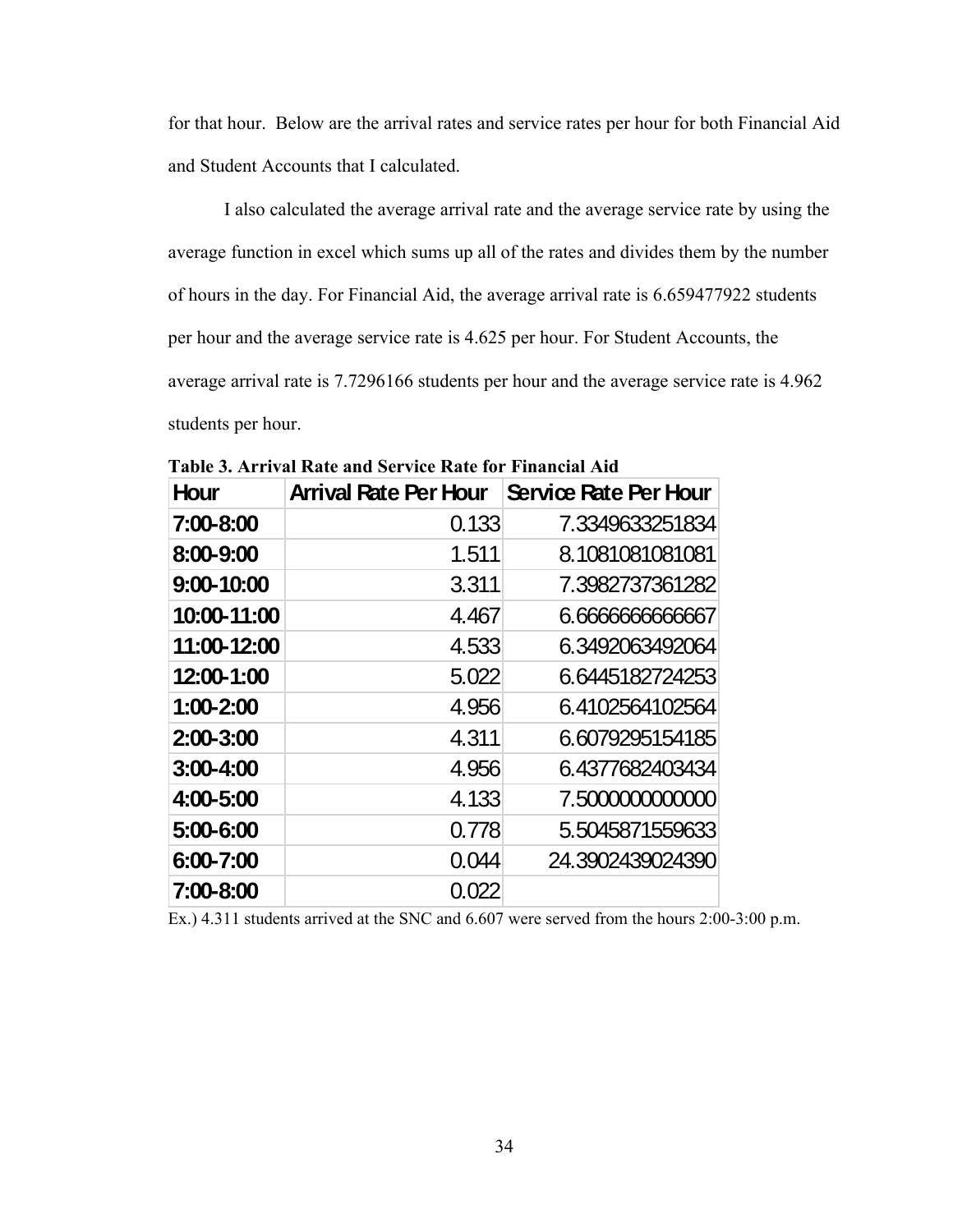| <b>Hour</b>   | <b>Arrival Rate Per Hour</b> | Service Rate Per Hour |
|---------------|------------------------------|-----------------------|
| 6:00-7:00     | 0.022                        | 33.7078651685393      |
| 7:00-8:00     | 0.222                        | 12.6849894291755      |
| 8:00-9:00     | 1.511                        | 6.8571428571429       |
| 9:00-10:00    | 3.022                        | 8.8495575221239       |
| 10:00-11:00   | 5.467                        | 7.2904009720535       |
| 11:00-12:00   | 5.356                        | 7.8328981723238       |
| 12:00-1:00    | 4.111                        | 7.7821011673152       |
| 1:00-2:00     | 4.511                        | 7.2289156626506       |
| $2:00 - 3:00$ | 5.067                        | 7.0505287896592       |
| 3:00-4:00     | 5                            | 8.2644628099174       |
| 4:00-5:00     | 5.222                        | 8.6580086580087       |
| 5:00-6:00     | 0.733                        | 7.6923076923077       |
| 6:00-7:00     | 0.133                        | 21.2014134275618      |

**Table 4. Arrival Rate and Service Rate for Student Accounts**

Ex.) 4.111 students arrived at the SNC and 7.782 were served from the hours 12:00-1:00 p.m.

## **Pivot Tables**

After I found all of this data to put into the queuing models, I decided that I wanted to look at it in a different way. I wanted to see what days and hours were the busiest based on daily data, not just the monthly data that I gathered and the charts that I created. So in order to do this I created two pivot tables (one for Financial Aid and one for Student Accounts) in excel for the hours and the days of the week to see where the highest volume of students arriving was. The benefit of the pivot tables is that by seeing what days/hours are the busiest, a manager can see where they need to schedule more/less employees in order to reduce wait times and make processes more efficient for these two services.

I constructed these pivot tables based off of daily and hourly data that I got from QNOMY from August  $7<sup>th</sup>$ -October 16<sup>th</sup>. In QNOMY, I found the hourly data for each day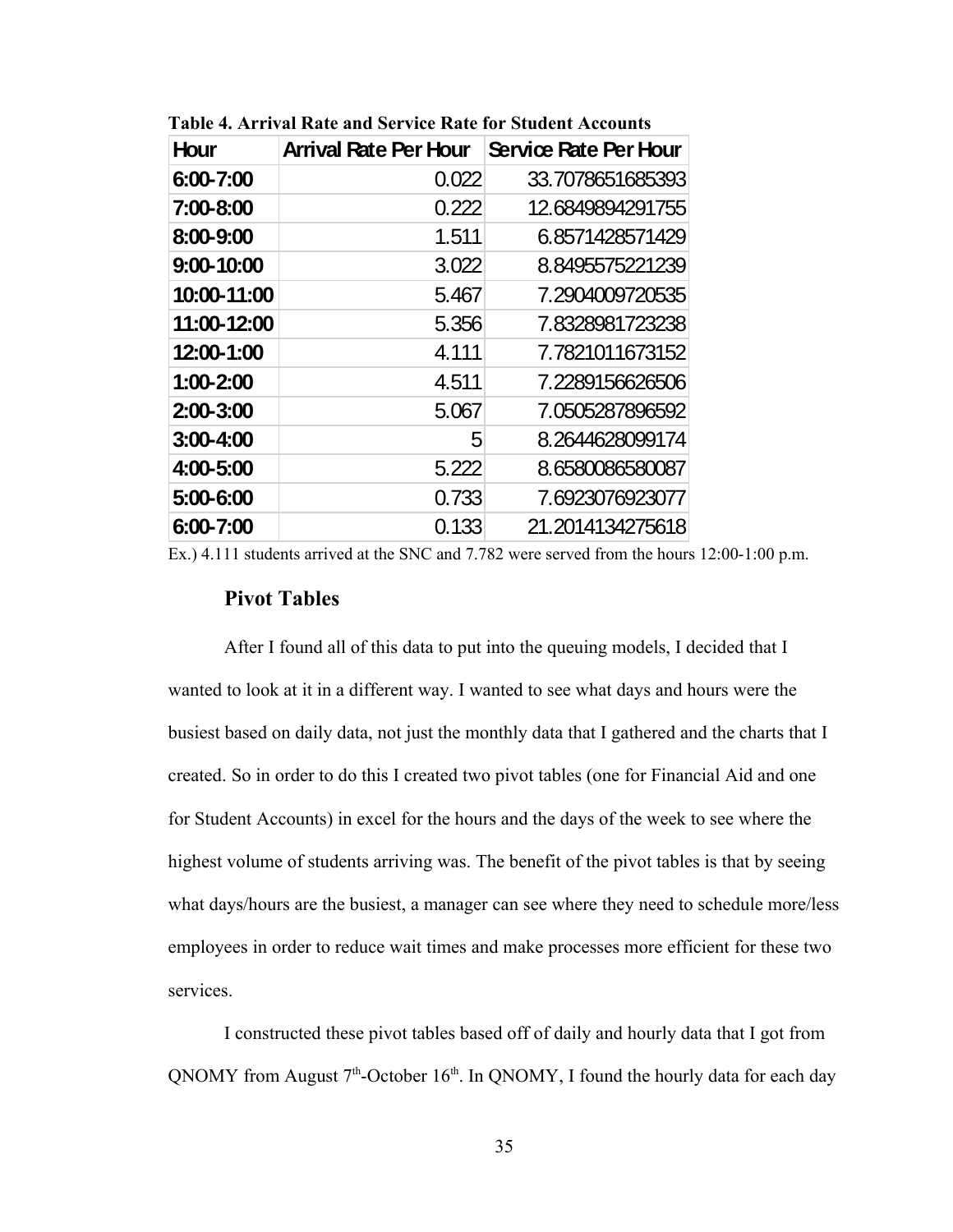and copied it into excel. Excel has a pivot table function in which they create the table for you based off of the data that is there. The pivot tables show how many students arrived each hour of each day of the week and total them. From the charts we will again be able to see on what days and hours the most students were arriving during that time period. From here we can assume that the days and months following will be similar and this allows for more efficient scheduling and understanding of working hours. Below are the pivot tables created for Financial Aid and Student Accounts.

| <b>Total Hours   Monday</b> |     | <b>Tuesday</b> | <b>Wednesday</b> | <b>Thursday</b> | Friday | <b>Saturday</b> | <b>Total</b> |
|-----------------------------|-----|----------------|------------------|-----------------|--------|-----------------|--------------|
| 7:00-8:00                   |     |                |                  |                 |        |                 | 6            |
| 8:00-9:00                   | 12  | 22             | 17               | 11              |        | 6               | 68           |
| 9:00-10:00                  | 37  | 42             | 25               | 31              | 9      |                 | 149          |
| 10:00-11:00                 | 34  | 40             | 33               | 45              | 47     |                 | 201          |
| 11:00-12:00                 | 33  | 50             | 42               | 32              | 43     |                 | 204          |
| 12:00-1:00                  | 47  | 42             | 48               | 43              | 46     |                 | 226          |
| 1:00-2:00                   | 30  | 57             | 48               | 51              | 37     |                 | 223          |
| 2:00-3:00                   | 34  | 38             | 58               | 36              | 28     |                 | 194          |
| $3:00-4:00$                 | 32  | 44             | 65               | 49              | 31     |                 | 223          |
| 4:00-5:00                   | 29  | 39             | 44               | 46              | 26     |                 | 186          |
| 5:00-6:00                   | 5   | 9              | 13               | 8               |        |                 | 35           |
| 6:00-7:00                   |     |                |                  |                 |        |                 |              |
| 7:00-8:00                   |     |                |                  |                 |        |                 |              |
| <b>Total</b>                | 293 | 385            | 394              | 353             | 267    | 26              |              |

**Table 5. Financial Aid Pivot Table**

From this pivot table I can see that for the Financial Aid Service, Wednesdays were the busiest days with a total of 394 students arriving and the lunch hour of 12:00-1:00 p.m. was the busiest hour with 226 students arriving.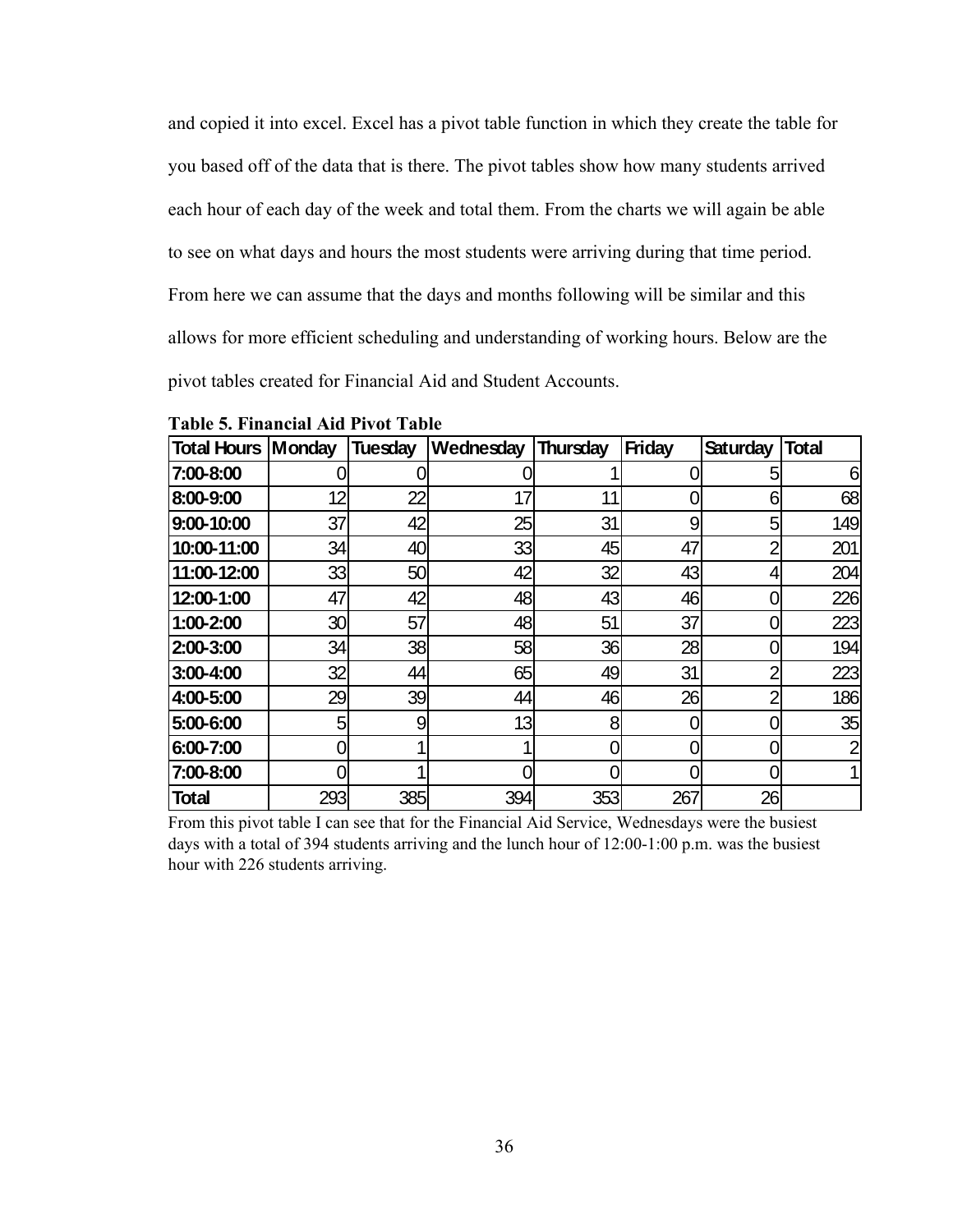| <b>Total Hours   Monday</b> |     | <b>Tuesday</b> | Wednesday | <b>Thursday</b> | <b>Friday</b> | <b>Saturday</b> | <b>Total</b> |
|-----------------------------|-----|----------------|-----------|-----------------|---------------|-----------------|--------------|
| 6:00-7:00                   |     |                |           |                 |               |                 |              |
| 7:00-8:00                   |     |                |           |                 |               | 10 <sup>1</sup> | 10           |
| 8:00-9:00                   | 13  | 22             | 12        | 8               | ኅ             | 11              | 68           |
| 9:00-10:00                  | 18  | 39             | 36        | 24              | 14            | 5               | 136          |
| 10:00-11:00                 | 24  | 50             | 53        | 30 <sub>l</sub> | 84            | 5               | 246          |
| 11:00-12:00                 | 27  | 63             | 33        | 41              | 74            | 3               | 241          |
| 12:00-1:00                  | 17  | 49             | 36        | 37              | 40            | 61              | 185          |
| 1:00-2:00                   | 30  | 35             | 74        | 31              | 30            | 3               | 203          |
| 2:00-3:00                   | 41  | 37             | 59        | 56              | 30            | 5               | 228          |
| $3:00 - 4:00$               | 43  | 38             | 59        | 47              | 32            | 6               | 225          |
| 4:00-5:00                   | 36  | 51             | 75        | 48              | 25            |                 | 235          |
| 5:00-6:00                   | 13  | 6              | 10        | 4               |               |                 | 33           |
| 6:00-7:00                   | O   | 5              |           | 0               |               |                 | 6            |
| <b>Total</b>                | 262 | 395            | 448       | 327             | 331           | 54              |              |

**Table 6. Student Accounts Pivot Table**

From this pivot table I can see that for the Student Accounts service, Wednesdays were again the busiest days with a total of 448 students arriving and the morning hour of 10:00-11:00 a.m. was the busiest hour with 246 students arriving.

## **Graphs**

To further visualize the data for analysis I created two graphs for Financial Aid and two graphs for Student Accounts. The two graphs I created for each were the arrival rate in relation to the hour of the day and the service rate in relation to the day. I created these graphs in order to see how the rates were fluctuating throughout the day to further understand where the volume is by hour at the Student Navigation Center.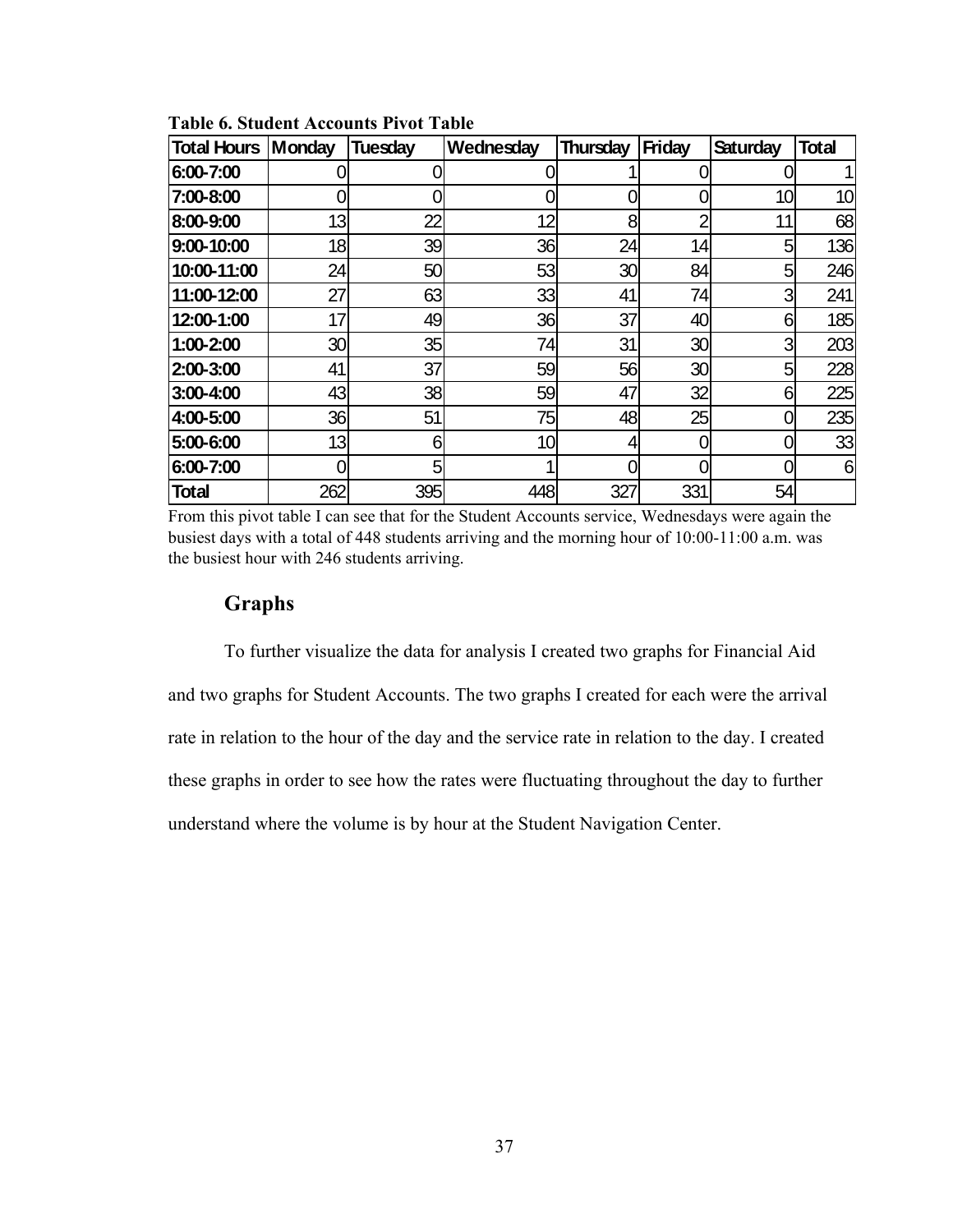**Figure 6. Line Graph Arrival Rate per Hour for Financial Aid**



The arrival rate graph shows me at what hours the arrival rate of students is the highest or the "peak hours" similar to the number of students graph.





The service rate graph shows me the consistency of the service rate and that it does not fluctuate much at all throughout the day.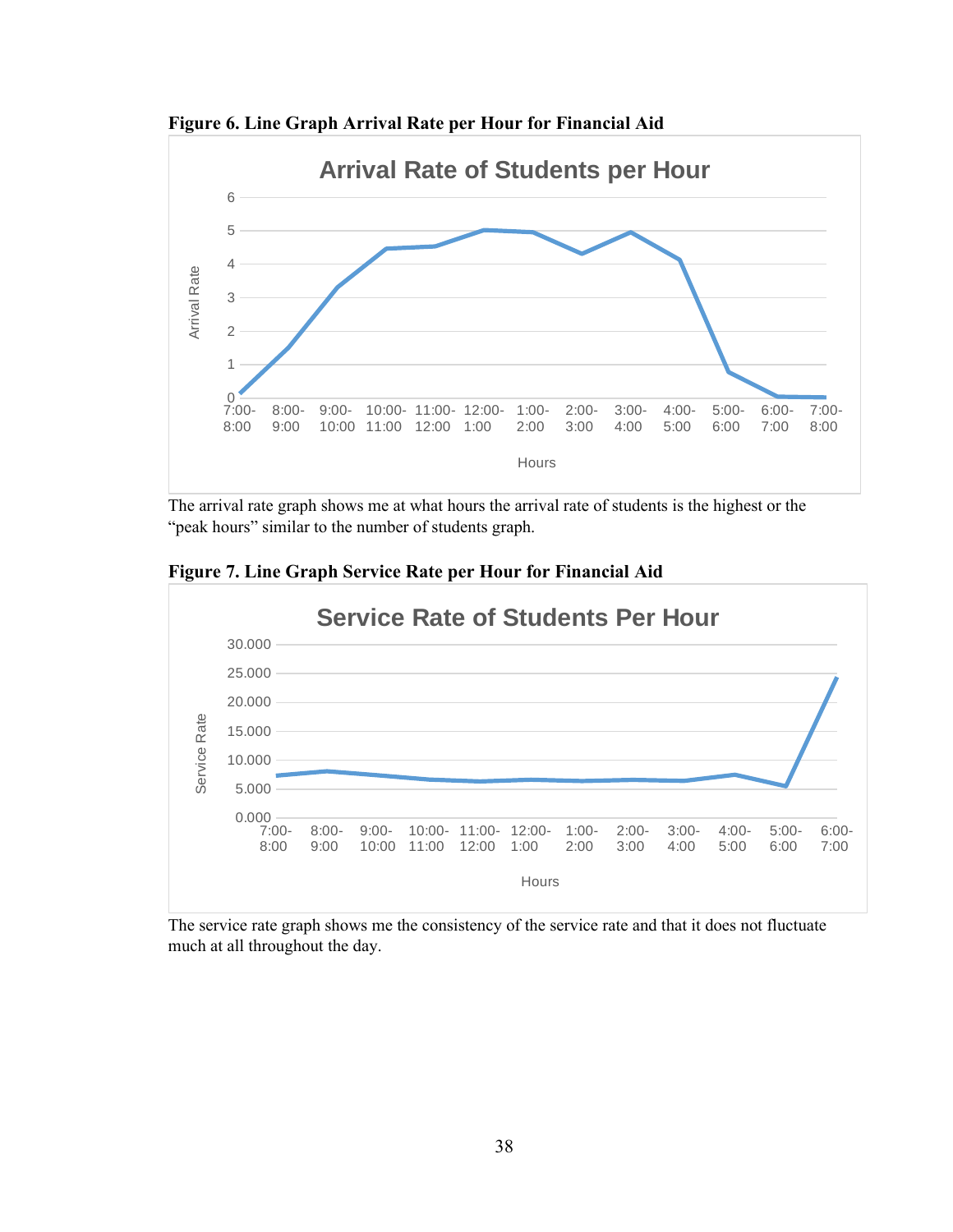**Figure 8. Line Graph Arrival rate per Hour for Student Accounts**



The arrival rate graph shows me at what hours the arrival rate of students is the highest or the "peak hours".



**Figure 9. Line Graph Service Rate per Hour for Student Accounts**

The service rate graph shows me the consistency of the service rate and that it does not fluctuate much at all throughout the day.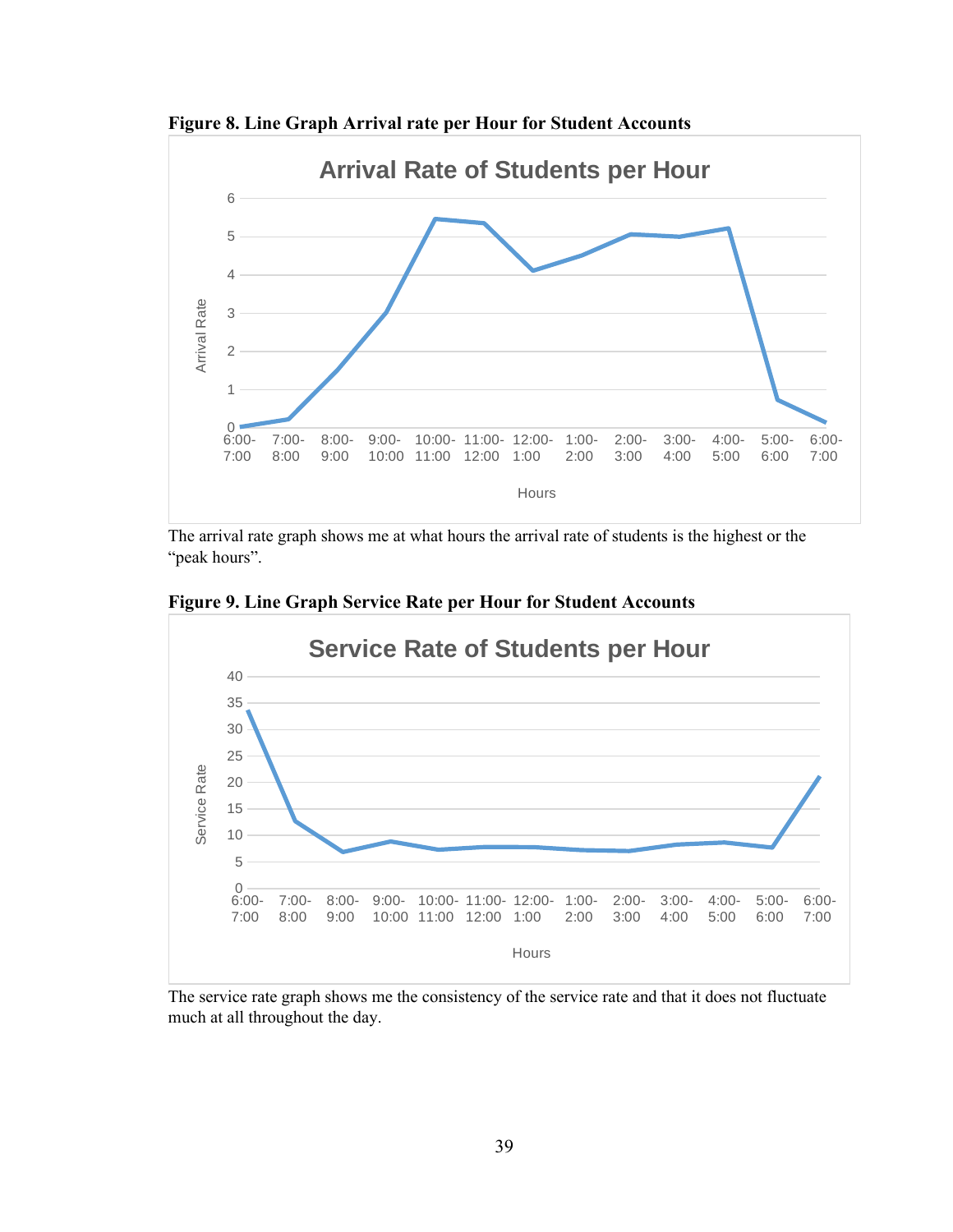The arrival rate graphs are similar to the number of students served graphs I created earlier which show a pike of students during the peak hours of the day. The service rate graphs are much more constant.

Gathering all of the data, organizing it and visualizing it is a key component in successfully creating queuing models. The reason for all of this is being able to understand the data and analyze it based on what your goals are. Queuing theory is ultimately about decision making and adjusting the variables in order to see what will help and what will not. All of the tables and graphs that I created allowed me to understand my data and see what I wanted to pinpoint down to the very hour when conducting my analysis. If I did not organize and visualize my data, then I would not have known which hours to try and improve and focus on

## **Application and Results**

In order to predict wait times using queuing theory, the data calculated for the arrival rate and the service rate need to be implemented in a queuing model. After gathering the data in order to create the queuing models, I then created the queuing models using a queuing template. Because I was looking at both Financial Aid and Student Accounts, I used queuing models for both services and I looked at the average rates for both services. I used the same methods for both Financial Aid and Student Accounts so I will mainly go into detail about my analysis for Financial Aid due to the fact that it is the same for both services.

The queuing template that I used is known as an M/M/s queuing model, simply put this is an infinite queuing system with multiple servers. This is exactly what the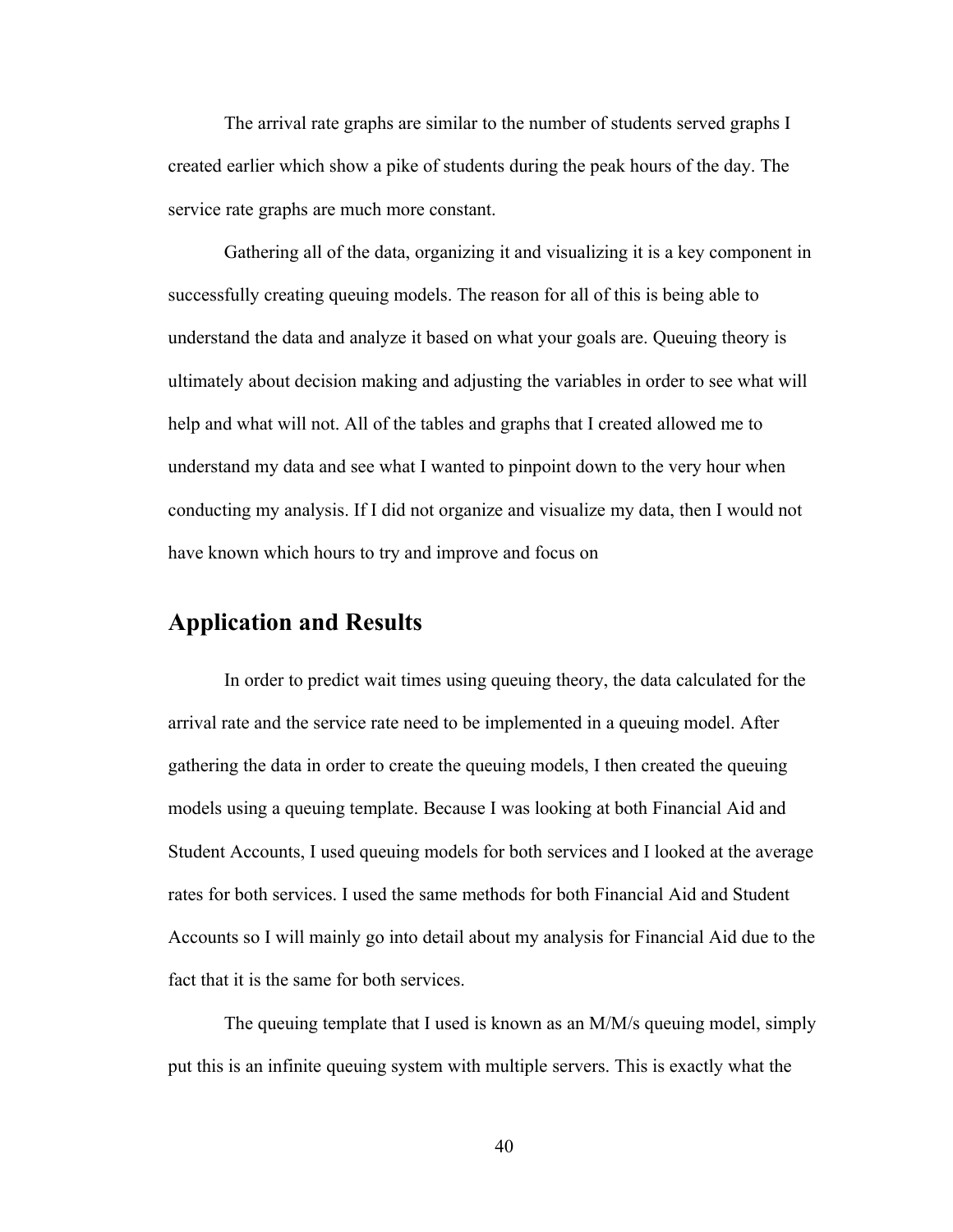Student Navigation Center is; they have a queue that is infinite because there are always students arriving and needing help and they have multiple servers working there.

## **Financial Aid Average Queuing Models**

Once the two variables (arrival rate and service rate) were calculated, I entered them into the template along with 1 server to get the results of the queuing model for Financial Aid. The first number I entered into the model is the average service rate and the average arrival rate for Financial Aid along with 1 server. The arrival rate is lambda ( $\lambda$ ) the service rate is mu ( $\mu$ ), and the number of servers is s (s).

## **Figure 10. Queuing Model Average 1 for Financial Aid**

**Template for the M/M/s Queueing Model \*\* ACTIVE SHEET**

| Data |                                       | Utilization 69.45%                                                              |  |  |  |  |
|------|---------------------------------------|---------------------------------------------------------------------------------|--|--|--|--|
|      | $\lambda = 4.625$ (mean arrival rate) | Expected Number in System, L = 2.27384                                          |  |  |  |  |
|      | $\mu = 6.659$ (mean service rate)     | Expected Queue Length, $L_a = 1.5793$                                           |  |  |  |  |
|      | $s = 1$ (# servers)                   |                                                                                 |  |  |  |  |
|      |                                       | <b>Expected Total Time in System, W = 0.49164 29.499 minutes</b>                |  |  |  |  |
|      |                                       | <b>Expected Time in Queue, <math>W_q = 0.34147 \times 20.488</math> minutes</b> |  |  |  |  |
|      |                                       |                                                                                 |  |  |  |  |

## **Probability that a Customer Waits,**  $P = 0.69455$

This average queuing model for Financial Aid shows several variables as well as the variables that I already calculated. The queuing template generates all of the variables on the right for me based on equations that were already embedded. The numbers that I am going to look at are the utilization percentage which basically tells me how much they are actually serving the students based on the students coming in, the expected total time in the system (W) which is how long the student is in the system from when they receive a ticket to when the ticket is closed, and the expected time in the queue (Wq) which is how long the student waits from when they get a ticket to when they go inside to be served. I multiplied the numbers highlighted in orange by 60 minute to see the predicted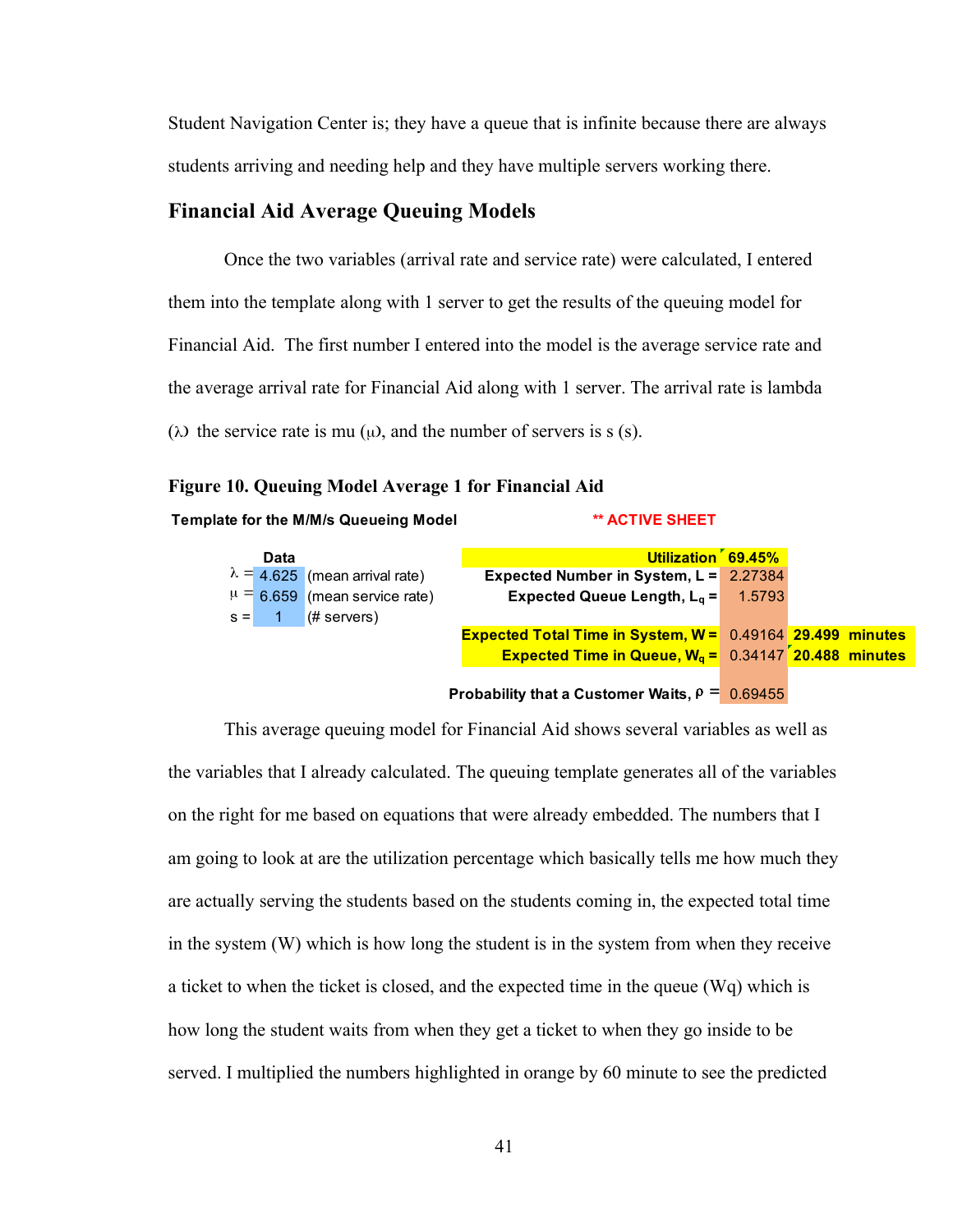numbers in minutes. If a student were to ask how long they are going to have to wait, then the average would be about 20 minutes, however that is extremely long and often times the wait times will be much shorter than that. This is a rough prediction but it gives them at least a ballpark time of how long they could possibly be waiting. Because the average is so long, I decided to see what I could do to lower the wait times.

In the average queuing model, there is a 69.45% utilization percentage, meaning that about 70% of the server's time is going towards serving students, which is a decent amount. When looking at utilization I want a high percentage, but not anything that goes over 100% because if servers are working 100% of the time, then that is inefficient. This is inefficient because for someone to be 100% utilized means that they are overworking themselves. The ideal situation would be for one to be close to full utilization within human capabilities. The average time in the system is about 30 minutes, and the average time waiting to go inside is about 20 minutes. This is a very long time, so I thought to myself what can be done in order to better these wait times and make them shorter? This is where the adjusting of the variables comes in in order to improve this. If the Student Navigation Center is looking at this model, they can see what they need to do in order to lower these wait times and make their processes more efficient. The first thing I decided to do was increase the amount of servers from 1 server to 2 servers.

## **Figure 11. Queuing Model Average 2 for Financial Aid**

#### **Template for the M/M/s Queueing Model \*\* ACTIVE SHEET**

| Data                                                     | Utilization 34.73%                                                       |  |
|----------------------------------------------------------|--------------------------------------------------------------------------|--|
| $\lambda = 4.625$ (mean arrival rate)                    | Expected Number in System, $L = 0.7898$                                  |  |
| $\mu = 6.659$ (mean service rate)                        | Expected Queue Length, $L_q = 0.09525$                                   |  |
| $s = \begin{pmatrix} 2 & \text{# servers} \end{pmatrix}$ |                                                                          |  |
|                                                          | <b>Expected Total Time in System, W = 0.17077 10.246 minutes</b>         |  |
|                                                          | <b>Expected Time in Queue, <math>W_q = 0.02059</math> 1.2357 minutes</b> |  |
|                                                          |                                                                          |  |

**Probability that a Customer Waits,**  $\rho = 0.34727$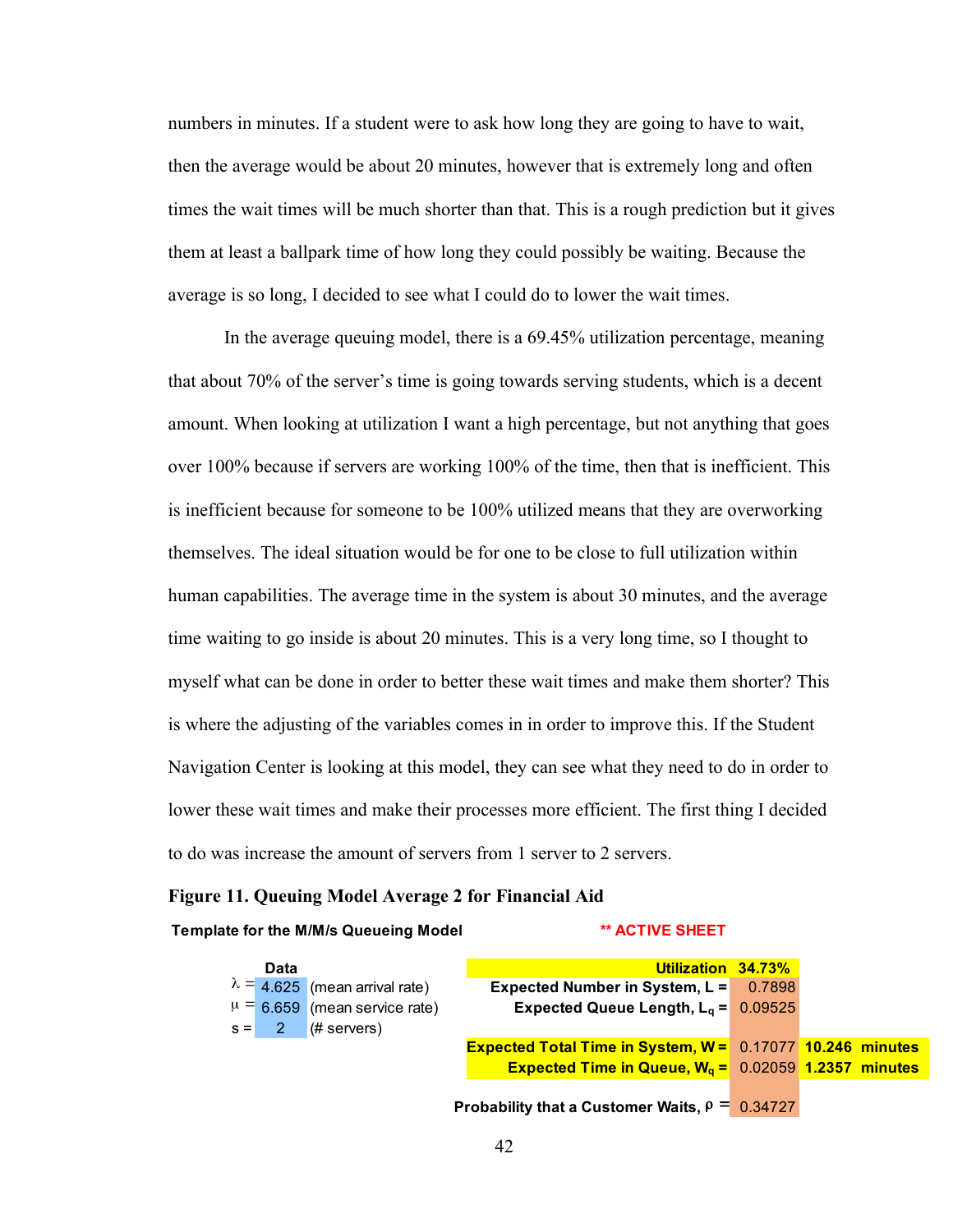This made the wait times go down significantly and that is really good to see, however, the utilization percentage also went all the way down to 34.73% which is not good. In this analysis there is assumed to be 1 server for Financial Aid and 1 server for Student Accounts, adding another server for both services is something that does not make sense due to the fact there are not enough employees. I decided to increase the service rate for 1 server because this allows for improving what the Student Navigation Center already has instead of hiring more people. I increased the service rate from the average of 6.5 students per hour to 9 students per hour.

## **Figure 12. Queuing Model Average 3 for Financial Aid**

## **Template for the M/M/s Queueing Model \*\* ACTIVE SHEET**

| Data      |                                       | Utilization 51.39%                                                       |  |
|-----------|---------------------------------------|--------------------------------------------------------------------------|--|
|           | $\lambda = 4.625$ (mean arrival rate) | Expected Number in System, $L = 1.05714$                                 |  |
| $\mu = 9$ | (service rate)                        | Expected Queue Length, $L_q = 0.54325$                                   |  |
|           | $s = 1$ (# servers)                   |                                                                          |  |
|           |                                       | <b>Expected Total Time in System, W = 0.22857 13.714 minutes</b>         |  |
|           |                                       | <b>Expected Time in Queue, <math>W_q = 0.11746</math> 7.0476 minutes</b> |  |
|           |                                       |                                                                          |  |

## **Probability that a Customer Waits,**  $\rho = 0.51389$

This also decreased the wait times significantly from 30 minutes in the system to about 14 minutes in the system and about a 7 minute wait time. This is a reasonable amount of time for a student to wait, and it makes sense that they could take about 7 more minutes once they get inside. The times are not as low as they were when adding another server, but the utilization percentage is still 51% which is much better than 34% and is still an acceptable percentage based on the other variables.

## **Financial Aid Peak Hours Queuing Models**

From all of the data I collected and graphs I created I concluded that there are specific times of the day that the highest volume of students arrive at the Student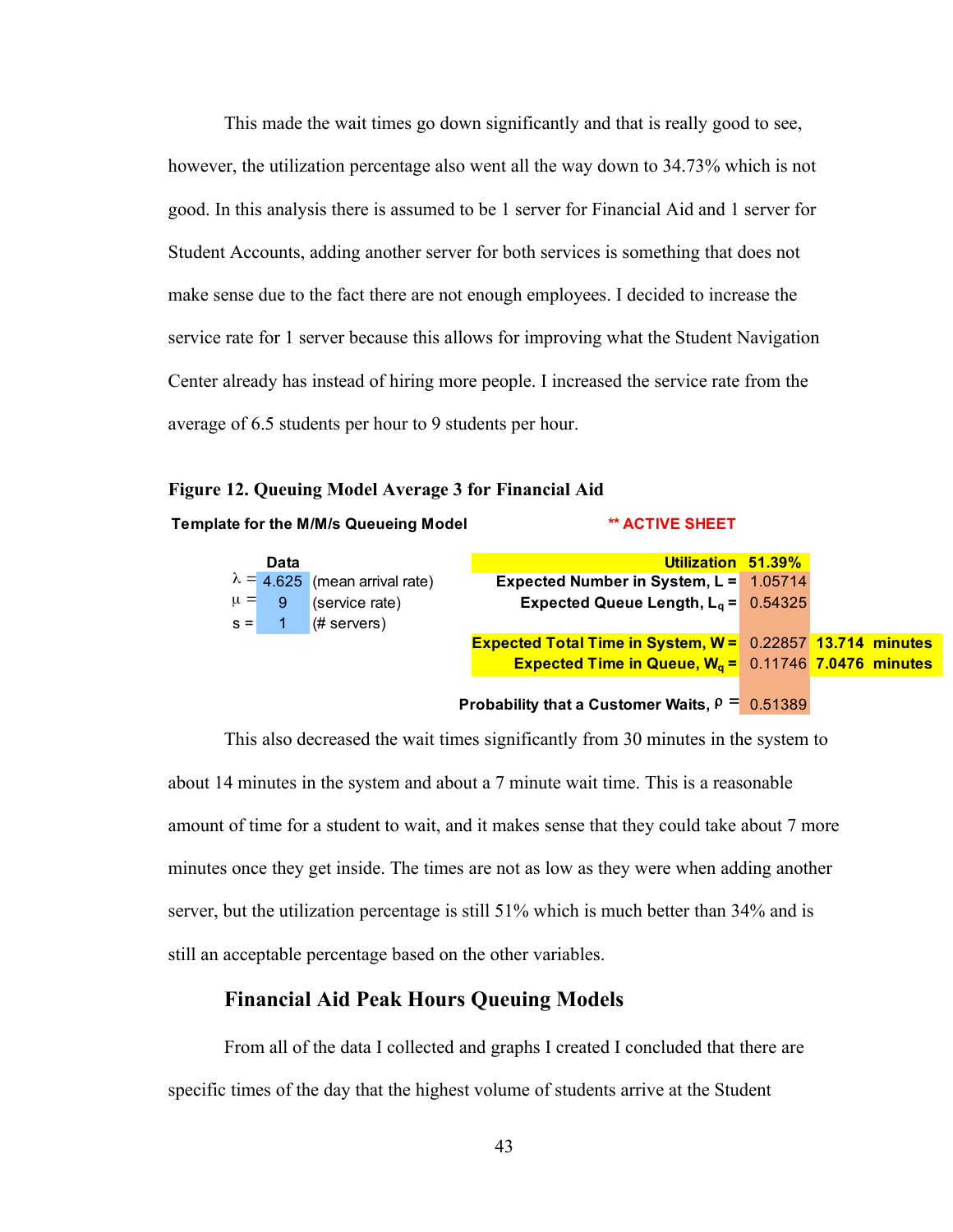Navigation Center. The peak hours of the day that I chose based on both Financial Aid and Student Accounts are 10:00 a.m.-5:00 p.m. I created queuing models for each separate hour of the peak hours based on the arrival rate per hour and the service rate per hour, as well as one server for each service. If a student asks during a specific hour how long they are going to be waiting, these models can be used to give them a time but they were also very long wait times. Using these models, the Student Navigation Center can look at the wait times of the specific hours and see what they need to do to make the hour more efficient and the wait times shorter.

For each hour from 10:00 a.m.-5:00 p.m. I used the arrival rate per hour and the service rate per hour that I calculated prior along with one server to see what the predicted wait times and utilization percentage would be. After calculating for each hour, I then looked at the longest wait times and tried to improve them. When I created the pivot table described in the Methodology section of this paper, I found that the lunch hour of 12:00-1:00 p.m. had the largest number of students that arrived at the Student Navigation Center for Financial Aid. After creating queuing models for all of the peak hours, I found that the hour of 12:00-1:00 p.m. did not have the longest wait times, but they were still very long. The two hours that were the longest (the arrival rates were the same and the service rates were very close) were hours 1:00-2:00 p.m. and 3:00-4:00 p.m.

## **Figure 13. Queuing Model Financial Aid Peak Hour 12:00-1:00 p.m. (1)**

#### **Template for the M/M/s Queueing Model HOURS 12 PM to 1 PM**

| Data                                  |                              | Utilization 75.59%                                              |                         |
|---------------------------------------|------------------------------|-----------------------------------------------------------------|-------------------------|
| $\lambda = 5.022$                     | (arrival rate)               | Expected Number in System, $L = 3.096178$                       |                         |
|                                       | $\mu = 6.644$ (service rate) | Expected Queue Length, $L_q = 2.340308$                         |                         |
| $s = \begin{bmatrix} 1 \end{bmatrix}$ | $($ # servers $)$            |                                                                 |                         |
|                                       |                              | <b>Expected Total Time in System, <math>W = 0.616523</math></b> | 36.99137 minutes        |
|                                       |                              | <b>Expected Time in Queue, <math>W_q = 0.466011</math></b>      | <b>27.96066 minutes</b> |
|                                       |                              |                                                                 |                         |
|                                       |                              | Probability that a Customer Waits, $\rho = 0.75587$             |                         |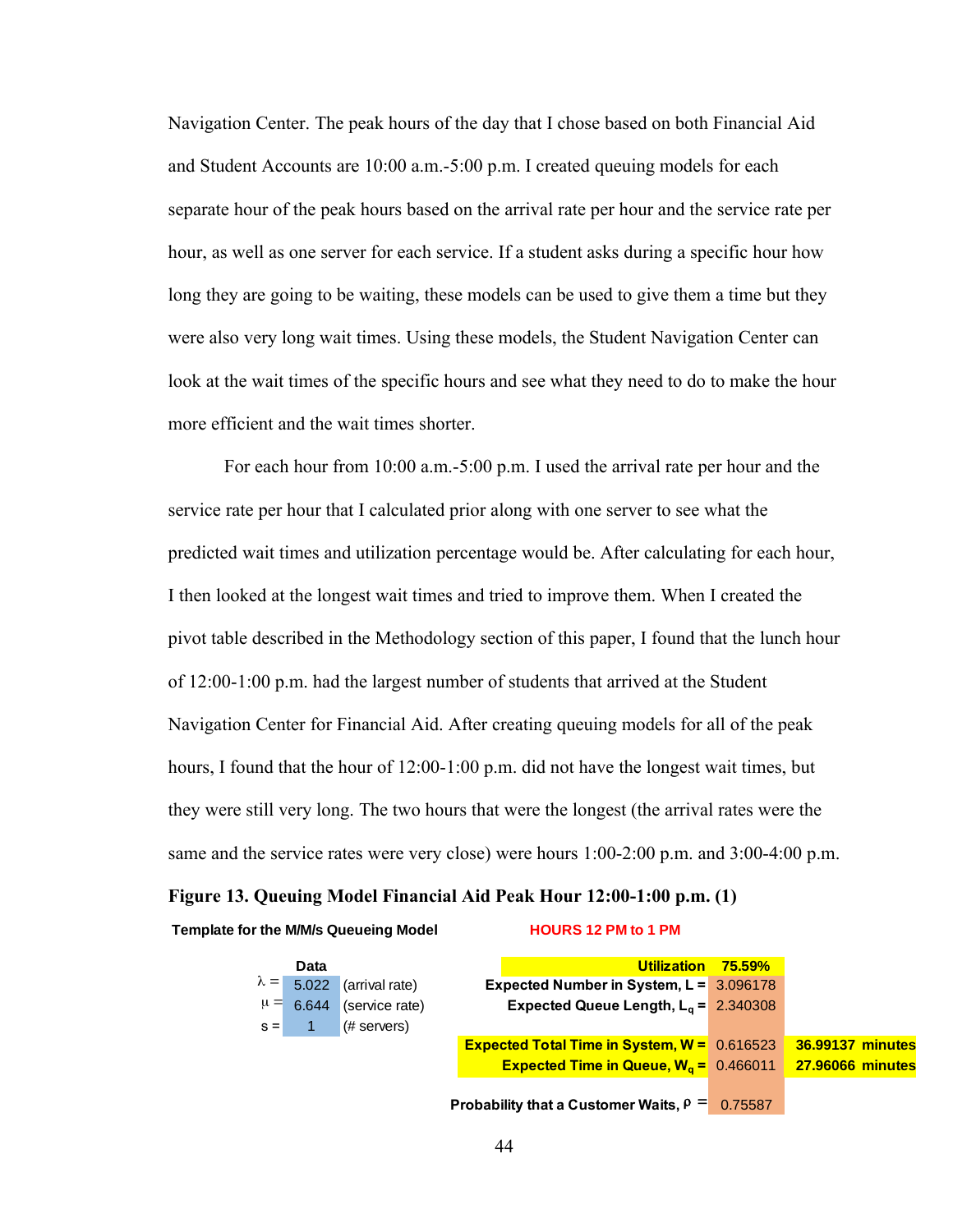The wait times for this hour are very high at 37 minutes in the system and an almost half an hour wait time in the queue. I increased the service rate from 6.644 students to 11 students per hour to see how much that would affect the predicted wait times.

**Figure 14. Queuing Model Financial Aid Peak Hour 12:00-1:00 p.m. (2)**

**Template for the M/M/s Queueing Model \*\* ACTIVE SHEET**

| Data    |                                  | Utilization 45.65%                                                       |  |  |
|---------|----------------------------------|--------------------------------------------------------------------------|--|--|
|         | $\lambda = 5.022$ (arrival rate) | Expected Number in System, $L = 0.84008$                                 |  |  |
|         | $\mu = 11$ (service rate)        | Expected Queue Length, $L_a = 0.38353$                                   |  |  |
| $s = 1$ | $#$ servers)                     |                                                                          |  |  |
|         |                                  | <b>Expected Total Time in System, W = 0.16728 10.037 minutes</b>         |  |  |
|         |                                  | <b>Expected Time in Queue, <math>W_a = 0.07637</math> 4.5823 minutes</b> |  |  |
|         |                                  |                                                                          |  |  |
|         |                                  | Probability that a Customer Waits, $\rho = 0.45655$                      |  |  |

It is clear that the wait times decreased significantly with about a 5 minute wait

time in the queue and only 10 minutes total in the system. I then looked at the highest

peak hour based off of the queuing analysis, which was 1:00-2:00 p.m.

**Template for the M/M/s Queueing Model HOURS 1 PM to 2 PM**

## **Figure 15. Queuing Model Financial Aid Peak Hour 1:00-2:00 p.m. (1)**

|         | Data              |                   | Utilization 77.32%                                              |                        |
|---------|-------------------|-------------------|-----------------------------------------------------------------|------------------------|
|         | $\lambda = 4.956$ | (arrival rate)    | Expected Number in System, $L = 3.408528$                       |                        |
| $\mu =$ | 6.41              | (service rate)    | Expected Queue Length, $L_q = 2.635361$                         |                        |
| $s =$   |                   | $($ # servers $)$ |                                                                 |                        |
|         |                   |                   | <b>Expected Total Time in System, <math>W = 0.687758</math></b> | 41.26547 minutes       |
|         |                   |                   | <b>Expected Time in Queue, <math>W_a = 0.531752</math></b>      | <b>31.9051 minutes</b> |
|         |                   |                   |                                                                 |                        |
|         |                   |                   | Probability that a Customer Waits, $\rho = 0.773167$            |                        |

From hours 1:00-2:00 p.m. I immediately noticed that the wait times were

extremely long. 41 minutes in the system is just unacceptable, but the utilization

percentage was high at about 77%. From here, I again increased the service rate from

6.41 but this time I increased the service rate to 10 students per hour.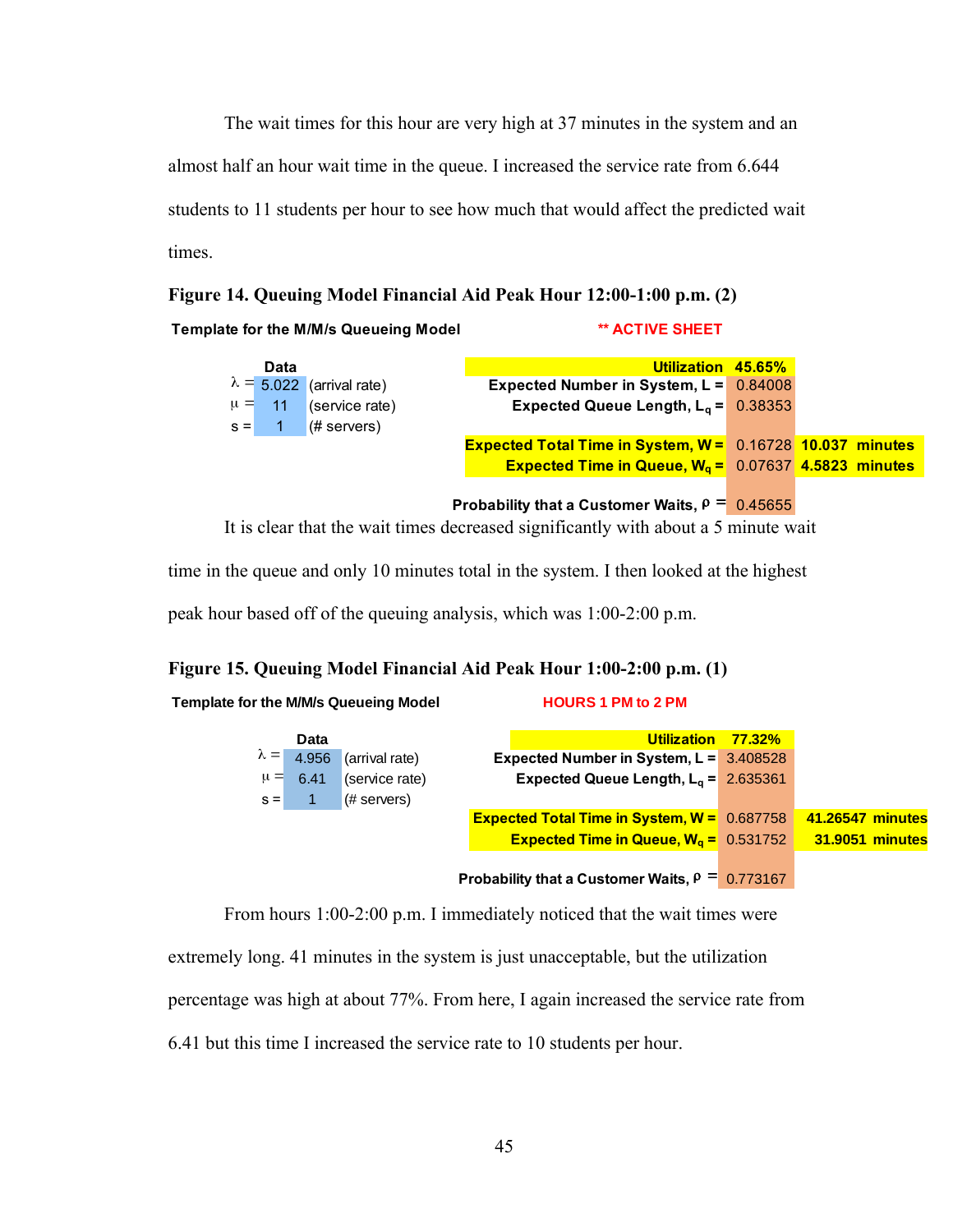| Figure 16. Queuing Model Financial Aid Peak Hour 1:00-2:00 p.m. (2) |  |  |  |  |  |  |  |  |
|---------------------------------------------------------------------|--|--|--|--|--|--|--|--|
|---------------------------------------------------------------------|--|--|--|--|--|--|--|--|

**Template for the M/M/s Queueing Model \*\* ACTIVE SHEET**

|         | Data            |                                  | Utilization 49.56%                                                       |  |
|---------|-----------------|----------------------------------|--------------------------------------------------------------------------|--|
|         |                 | $\lambda = 4.956$ (arrival rate) | Expected Number in System, $L = 0.98255$                                 |  |
| $\mu =$ | 10 <sub>l</sub> | (service rate)                   | Expected Queue Length, $L_q = 0.48695$                                   |  |
|         | $s = 1$         | $(#$ servers)                    |                                                                          |  |
|         |                 |                                  | <b>Expected Total Time in System, W = 0.19826 11.895 minutes</b>         |  |
|         |                 |                                  | <b>Expected Time in Queue, <math>W_q = 0.09826</math> 5.8953 minutes</b> |  |
|         |                 |                                  |                                                                          |  |
|         |                 |                                  | Probability that a Customer Waits, $\rho = 0.4956$                       |  |

The wait times decreased significantly, going from 40 and 30 minute wait times to

only having to wait about 6 minutes before going inside and only being in the system for

a total of 12 minutes.

I decided to look at what decreasing the arrival rate for the hour of 1:00-2:00 p.m.

would do. I lowered the arrival rate from 4.956 students to 4 students per hour.

**Figure 17. Queuing Model Financial Aid Peak Hour 1:00-2:00 p.m. (3)**

| Template for the M/M/s Queueing Model | ** ACTIVE SHEET |
|---------------------------------------|-----------------|
|                                       |                 |

|             | Data |                | Utilization 62.40%                                                               |  |
|-------------|------|----------------|----------------------------------------------------------------------------------|--|
| $\lambda =$ | 4    | (arrival rate) | Expected Number in System, $L = 1.659751$                                        |  |
| $\mu =$     | 6.41 | (service rate) | Expected Queue Length, $L_q = 1.035726$                                          |  |
| $s =$       |      | $#$ servers)   |                                                                                  |  |
|             |      |                | Expected Total Time in System, W = 0.414938 24.8963 minutes                      |  |
|             |      |                | <b>Expected Time in Queue, W<sub>g</sub></b> = $0.258932 \times 15.5359$ minutes |  |
|             |      |                |                                                                                  |  |
|             |      |                | Probability that a Customer Waits, $\rho = 0.624025$                             |  |

It lowered the wait times a good amount, but not as much as increasing the service rate. Also, decreasing the arrival rate is something that is mostly out of the Student Navigation Center's control. As much as they show student's how to do things online or on their own, it does not mean they will not show up in the future. Focusing more on increasing the service rate, which is in the employee's control would be more feasible in the long run. The hour of 3:00-4:00 p.m. had the same wait times due to the rates being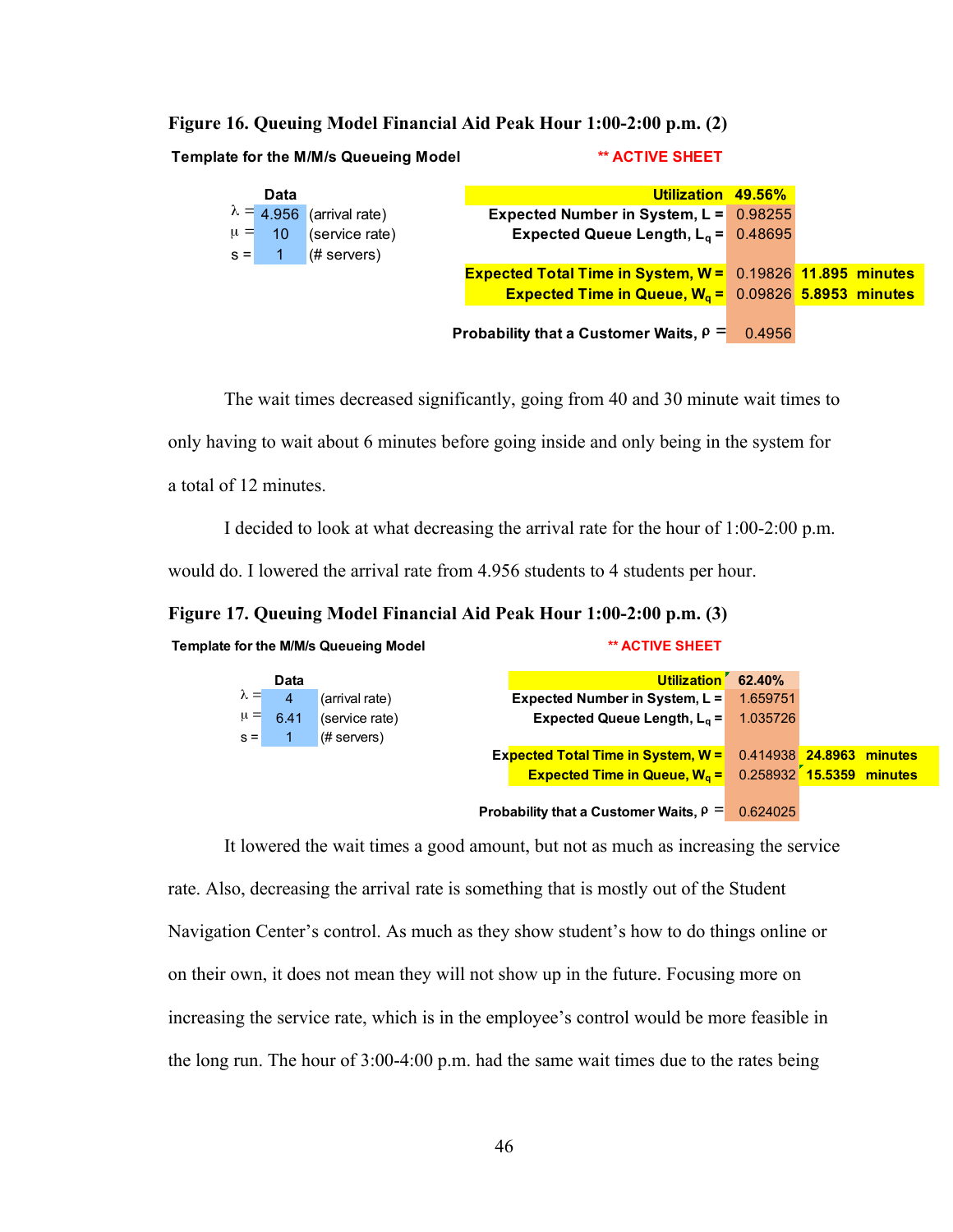so similar, from here I concluded that increasing the service rate would improve that hour as well.

## **Student Accounts Average Queuing Models**

After I created all of the queueing models for Financial Aid, I did the same thing for the Student Accounts service in order to see what those hours were like in terms of waiting times. Below is the queuing model based on the average arrival rate and the average service rate for Student Accounts.

## **Figure 18. Queuing Model Average 1 for Student Accounts**

**Template for the M/M/s Queueing Model \*\* ACTIVE SHEET**

| Data    |                                                                                    |  | Utilization 64.20% |  |
|---------|------------------------------------------------------------------------------------|--|--------------------|--|
|         | $\lambda = 4.962$ (mean arrival rate)<br>Expected Number in System, $L = 1.793278$ |  |                    |  |
|         | $\mu = 7.729$ (mean service rate)<br>Expected Queue Length, $L_q = 1.15128$        |  |                    |  |
| $s = 1$ | $(#$ servers)                                                                      |  |                    |  |
|         | Expected Total Time in System, W = 0.361402 21.6841 minutes                        |  |                    |  |
|         | <b>Expected Time in Queue, <math>Wa = 0.232019</math> 13.9212 minutes</b>          |  |                    |  |
|         |                                                                                    |  |                    |  |

**Probability that a Customer Waits,**  $\rho = 0.641998$ 

I immediately noticed that the average predicted wait times were significantly lower than the wait times for Financial Aid. The total time in the system (21 minutes) was the about the same as the wait time in the queue for Financial Aid. This is because the arrival rate was about the same at 5 students per hour, but the service rate was almost at 8 students per hour, whereas the service rate for Financial Aid was closer to 6 students per hour. I increased the service rate for Student Accounts from 7.729 to 9 students per hour.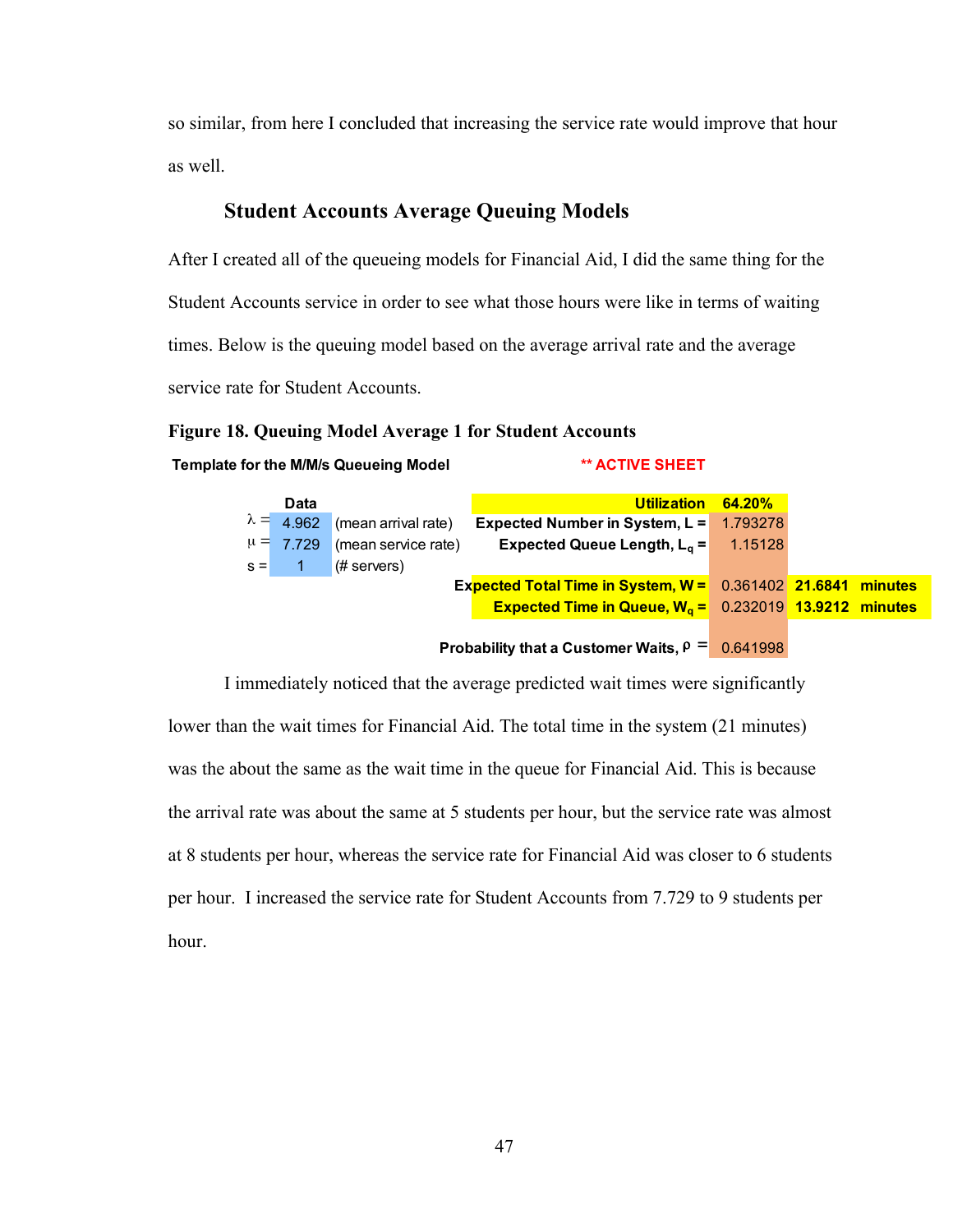## **Figure 19. Queuing Model Average 2 for Student Accounts**

**Template for the M/M/s Queueing Model \*\* ACTIVE SHEET**



The wait times decreased significantly while keeping a stable utilization percentage of 55.13% similar to the analysis for Financial Aid. From the queuing analyses for both services I concluded that in order to lower wait times, one of the best things that the Student Navigation Center can do is find ways to increase service rates for both services.

# **Discussion**

Working in the Student Navigation Center has helped me learn and understand all that they have done to improve their efficiency, they have change their whole set up and process, created new stations to better help students, found several ways to communicate with students and have furthered their training. Of course there are still things that they need to improve including communication inside and outside at the reception desk, and lessening student complaints and wait times. One of the problems at the Student Navigation Center at Salem State University is the inability to tell students coming in how long they will have to wait in order to go inside and receive help. Using queuing theory, I am able to predict wait times using three variables; the arrival rate, the service rate and the number of servers. I can adjust then the variables in order to improve these wait times and overall processes.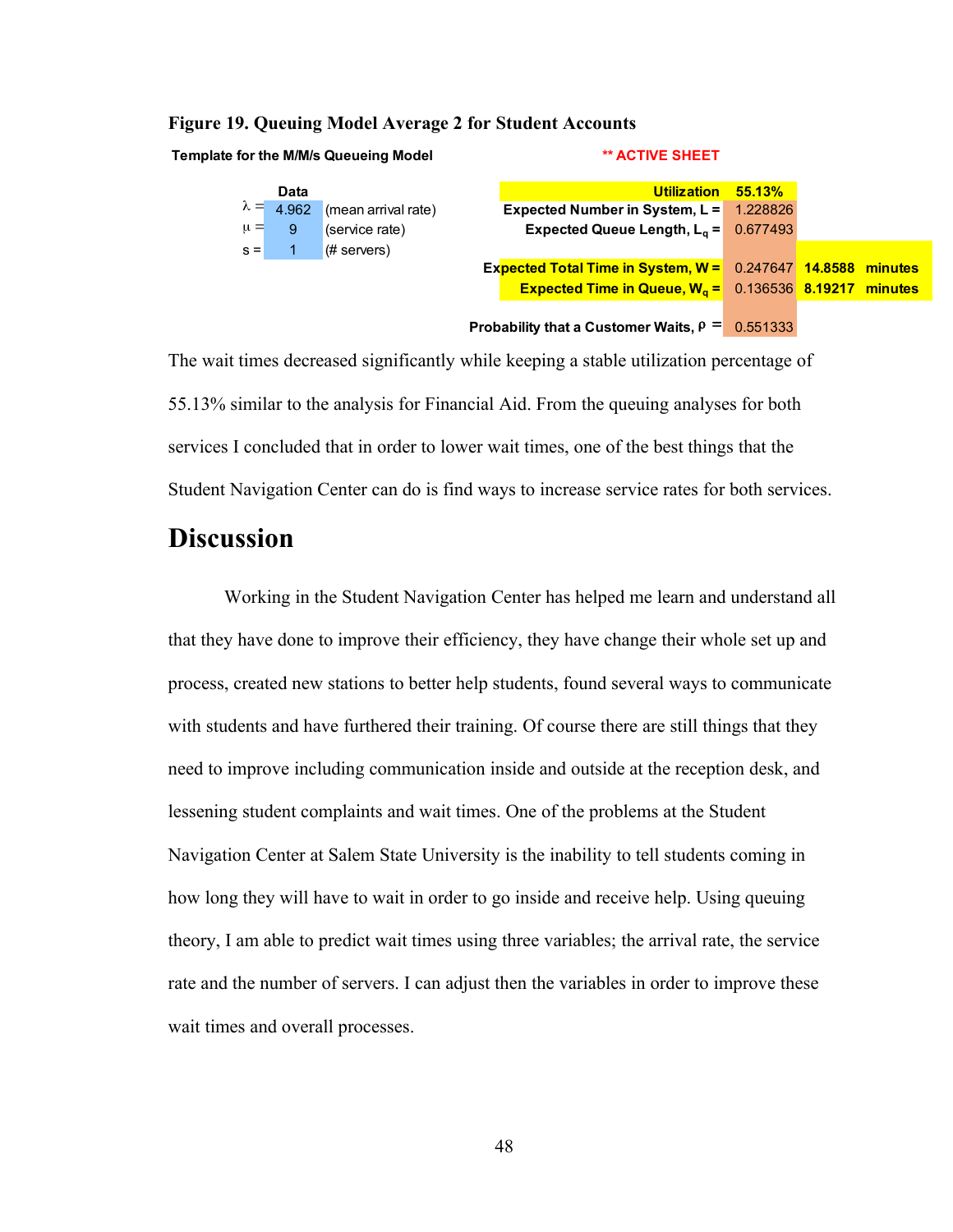Organizing and visualizing data is one of the most important components when using queuing theory. If you cannot see what your data is doing then you will not understand what the data is doing in a queuing model. The line graphs visualize the data to see trends over time. The line graphs that represent the number of students served and the arrival rate for both service are all based off of the hours in the day that the Student Navigation Center was open. They all show a similar trend throughout the day, and that is that it slowly builds in the morning and spikes up and the trend stays constant throughout the day then spikes back down in the evening hours. This was to be expected considering college students often do not wake up early and they come during late morning and lunch hours when they have time and do not usually go during the evening because those are the social hours of the day. The pivot tables that were created presented the data in a way that was different than all of the others because it showed not only hours, but days of the week as well. The pivot tables for each service showed which days and times had the largest amount of students arriving. In Tables 5 and 6, they show Financial Aid had the highest volume on Wednesdays from 12:00-1:00 p.m. and Student Accounts had the highest volume of students on Wednesdays as well, but from 10:00-11:00 a.m.

 From the queuing models that I created for Financial Aid, I found that the wait times that were predicted based on the average arrival and services rates were very long. In Figure 10, the average wait time for Financial Aid was at about 20 minutes and the total time in the system was almost 30 minutes. I thought to myself that there is no way that if I came up to the reception desk and was told that I would have to wait 20 minutes to see someone from Financial Aid that this would be acceptable to me. I predicted the wait times but I did not find them to be good enough to use. Adjusting the variables is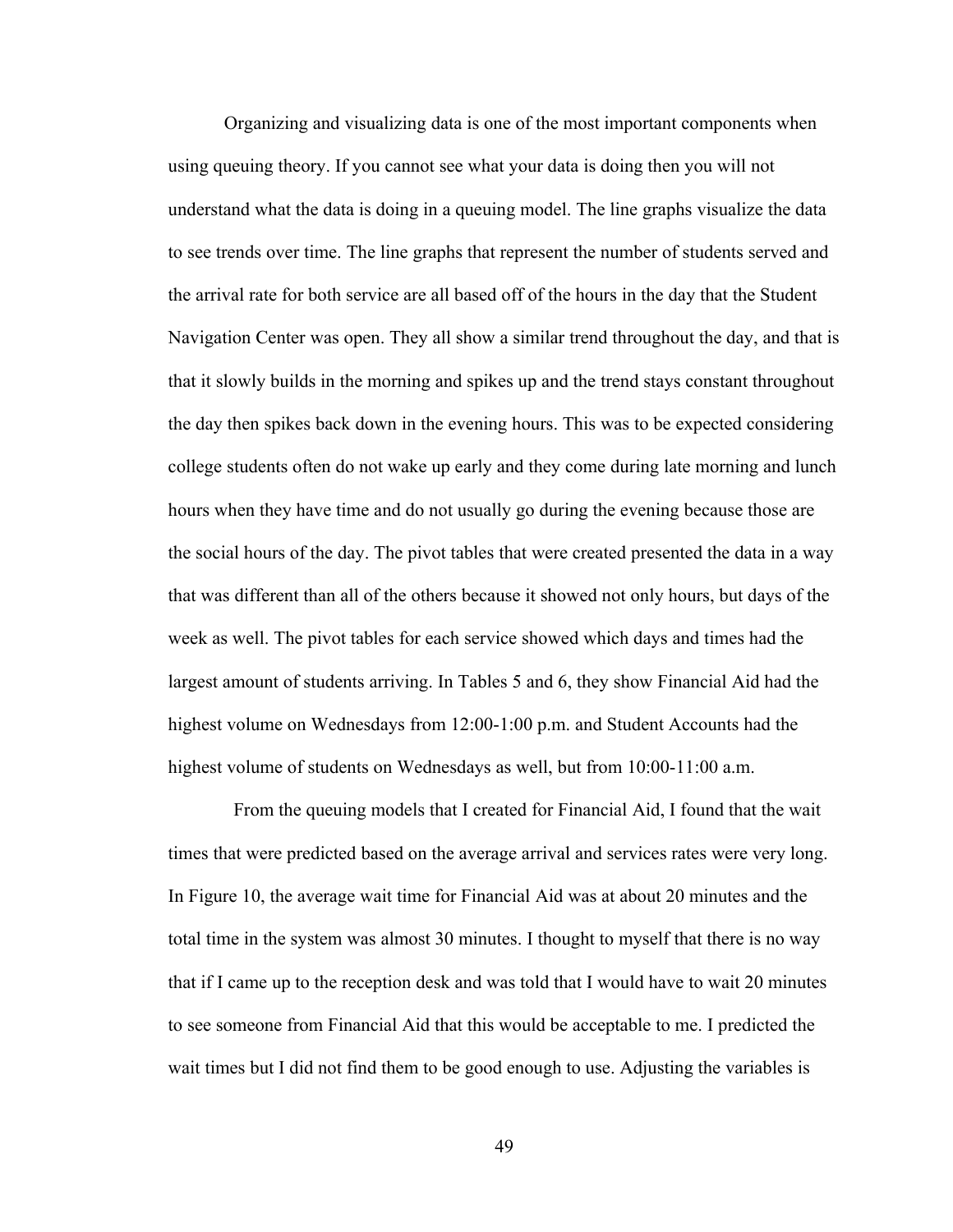how queuing theory is used to optimize business decisions. Adjusting the amount of servers present for Financial Aid is one way in which the wait times could go down. In Figure 11 I added 1 server to have 2 servers for the Financial Aid service and the wait time in the queue went down to 1 minute and only 10 minutes total in the system. This was great to see and seemed obvious that this would be the solution but there were some problems with this.

First, the Student Navigation Center does not have the means to be hiring more desk employees than they already have and the utilization percentage was only at 34% which is not good. Because they cannot add more people, what they will have to do is improve what they already have. This means that the employee working is going to have to do whatever they can to improve their service rate. In Figure 12, I looked at the results of increasing the service rate to 9 students per hour instead of 6.659 students per hour for Financial Aid. This lowered the wait times significantly as well to only 7 minutes in the queue and 13 in the system along with a stable utilization percentage of 51%. I also looked at the average wait times for Student Accounts which were significantly lower than Financial Aid with only 13 minute wait times and 21 minute total in the system (Figure 17). This was surprising to me at first because they had a lot more students per hour than Financial Aid did, but I then realized that they have a higher service rate with about 1 more student per hour being served and the average arrival rates were about the same at 5 students per hour. Student Accounts served a lot more students than Financial Aid, yet had lower wait times. This tells me that it is completely possible for more students to be served per hour for Financial Aid and that is what needs to be done in order to lower the average wait times.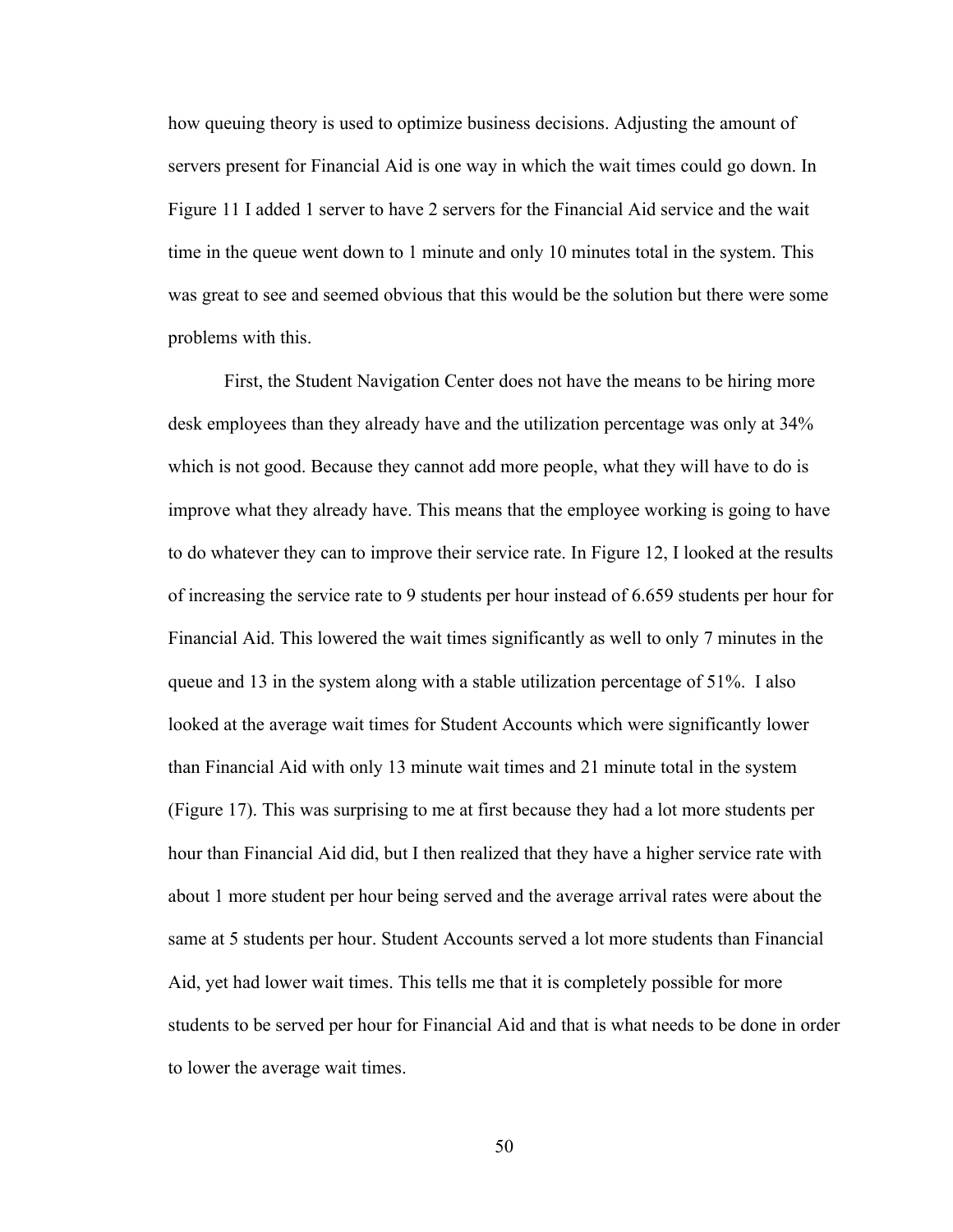Based on my data visualizations I found that the peak hours of the day for Financial Aid and Student Accounts is 10:00 a.m-5:00 p.m. The separate queuing models created showed the wait times for each specific hour. The pivot tables that were mentioned before showed specific days and hours that had the most foot traffic. 12:00- 1:00 p.m. for Financial Aid had 226 students arrive, with a 27 minute wait in the queue and 36 minutes total. Yet the wait times were not as long as they were for 1:00-2:00 p.m. and 3:00-4:00 p.m. which both had 223 students arrive and 31 minutes in the queue and 41 minutes total in the system. The problems that were occurring during the 1:00 p.m. hour must have consistently been longer than they were from the 12:00 p.m. hour each day during the time period. For Student Accounts, 10:00-11:00 a.m. had the most foot traffic with 246 students arriving. The volume coincided with the wait times in the queuing models with that hour being the highest with 24 minutes in the queue and 32 minutes total in the system. Student Accounts had a lot more students arrive, yet the wait times were significantly lower than Financial Aid. I concluded from this that when students go in for Financial Aid help, the questions are lot more complex, for example questions regarding a payment plan or learning about scholarships. Whereas Student Accounts questions are a lot simpler, such as a student asking about a hold on their account or learning how to pay their bill.

After conducting all of the queuing analysis in my results section mentioned above, I concluded that the Student Navigation Center can significantly reduce their wait times if the employees increase their service rate. The increase of the service rate by only 2 or 3 students per hour reduces both wait time in the queue and total time in the system without bringing down the utilization percentage too much. This can either be done by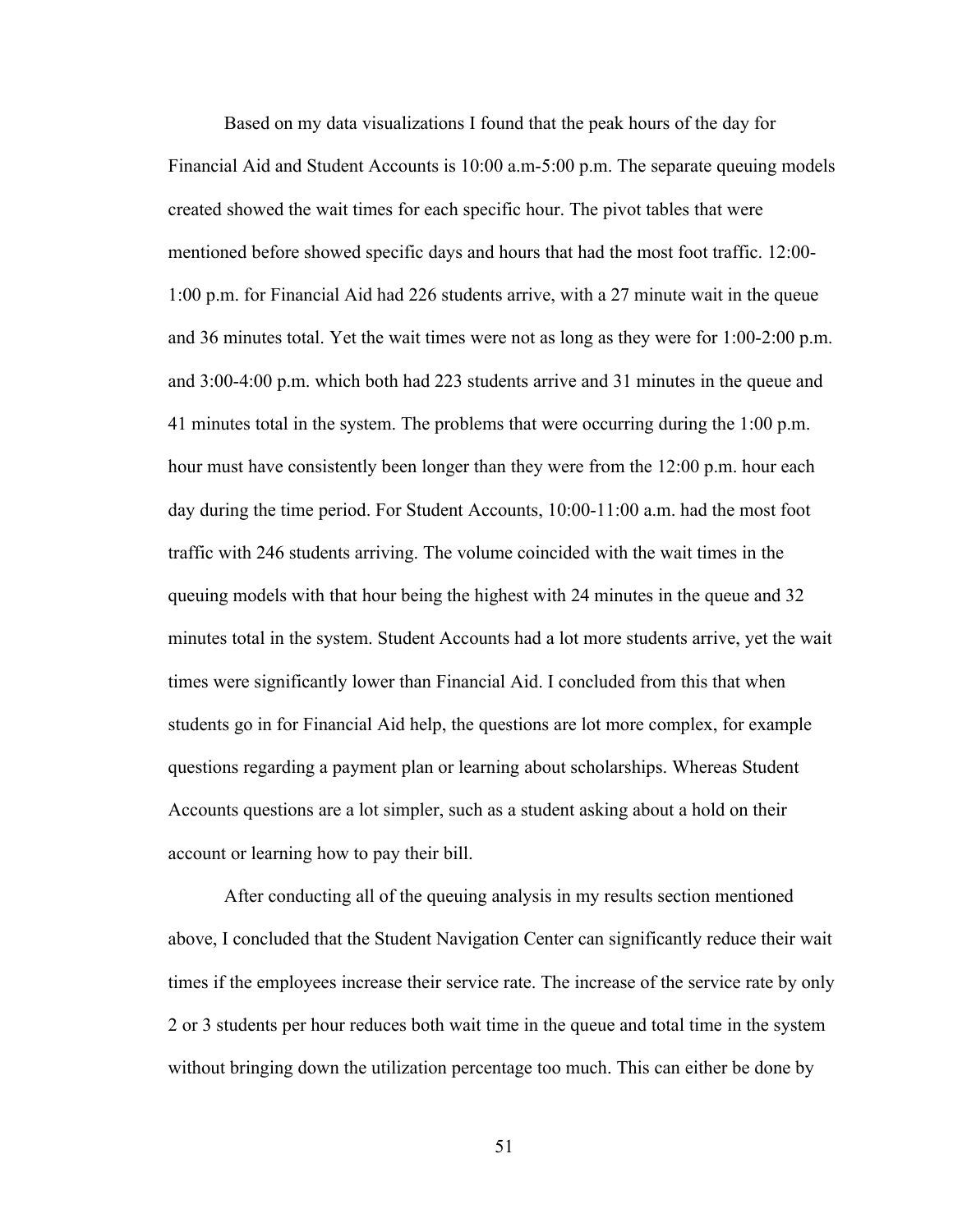average, or based on the hours that have the longest wait times. To increase the service rates, small improvements mentioned earlier can be made such as more training for the employees or increasing the means for communication between the inside desks and the outside desks. These small improvements provide more knowledge and understanding for the employees and can increase the service rate quickly. I also thought about lowering the arrival rate, however this is something that is less in their control. They have done a lot to lower the arrival rate, but that does not mean students will not still show up whenever they feel like it. I felt that focusing on the service rate is something that is feasible and more in their control. The power of the queueing models allows for the Student Navigation Center to see where improvement is needed and focusing on it. For example, if Financial Aid wants to lower their wait times from 1:00-2:00 p.m., they can increase their service rate from 6.41 students per hour to 10 students per hour and this brings the wait time in the queue down from 31 minutes to only 5 minutes and the total time in the system from 41 minutes to only 12 minutes. Sometimes it is out of the employee's control if the student they are serving has a complex question. Keep in mind that there are always variables to factor in that can make it very difficult to increase the service time. In the instances where there are not any, they should focus on being efficient, yet satisfying to the student in order to increase their service rate per hour. This follows the views of Darlene Burnett and Diane Oblinger (2003), who believe that interactions between the student and the employee should be warm and welcoming yet quick because the student expects their problems to be resolved in one meeting.

The size of the data sample that I used consisted of about 45 days, from August 7, 2015 to October 16, 2015. It was difficult to use a larger sample because Financial Aid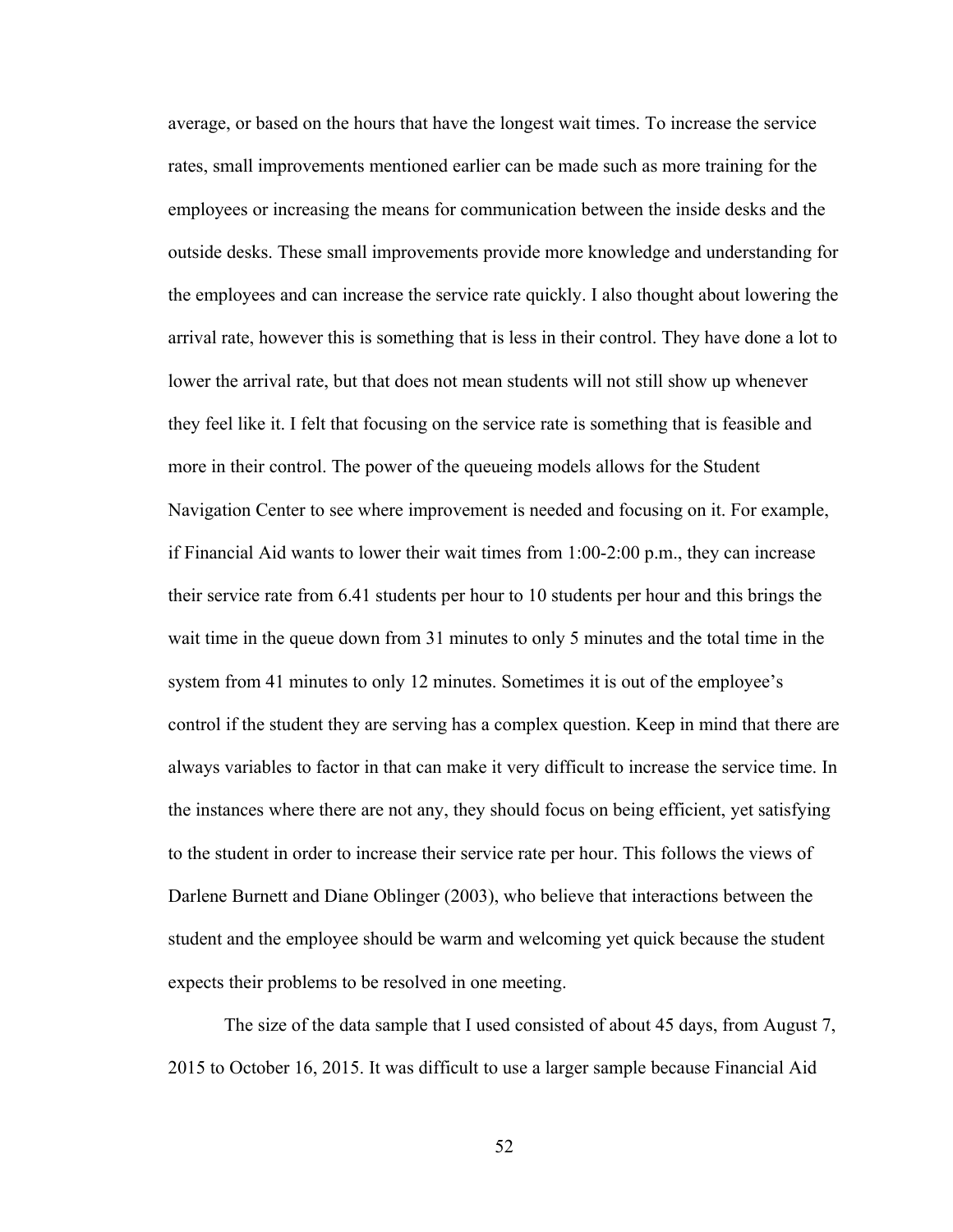and Student Accounts were combined into Money Matters on August  $7<sup>th</sup>$ . I would have liked to use at least a three month period, but I wanted to stick to two services and I began collecting the data on October  $17<sup>th</sup>$  due to limited time. 45 days is a decent amount of time but I believe that collecting data all the way until the end of the semester would have created slightly better results in the queuing analysis because there would have been more students to base the analysis off of and there would not have been as much need for improvement to lower the wait times. But adjusting the variables in my project shows how queuing theory works and I believe that it provided great explanation to the differences in wait times when the variables are adjusted. For further research, a larger data sample should be collected over the entirety of the fall 2015 semester, then next year during the fall 2016 semester, the same data sample should be collected and compared to this year. That way the comparison can be true to both Student Accounts and Financial Aid. Doing this comparison can aid in seeing the differences between the two years and if the wait times improved or did not. I would have like to do a last year comparison, but it would not have been true because Financial Aid and Student Accounts did not exist on their own last year. I believe that doing this comparison will truly prove how much the Student Navigation Center has improved over the course of the years that they have been open and the queuing analysis will be even better.

The results of the queuing analysis show that adjusting variables and seeing what the predictions are based on the adjustments can really help in making decisions and seeing where improvement is needed in student services. Adjusting the variables in order to improve the wait times and the utilization rate is what can be used to improve the Student Navigation Center. They can look at this queuing model and do their own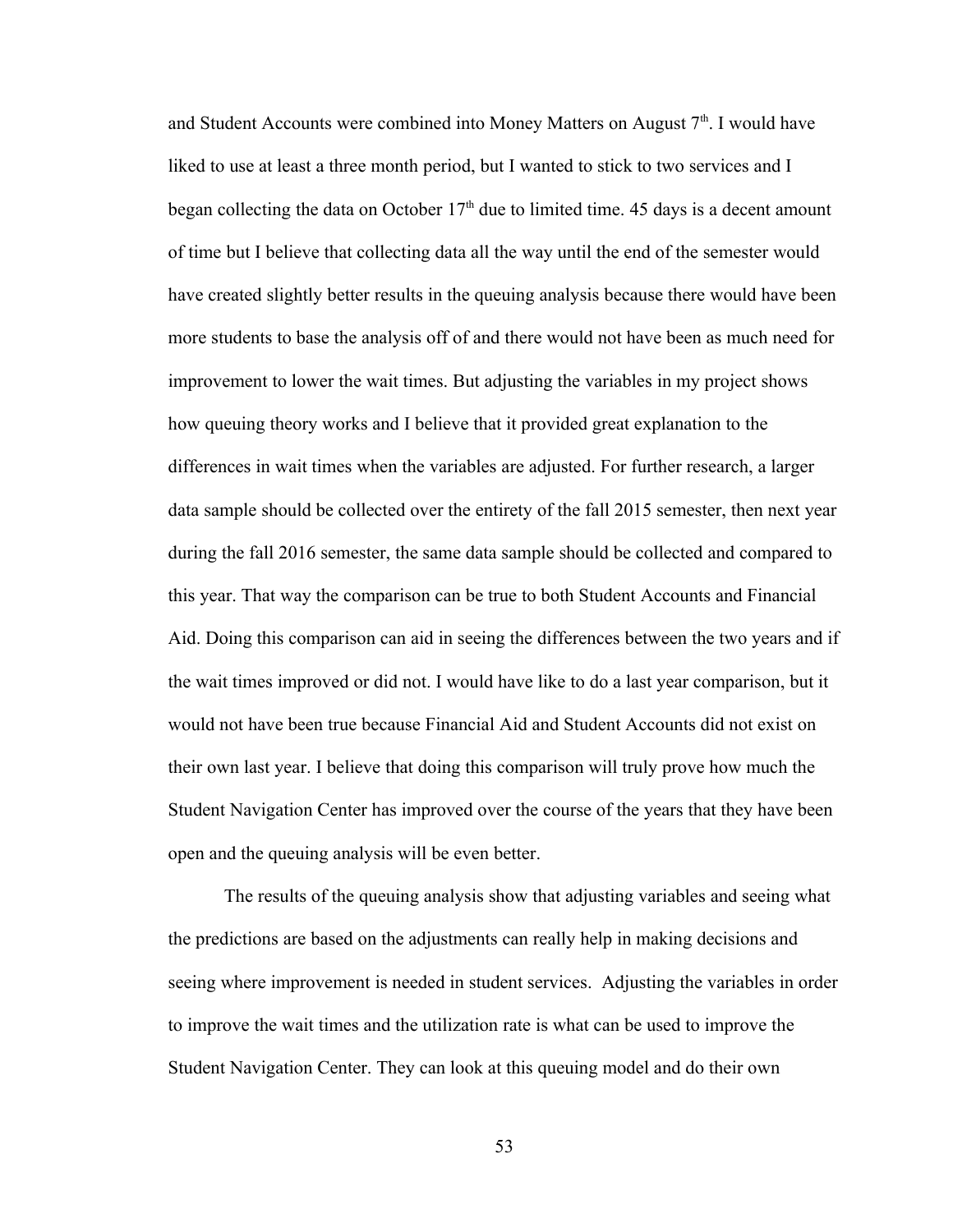calculations to account for a longer period of time and a different time of the year. Considering one of the best things they can do is increase their service rate, they can use the queuing models and pivot tables to see how many students they need to focus on seeing during specific hours of specific days. For example, registration just occurred and the time periods of registration can be generated in QNOMY and the variables can be calculated in order to see how many students they will need to see per hour to keep wait times low. It can be used for so much when it comes to process improvement. Visualization and tables further this decision making in seeing where resources can be properly allocated. The overall analysis of this project emphasizes how small changes, like serving 2 more students per hour, or increasing communication between employees or between employees and students can greatly improve overall processes of a one stop shop.

## **Conclusion and Reflections**

The Student Navigation Center at Salem State University is a student centered one stop shop in which all services for students are in one place. One stop shops are often easy to implement but difficult to uphold due to problems like congestion and long lines. However, they are very important and must be fully functional and efficient to be able to give the best services to students possible. The Student Navigation had a rocky beginning, but made large improvements in order to better serve students and now are operating excellently. A problem that they have is students not knowing how long they are going to have to wait to go inside and receive help. Queuing theory solves this problem by predicting wait times and seeing where improvement is needed, and allowing for that improvement by the adjustments of three variables. There is always room for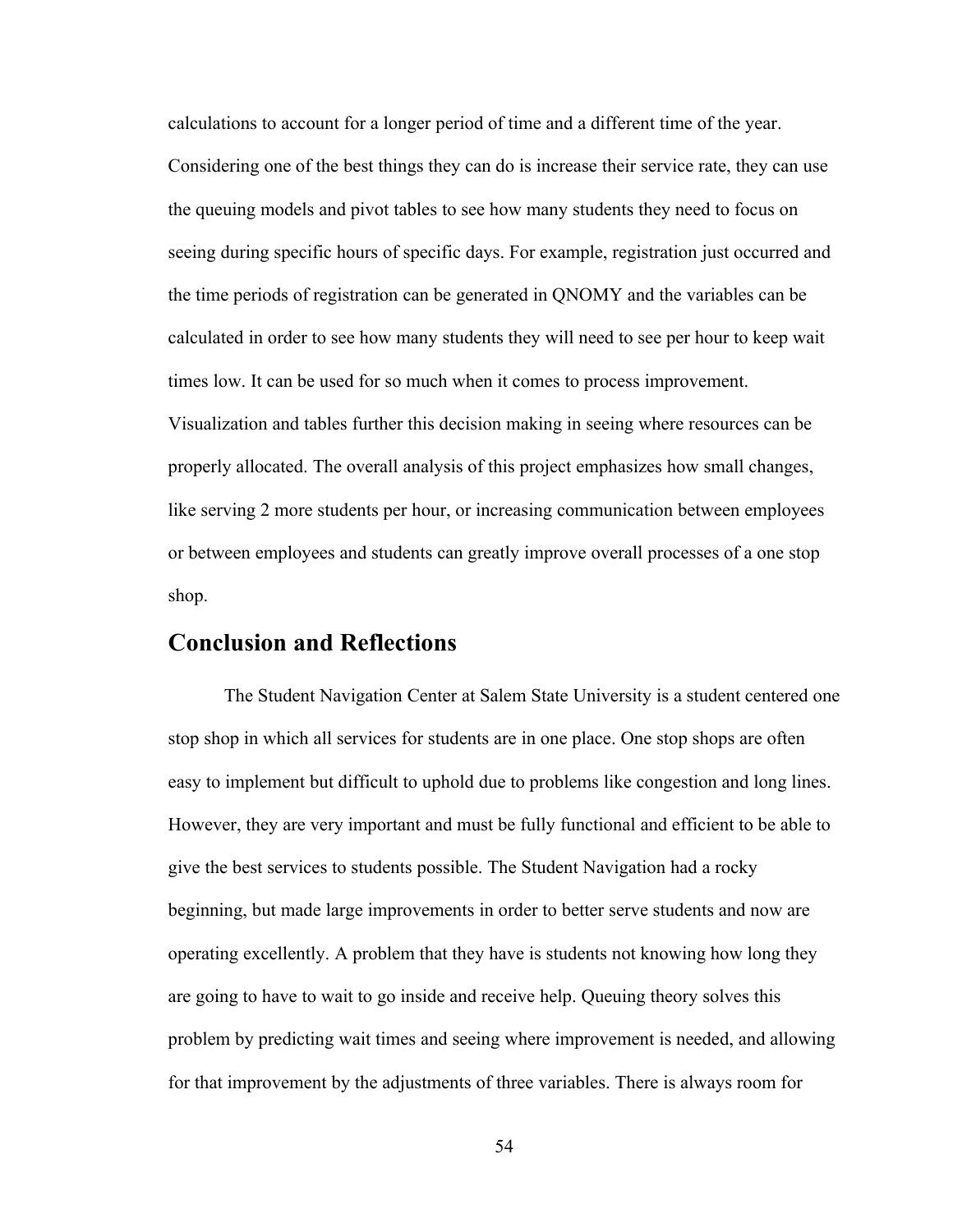improvement, and the Student Navigation Center knows this and continues to strive for complete efficiency. Students are the main focus of the Salem State University, and all services should revolve around this focus. By using queuing theory to allocate resources and lower wait times, it will make the students a lot happier knowing that they are being heard.

Financial Aid and Student Accounts are the two most important services provided by the Student Navigation Center. They have the highest volume of students that come in and they also have the longest wait times. In order to lower these wait times, I concluded that employees can use the queuing models and the pivot tables to figure out how many students they need to see per hour to increase their overall service rate. Increasing their service rate, while still being warm and proficient towards students will keep wait times very low and improve the overall processes of the Student Navigation Center.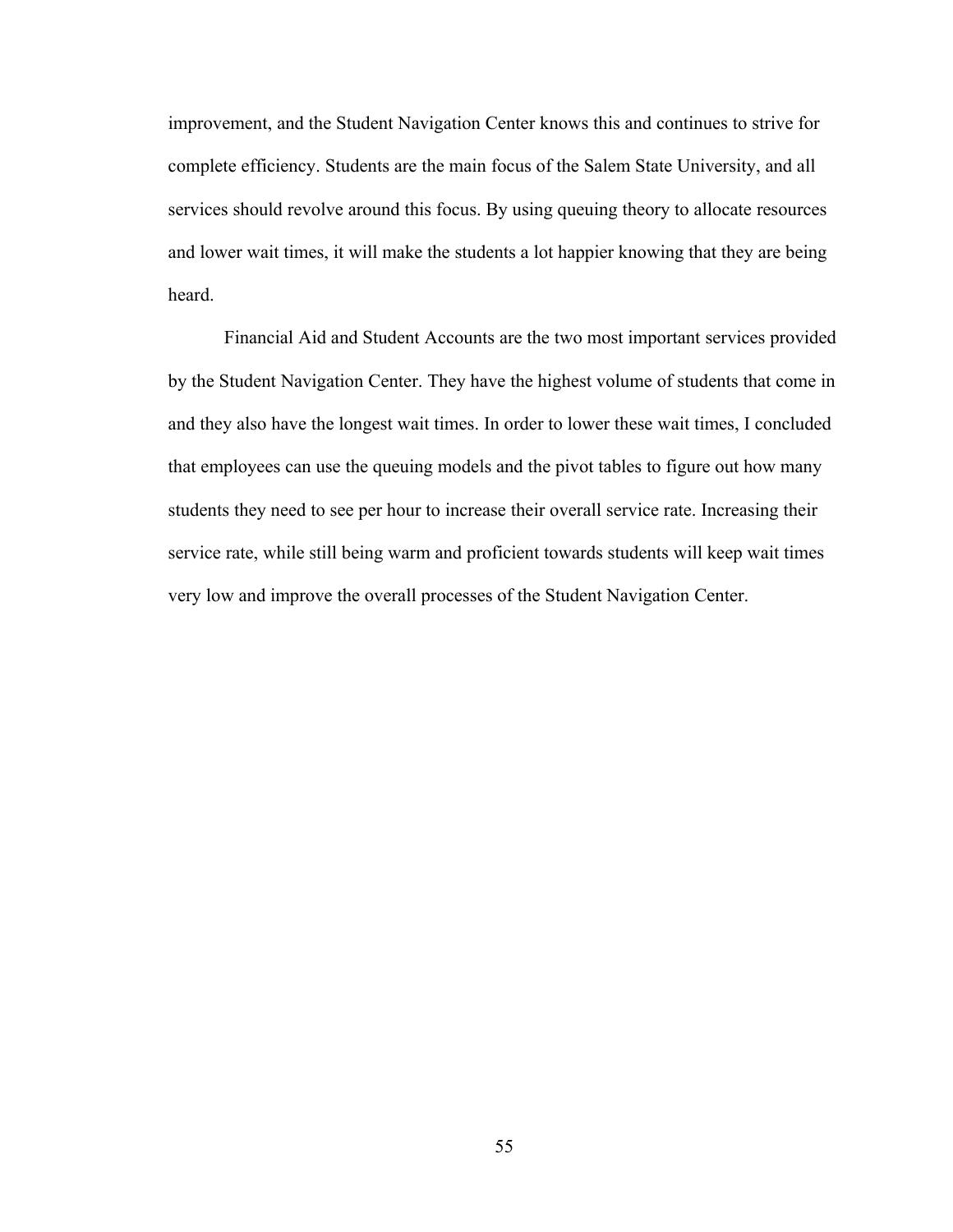## **Bibliography**

- Bitner, M. J., Ostrom, A. L., & Burkhard, K. A. (2012). Service blueprinting: Transforming the student experience. *EDUCAUSE Review, 47*(6), 38-40, Retrieved on April 12, 2015 from ERIC.
- Burnett, D. & Oblinger, D. (2003) *Innovation in student services: Planning for models blending high touch/high tech.* Ann Arbor, MI: Society for College and University Planning. Retrieved on April 17, 2015 from ERIC.
- Buultjens, M., & Robinson, P. (2011). Enhancing aspects of the higher education student experience. *Journal of Higher Education Policy & Management, 33*(4), 337-346. Retrieved on April 4, 2015 from Business Source Premiere.
- Draeger, J. (2008). Brad Honious gets it right with a one-stop shop. *Greentree Gazette*. 70-71. Retrieved on November 16, 2015 from Academic Search Premier.
- Grebennikov, L., & Shah, M. (2013). Student voice: Using qualitative feedback from students to enhance their university experience. *Teaching in Higher Education, 18*(6), 606-618. Retrieved on April 12, 2015 from ERIC.
- Jacquillat, A., & Odoni, A. R. (2015). Endogenous control of service rates in stochastic and dynamic queuing models of airport congestion. *Transportation Research Part E: Logistics and Transportation Review, 73*(0), 133-151. . Retrieved on April 4, 2015 from Business Source Premiere.
- Johannes, C. L. (2012). One stop shop student services: A student perspective. (Doctoral Dissertation). Retrieved on April 17, 2015 from ERIC (ED543036).
- Schulz, L., & Szekeres, J. (2008). Service provision to students: Where the gown best fits. *Journal of Higher Education Policy & Management, 30*(3), 261-271. Retrieved on April 4, 2015 from Business Source Premiere.
- Supiano, B. (2011). One-Stop Shops for Student Services Aim to Eliminate Hassle. *Chronicle of Higher Education*, *58*(17), A18. Retrieved on October 12, 2015 from Academic Search Premier.
- Tasie, G. O. (2010). Analytical observations of the applicability of the concept of student-as-customer in a University setting. *Educational Research and Review*, 5(6), 309-313. Retrieved on April 16, 2015 from ERIC.

## Pictures/Data

SNC Process Map was provided by the Student Navigation Center.

The QNOMY Service console was screenshotted through my QNOMY account.

The data was from QNOMY and the screenshots of QT were created and analyzed by me.